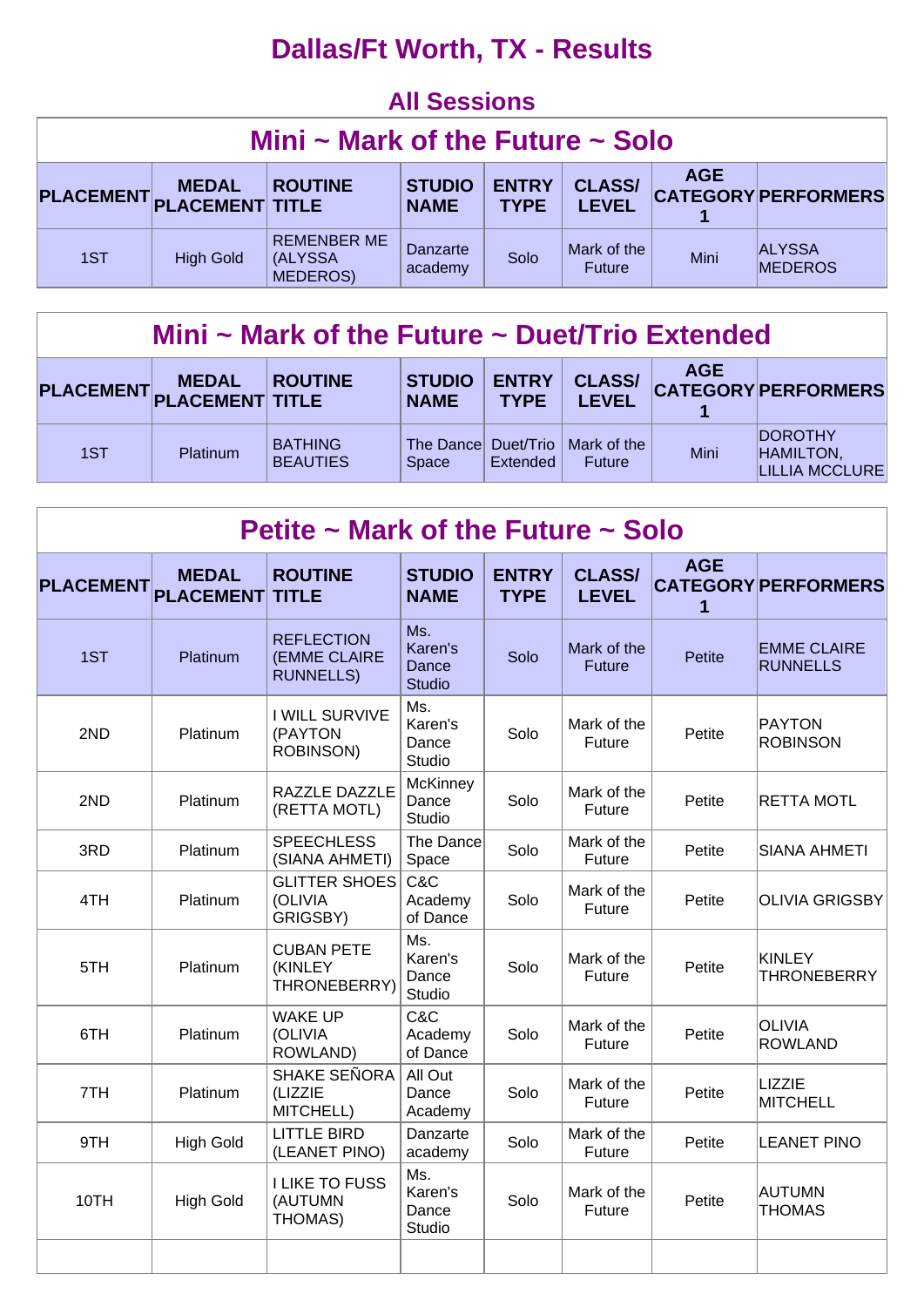| Petite $\sim$ Mark of the Future $\sim$ Solo Extended                                                                                                                                                   |          |                                                   |                     |                  |                       |        |                    |  |
|---------------------------------------------------------------------------------------------------------------------------------------------------------------------------------------------------------|----------|---------------------------------------------------|---------------------|------------------|-----------------------|--------|--------------------|--|
| <b>AGE</b><br><b>CLASS/</b><br><b>ENTRY</b><br><b>STUDIO</b><br><b>ROUTINE</b><br><b>MEDAL</b><br><b>CATEGORY PERFORMERS</b><br>PLACEMENT PLACEMENT TITLE<br><b>LEVEL</b><br><b>NAME</b><br><b>TYPE</b> |          |                                                   |                     |                  |                       |        |                    |  |
| 8TH                                                                                                                                                                                                     | Platinum | <b>DANCING</b><br><b>RAGDOLL</b><br>(LEANET PINO) | Danzarte<br>academy | Solo<br>Extended | Mark of the<br>Future | Petite | <b>LEANET PINO</b> |  |

## **Petite ~ Mark of the Future ~ Duet/Trio**

| <b>PLACEMENT</b> | <b>MEDAL</b><br><b>PLACEMENT</b> | <b>ROUTINE</b><br><b>TITLE</b>     | <b>STUDIO</b><br><b>NAME</b>                         | <b>ENTRY</b><br><b>TYPE</b> | <b>CLASS/</b><br><b>LEVEL</b> | <b>AGE</b><br>1 | <b>CATEGORY PERFORMERS</b>                                                          |
|------------------|----------------------------------|------------------------------------|------------------------------------------------------|-----------------------------|-------------------------------|-----------------|-------------------------------------------------------------------------------------|
| 1ST              | Platinum                         | <b>BEST FRIEND</b>                 | Foot<br><b>Works</b><br>Performing<br>Arts<br>Center | Duet/Trio                   | Mark of the<br><b>Future</b>  | <b>Petite</b>   | ALICE JONES,<br><b>MOLLY KATE</b><br><b>SENOR</b>                                   |
| 2ND              | Platinum                         | <b>HERO</b>                        | Ms.<br>Karen's<br>Dance<br>Studio                    | Duet/Trio                   | Mark of the<br>Future         | Petite          | <b>EMME CLAIRE</b><br>RUNNELLS,<br><b>KINLEY</b><br><b>THRONEBERRY</b>              |
| 3RD              | Platinum                         | <b>ROCKIN ROBIN</b>                | Ms.<br>Karen's<br>Dance<br>Studio                    | Duet/Trio                   | Mark of the<br><b>Future</b>  | Petite          | PARKER MAY,<br><b>RAMSEY</b><br><b>MATTHLEWS</b>                                    |
| 4TH              | <b>High Gold</b>                 | DANCE WITH ME<br><b>TONIGHT</b>    | Ms.<br>Karen's<br>Dance<br>Studio                    | Duet/Trio                   | Mark of the<br><b>Future</b>  | Petite          | <b>AUTUMN</b><br>THOMAS,<br><b>LOGAN</b><br><b>HACKLEY</b>                          |
| 5TH              | <b>High Gold</b>                 | <b>ALOUETTE</b>                    | Allen<br>Dance<br>Studio                             | Duet/Trio                   | Mark of the<br><b>Future</b>  | Petite          | <b>AVERY</b><br>MCMASTERS,<br><b>SYDNEY</b><br><b>HACHTEL</b>                       |
| 6TH              | <b>High Gold</b>                 | BOP!                               | All Out<br>Dance<br>Academy                          | Duet/Trio                   | Mark of the<br>Future         | Petite          | <b>BENTLEY ROSE</b><br>EVANS, LIZZIE<br>MITCHELL,<br><b>MORGAN</b><br><b>COLLIE</b> |
| 7TH              | <b>High Gold</b>                 | <b>TOGETHER</b>                    | Innovative<br>Dance,<br>Inc.                         | Duet/Trio                   | Mark of the<br><b>Future</b>  | Petite          | <b>JENNA</b><br>MCKINNEY,<br>LAILA KHAN,<br>PAISLEE FERRO                           |
| 8TH              | <b>High Gold</b>                 | <b>EVERYDAY</b><br><b>PRINCESS</b> | Innovative<br>Dance,<br>Inc.                         | Duet/Trio                   | Mark of the<br>Future         | Petite          | <b>AVERY</b><br>DVORAK,<br>CLAIRE BUSH,<br><b>EVERLEE</b><br><b>FERRO</b>           |
| 9TH              | <b>High Gold</b>                 | <b>MOVE</b>                        | Ms.<br>Karen's<br>Dance<br>Studio                    | Duet/Trio                   | Mark of the<br>Future         | Petite          | LILI LOVE,<br><b>LONDON LOVE</b>                                                    |
| 10TH             | <b>High Gold</b>                 | <b>RIDING FREE</b>                 | Innovative<br>Dance,<br>Inc.                         | Duet/Trio                   | Mark of the<br>Future         | Petite          | <b>AVERY</b><br>DVORAK,<br>CLAIRE BUSH,<br><b>EVERLEE</b><br><b>FERRO</b>           |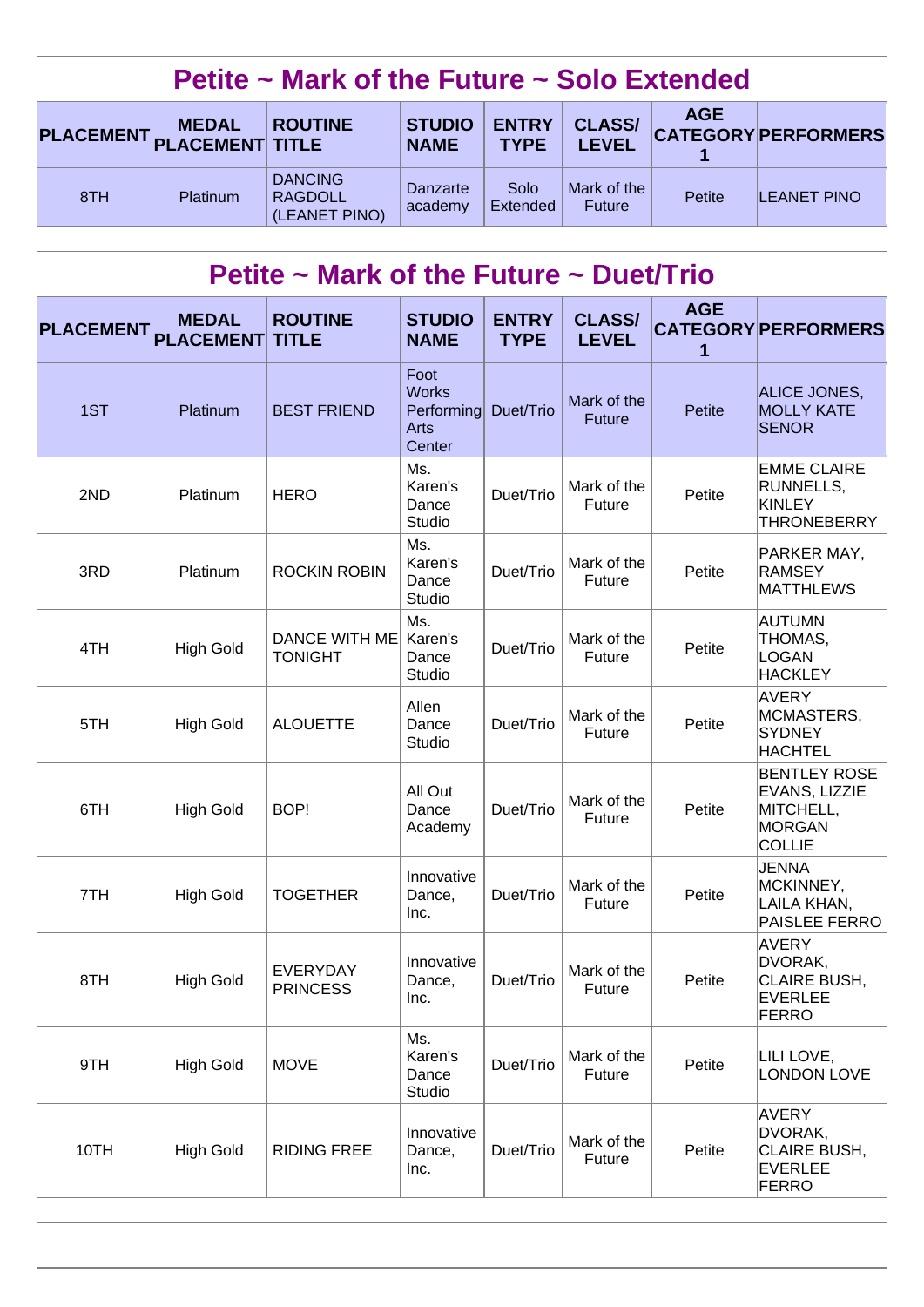|                     | Petite ~ Mark of the Future ~ Small Group |                                      |                                          |                             |                               |                 |                            |  |  |  |  |
|---------------------|-------------------------------------------|--------------------------------------|------------------------------------------|-----------------------------|-------------------------------|-----------------|----------------------------|--|--|--|--|
| PLACEMENT PLACEMENT | <b>MEDAL</b>                              | <b>ROUTINE</b><br><b>TITLE</b>       | <b>STUDIO</b><br><b>NAME</b>             | <b>ENTRY</b><br><b>TYPE</b> | <b>CLASS/</b><br><b>LEVEL</b> | <b>AGE</b><br>1 | <b>CATEGORY PERFORMERS</b> |  |  |  |  |
| 1ST                 | Platinum                                  | <b>LET'S GET LOUD</b>                | Ms.<br>Karen's<br>Dance<br><b>Studio</b> | Small<br>Group              | Mark of the<br><b>Future</b>  | <b>Petite</b>   |                            |  |  |  |  |
| 2ND                 | Platinum                                  | <b>WERK OUT</b>                      | C&C<br>Academy<br>of Dance               | Small<br>Group              | Mark of the<br>Future         | Petite          |                            |  |  |  |  |
| 3RD                 | Platinum                                  | THE LIGHT                            | The Dance<br>Space                       | Small<br>Group              | Mark of the<br>Future         | Petite          |                            |  |  |  |  |
| 4TH                 | <b>High Gold</b>                          | YOU CAN'T<br><b>STOP THE BEAT</b>    | The Dance<br>Space                       | Small<br>Group              | Mark of the<br>Future         | Petite          |                            |  |  |  |  |
| 5TH                 | <b>High Gold</b>                          | I'M A LADY                           | The Dance<br>Space                       | Small<br>Group              | Mark of the<br>Future         | Petite          |                            |  |  |  |  |
| 5TH                 | <b>High Gold</b>                          | <b>DREAMS</b>                        | Frisco<br>Dance<br>Studio                | Small<br>Group              | Mark of the<br>Future         | Petite          |                            |  |  |  |  |
| 6TH                 | <b>High Gold</b>                          | <b>GIFT OF A</b><br><b>FRIEND</b>    | Innovative<br>Dance,<br>Inc.             | Small<br>Group              | Mark of the<br>Future         | Petite          |                            |  |  |  |  |
| 7TH                 | <b>High Gold</b>                          | ROUTE 66                             | Allen<br>Dance<br><b>Studio</b>          | Small<br>Group              | Mark of the<br>Future         | Petite          |                            |  |  |  |  |
| 8TH                 | <b>High Gold</b>                          | LIVE FOR THE<br><b>RHYTHM</b>        | Innovative<br>Dance,<br>Inc.             | Small<br>Group              | Mark of the<br>Future         | Petite          |                            |  |  |  |  |
| 9TH                 | <b>High Gold</b>                          | <b>BIBBIDI BOBBIDI</b><br><b>BOO</b> | C&C<br>Academy<br>of Dance               | Small<br>Group              | Mark of the<br>Future         | Petite          |                            |  |  |  |  |
| 10TH                | <b>High Gold</b>                          | <b>SPACE JAM</b>                     | The Dance<br>Space                       | Small<br>Group              | Mark of the<br>Future         | Petite          |                            |  |  |  |  |

| Petite $\sim$ Mark of the Future $\sim$ Large Group |                                        |                                   |                                  |                             |                               |               |                            |  |  |  |
|-----------------------------------------------------|----------------------------------------|-----------------------------------|----------------------------------|-----------------------------|-------------------------------|---------------|----------------------------|--|--|--|
| <b>PLACEMENT</b>                                    | <b>MEDAL</b><br><b>PLACEMENT TITLE</b> | <b>ROUTINE</b>                    | <b>STUDIO</b><br><b>NAME</b>     | <b>ENTRY</b><br><b>TYPE</b> | <b>CLASS/</b><br><b>LEVEL</b> | <b>AGE</b>    | <b>CATEGORY PERFORMERS</b> |  |  |  |
| 1ST                                                 | Platinum                               | <b>WAKE ME UP</b>                 | <b>The Dance</b><br><b>Space</b> | Large<br>Group              | Mark of the<br><b>Future</b>  | <b>Petite</b> |                            |  |  |  |
| 2ND                                                 | <b>High Gold</b>                       | <b>BARBIE GIRL</b>                | The Dance<br>Space               | Large<br>Group              | Mark of the<br>Future         | Petite        |                            |  |  |  |
| 3RD                                                 | <b>High Gold</b>                       | <b>LITTLE BITTY</b><br>PRETTY ONE | All Out<br>Dance<br>Academy      | Large<br>Group              | Mark of the<br>Future         | Petite        |                            |  |  |  |
| 4TH                                                 | <b>High Gold</b>                       | <b>FIRE</b>                       | All Out<br>Dance<br>Academy      | Large<br>Group              | Mark of the<br>Future         | Petite        |                            |  |  |  |

## **Petite ~ Intermediate ~ Solo**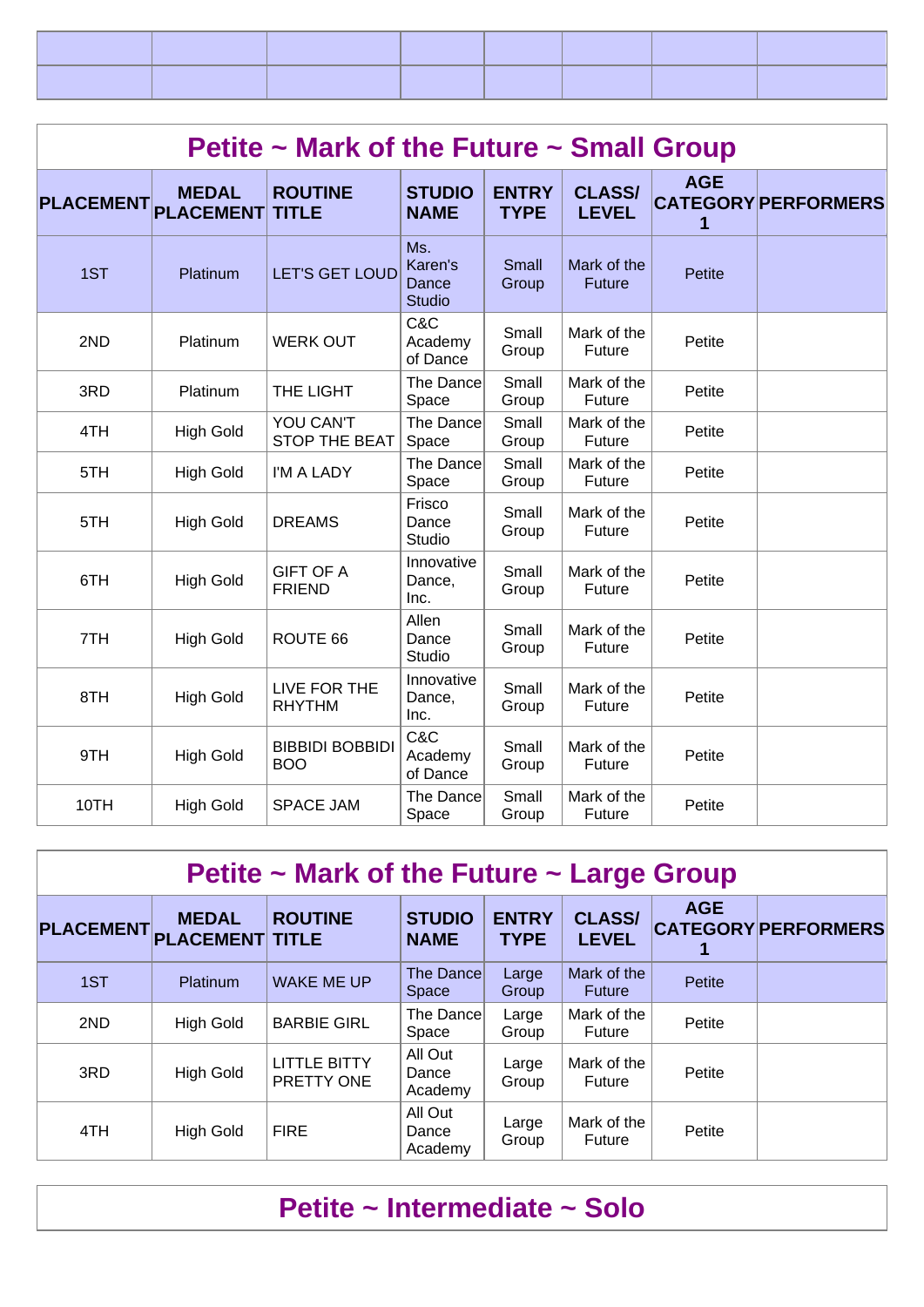| <b>PLACEMENT</b> | <b>MEDAL</b><br><b>PLACEMENT</b> | <b>ROUTINE</b><br><b>TITLE</b>                              | <b>STUDIO</b><br><b>NAME</b>                         | <b>ENTRY</b><br><b>TYPE</b> | <b>CLASS/</b><br><b>LEVEL</b> | <b>AGE</b><br>1 | <b>CATEGORY PERFORMERS</b>         |
|------------------|----------------------------------|-------------------------------------------------------------|------------------------------------------------------|-----------------------------|-------------------------------|-----------------|------------------------------------|
| 1ST              | Platinum                         | <b>GREEN EGGS</b><br><b>AND HAM</b><br>(PRESLEY<br>PHILPOT) | Foot<br><b>Works</b><br>Performing<br>Arts<br>Center | Solo                        | Intermediate                  | <b>Petite</b>   | <b>PRESLEY</b><br><b>PHILPOT</b>   |
| 2ND              | Platinum                         | <b>TROPHY BOY</b><br>(AVA JAQUEZ)                           | Foot<br><b>Works</b><br>Performing<br>Arts<br>Center | Solo                        | Intermediate                  | Petite          | <b>AVA JAQUEZ</b>                  |
| 3RD              | Platinum                         | <b>MY NEW</b><br><b>PHILOSOPHY</b><br>(LAYLA GILES)         | Foot<br><b>Works</b><br>Performing<br>Arts<br>Center | Solo                        | Intermediate                  | Petite          | <b>LAYLA GILES</b>                 |
| 4TH              | Platinum                         | <b>FABULOUS</b><br>(BROOKLYN<br><b>BURGEIS)</b>             | Ms.<br>Karen's<br>Dance<br><b>Studio</b>             | Solo                        | Intermediate                  | Petite          | <b>BROOKLYN</b><br><b>BURGEIS</b>  |
| 5TH              | Platinum                         | <b>ONE MORE TIME</b><br>(ADRINA CAMILI)                     | The Dance<br>Space                                   | Solo                        | Intermediate                  | Petite          | <b>ADRINA CAMILI</b>               |
| 6TH              | <b>High Gold</b>                 | YOU ARE<br><b>ENOUGH</b><br>(TENLEY<br>KINNEY)              | The Dance<br>Space                                   | Solo                        | Intermediate                  | Petite          | <b>TENLEY KINNEY</b>               |
| 7TH              | <b>High Gold</b>                 | SLEEP ON IT<br>(SADIE JANE<br>MCGAHA)                       | Dance<br>Industry<br>Performing<br>Arts<br>Center    | Solo                        | Intermediate                  | Petite          | <b>SADIE JANE</b><br><b>MCGAHA</b> |

## **Petite ~ Intermediate ~ Duet/Trio**

| <b>PLACEMENT</b> | <b>MEDAL</b><br><b>PLACEMENT TITLE</b> | <b>ROUTINE</b>                      | <b>STUDIO</b><br><b>NAME</b>      | <b>ENTRY</b><br><b>TYPE</b> | <b>CLASS/</b><br><b>LEVEL</b> | <b>AGE</b> | <b>CATEGORY PERFORMERS</b>                                                      |
|------------------|----------------------------------------|-------------------------------------|-----------------------------------|-----------------------------|-------------------------------|------------|---------------------------------------------------------------------------------|
| 1ST              | Platinum                               | <b>WHEN I LEAVE</b><br>THE ROOM     | The Dance<br>Space                |                             | Duet/Trio Intermediate        | Petite     | <b>EILEY</b><br>MCCLURE,<br><b>TENLEY KINNEY</b>                                |
| 2ND              | <b>Platinum</b>                        | WIND IT UP                          | Ms.<br>Karen's<br>Dance<br>Studio |                             | Duet/Trio Intermediate        | Petite     | <b>AUBREE</b><br>SANDERS, EZRA<br> STALCUP,<br><b>PAYTON</b><br><b>ROBINSON</b> |
| 3RD              | Platinum                               | <b>COLD HEARTED</b><br><b>SNAKE</b> | Ms.<br>Karen's<br>Dance<br>Studio |                             | Duet/Trio Intermediate        | Petite     | AVA MADISON<br>RODGERS,<br><b>BROOKLYN</b><br><b>BURGEIS</b>                    |
| 4TH              | <b>High Gold</b>                       | <b>OUT OUT</b>                      | The Dance<br>Space                |                             | Duet/Trio Intermediate        | Petite     | ADRINA CAMILI,<br><b>GABRIELLA</b><br>VELEZ                                     |

| Petite ~ Intermediate ~ Small Group                                                                                                                    |                 |                |                |                |              |        |  |  |  |
|--------------------------------------------------------------------------------------------------------------------------------------------------------|-----------------|----------------|----------------|----------------|--------------|--------|--|--|--|
| <b>AGE</b><br>CLASS/ CATEGORY PERFORMERS<br>STUDIO  <br><b>ENTRY</b><br>PLACEMENT MEDAL ROUTI<br><b>ROUTINE</b><br>LEVEL<br><b>TYPE</b><br><b>NAME</b> |                 |                |                |                |              |        |  |  |  |
| 1ST                                                                                                                                                    | <b>Platinum</b> | <b>TROUBLE</b> | Ms.<br>Karen's | Small<br>Group | Intermediate | Petite |  |  |  |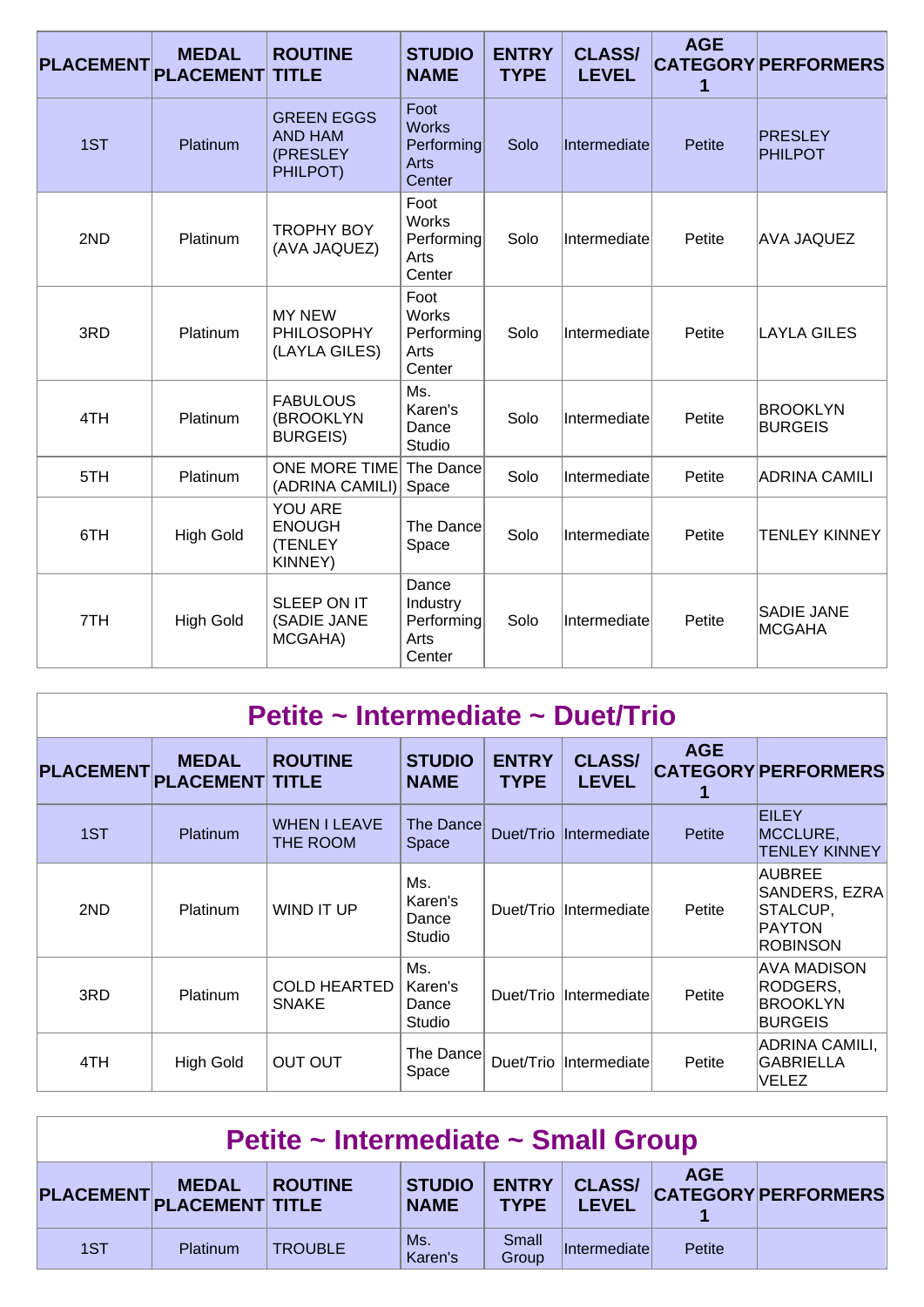|      |                  |                                      | Dance<br><b>Studio</b>                                |                |              |        |  |
|------|------------------|--------------------------------------|-------------------------------------------------------|----------------|--------------|--------|--|
| 2ND  | Platinum         | A MILLION<br><b>DREAMS</b>           | Ms.<br>Karen's<br>Dance<br>Studio                     | Small<br>Group | Intermediate | Petite |  |
| 3RD  | Platinum         | <b>EVERGLOW</b>                      | The Dance<br>Space                                    | Small<br>Group | Intermediate | Petite |  |
| 4TH  | Platinum         | <b>TENS</b>                          | The Dance<br>Space                                    | Small<br>Group | Intermediate | Petite |  |
| 5TH  | Platinum         | <b>WERK OUT</b>                      | The Dance<br>Space                                    | Small<br>Group | Intermediate | Petite |  |
| 6TH  | <b>High Gold</b> | <b>WILD</b>                          | Ms.<br>Karen's<br>Dance<br>Studio                     | Small<br>Group | Intermediate | Petite |  |
| 7TH  | <b>High Gold</b> | <b>RODEO</b>                         | The Dance<br>Space                                    | Small<br>Group | Intermediate | Petite |  |
| 8TH  | <b>High Gold</b> | YABBA-DABBA-<br><b>DOO CREW</b>      | Ignite<br>Dance<br>Company                            | Small<br>Group | Intermediate | Petite |  |
| 9TH  | <b>High Gold</b> | <b>RAINBOW</b>                       | The Kaiser<br>Center for<br>the<br>Performing<br>Arts | Small<br>Group | Intermediate | Petite |  |
| 10TH | <b>High Gold</b> | FUN IN THE SUN                       | The Kaiser<br>Center for<br>the<br>Performing<br>Arts | Small<br>Group | Intermediate | Petite |  |
| 10TH | <b>High Gold</b> | <b>DIG A LITTLE</b><br><b>DEEPER</b> | The Kaiser<br>Center for<br>the<br>Performing<br>Arts | Small<br>Group | Intermediate | Petite |  |

## **Petite ~ Intermediate ~ Large Group**

| <b>PLACEMENT</b> | <b>MEDAL</b><br><b>PLACEMENT TITLE</b> | <b>ROUTINE</b>                      | <b>STUDIO</b><br><b>NAME</b>                          | <b>ENTRY</b><br><b>TYPE</b> | <b>CLASS/</b><br><b>LEVEL</b> | <b>AGE</b> | <b>CATEGORY PERFORMERS</b> |
|------------------|----------------------------------------|-------------------------------------|-------------------------------------------------------|-----------------------------|-------------------------------|------------|----------------------------|
| 1ST              | Platinum                               | <b>AIN'T NO OTHER</b><br><b>MAN</b> | Ms.<br>Karen's<br>Dance<br><b>Studio</b>              | Large<br>Group              | Intermediate                  | Petite     |                            |
| 2ND              | <b>Platinum</b>                        | <b>HERE I COME</b>                  | Ms.<br>Karen's<br>Dance<br>Studio                     | Large<br>Group              | Intermediate                  | Petite     |                            |
| 3RD              | <b>Platinum</b>                        | LIP GLOSS                           | The Dance<br>Space                                    | Large<br>Group              | Intermediate                  | Petite     |                            |
| 4TH              | <b>High Gold</b>                       | <b>TROPHY BOY</b>                   | The Kaiser<br>Center for<br>the<br>Performing<br>Arts | Large<br>Group              | Intermediate                  | Petite     |                            |

## **Petite ~ Advanced ~ Solo**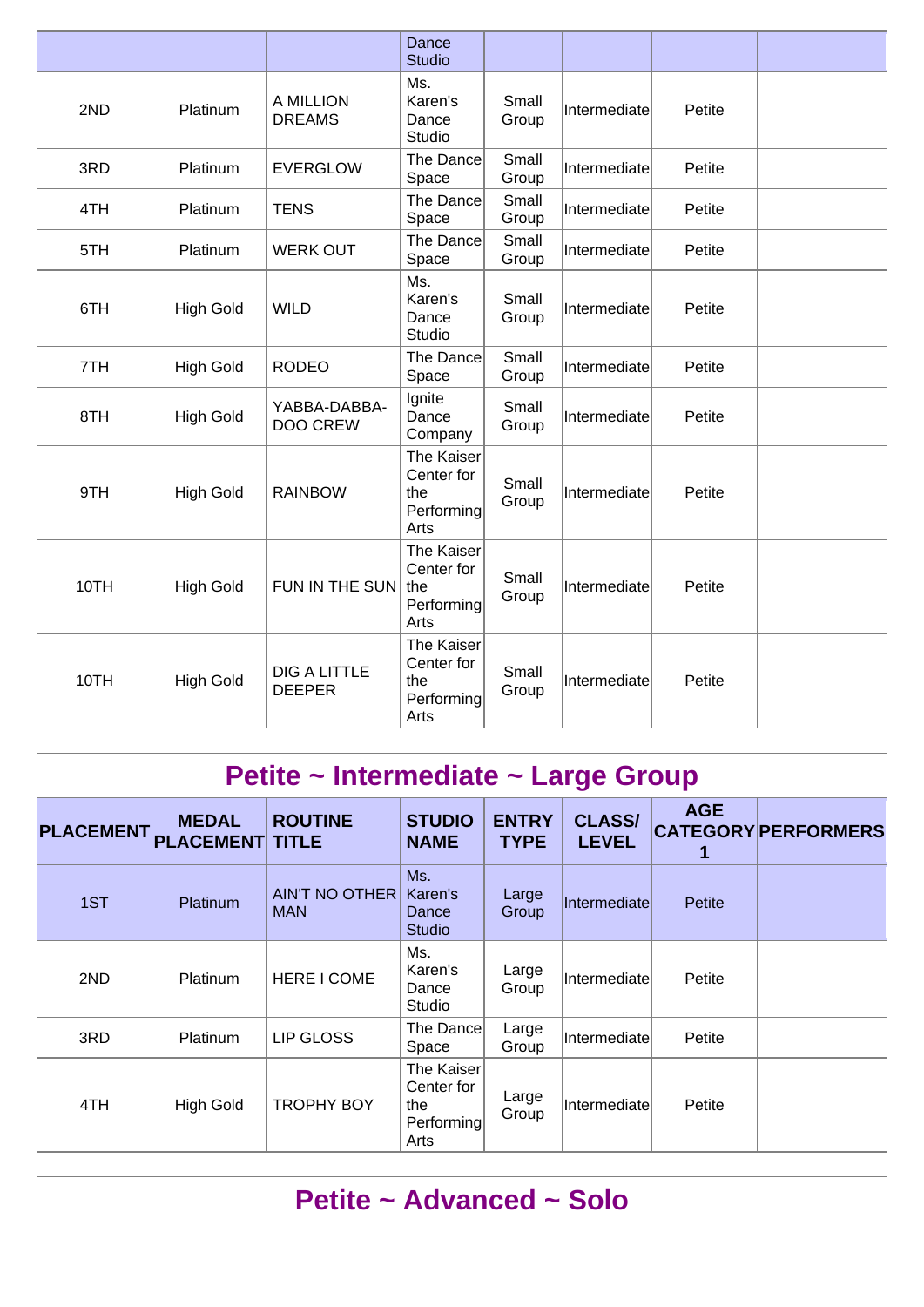| <b>PLACEMENT</b> | <b>MEDAL</b><br><b>PLACEMENT TITLE</b> | <b>ROUTINE</b>                              | <b>STUDIO</b><br><b>NAME</b>                          | <b>ENTRY</b><br><b>TYPE</b> | <b>CLASS/</b><br><b>LEVEL</b> | <b>AGE</b> | <b>CATEGORY PERFORMERS</b> |
|------------------|----------------------------------------|---------------------------------------------|-------------------------------------------------------|-----------------------------|-------------------------------|------------|----------------------------|
| 1ST              | Platinum                               | <b>IGNITE (LIANNA</b><br><b>VASQUEZ)</b>    | Innovative<br>Dance,<br>Inc.                          | Solo                        | Advanced                      | Petite     | LIANNA<br><b>VASQUEZ</b>   |
| 3RD              | High Gold                              | A MILLION<br><b>DREAMS (SADIE</b><br>MCKEE) | The Kaiser<br>Center for<br>the<br>Performing<br>Arts | Solo                        | Advanced                      | Petite     | <b>SADIE MCKEE</b>         |

| Petite ~ Advanced ~ Solo Extended                                                                                                                                                                       |                  |                                         |                              |                  |          |               |                                  |  |  |
|---------------------------------------------------------------------------------------------------------------------------------------------------------------------------------------------------------|------------------|-----------------------------------------|------------------------------|------------------|----------|---------------|----------------------------------|--|--|
| <b>AGE</b><br><b>CLASS/</b><br><b>ENTRY</b><br><b>STUDIO</b><br><b>ROUTINE</b><br><b>MEDAL</b><br><b>CATEGORY PERFORMERS</b><br>PLACEMENT PLACEMENT TITLE<br><b>LEVEL</b><br><b>TYPE</b><br><b>NAME</b> |                  |                                         |                              |                  |          |               |                                  |  |  |
| 2ND                                                                                                                                                                                                     | <b>High Gold</b> | <b>FEARLESS</b><br>(ISABELA<br>AREVALO) | Innovative<br>Dance,<br>Inc. | Solo<br>Extended | Advanced | <b>Petite</b> | <b>ISABELA</b><br><b>AREVALO</b> |  |  |

| Petite ~ Advanced ~ Duet/Trio |                 |                            |                              |                             |                               |            |                                                        |  |  |
|-------------------------------|-----------------|----------------------------|------------------------------|-----------------------------|-------------------------------|------------|--------------------------------------------------------|--|--|
| PLACEMENT PLACEMENT TITLE     | <b>MEDAL</b>    | <b>ROUTINE</b>             | <b>STUDIO</b><br><b>NAME</b> | <b>ENTRY</b><br><b>TYPE</b> | <b>CLASS/</b><br><b>LEVEL</b> | <b>AGE</b> | <b>CATEGORY PERFORMERS</b>                             |  |  |
| 1ST                           | <b>Platinum</b> | UN PETITE<br><b>BALLET</b> | Innovative<br>Dance,<br>Inc. | Duet/Trio                   | Advanced                      | Petite     | <b>ISABELA</b><br>AREVALO,<br>LIANNA<br><b>VASQUEZ</b> |  |  |

| Petite ~ Advanced ~ Small Group                                                                                                                                                                                          |                 |                                                           |                              |                |          |        |  |  |  |  |
|--------------------------------------------------------------------------------------------------------------------------------------------------------------------------------------------------------------------------|-----------------|-----------------------------------------------------------|------------------------------|----------------|----------|--------|--|--|--|--|
| <b>AGE</b><br><b>CLASS/</b><br><b>ENTRY</b><br><b>ROUTINE</b><br><b>STUDIO</b><br><b>MEDAL</b><br><b>CATEGORY PERFORMERS</b><br><b>PLACEMENT</b><br><b>PLACEMENT TITLE</b><br><b>LEVEL</b><br><b>TYPE</b><br><b>NAME</b> |                 |                                                           |                              |                |          |        |  |  |  |  |
| 1ST                                                                                                                                                                                                                      | <b>Platinum</b> | <b>IN CASE YOU</b><br><b>DON'T LIVE</b><br><b>FOREVER</b> | Innovative<br>Dance,<br>Inc. | Small<br>Group | Advanced | Petite |  |  |  |  |
| 2ND                                                                                                                                                                                                                      | Platinum        | THE WARRIOR'S<br><b>BATTLE</b>                            | Innovative<br>Dance,<br>Inc. | Small<br>Group | Advanced | Petite |  |  |  |  |

| Junior $\sim$ Mark of the Future $\sim$ Solo |                                        |                                                    |                                          |                             |                               |               |                                 |  |  |  |
|----------------------------------------------|----------------------------------------|----------------------------------------------------|------------------------------------------|-----------------------------|-------------------------------|---------------|---------------------------------|--|--|--|
| <b>PLACEMENT</b>                             | <b>MEDAL</b><br><b>PLACEMENT TITLE</b> | <b>ROUTINE</b>                                     | <b>STUDIO</b><br><b>NAME</b>             | <b>ENTRY</b><br><b>TYPE</b> | <b>CLASS/</b><br><b>LEVEL</b> | <b>AGE</b>    | <b>CATEGORY PERFORMERS</b>      |  |  |  |
| 1ST                                          | <b>Platinum</b>                        | NAILS, HAIR,<br><b>HIPS, HEELS</b><br>(HADLEY HAY) | Ms.<br>Karen's<br>Dance<br><b>Studio</b> | Solo                        | Mark of the<br>Future         | <b>Junior</b> | <b>HADLEY HAY</b>               |  |  |  |
| 2ND                                          | <b>Platinum</b>                        | <b>JUST WATCH</b><br>ME NOW<br>(SOPHIA<br>VERBOON) | Ms.<br>Karen's<br>Dance<br>Studio        | Solo                        | Mark of the<br>Future         | Junior        | <b>SOPHIA</b><br><b>VERBOON</b> |  |  |  |
| 3RD                                          | <b>Platinum</b>                        | <b>MACK THE</b><br><b>KNIFE (LOGAN</b><br>HACKLEY) | Ms.<br>Karen's                           | Solo                        | Mark of the<br>Future         | Junior        | LOGAN<br><b>HACKLEY</b>         |  |  |  |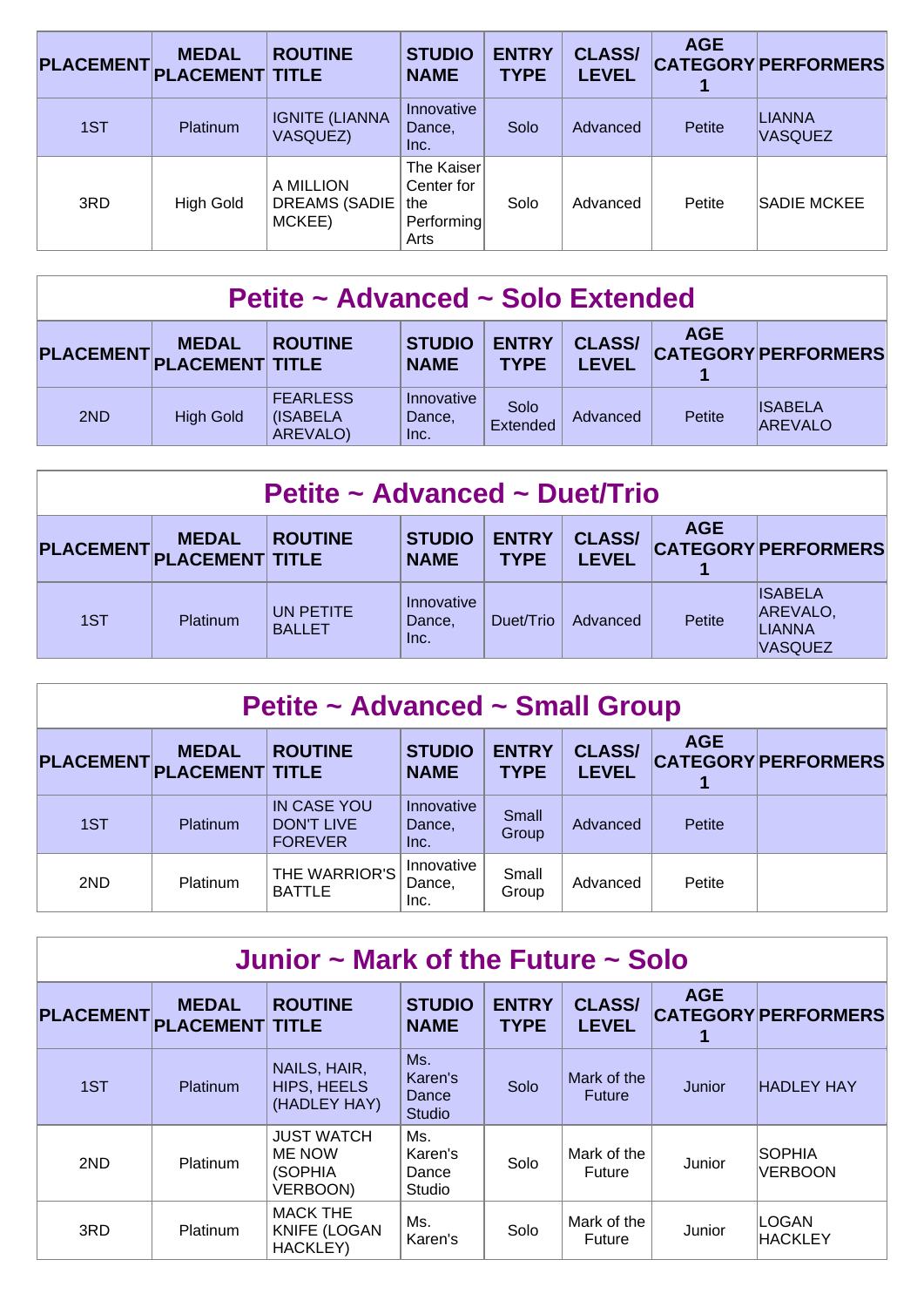|      |                  |                                                              | Dance<br>Studio                   |      |                       |        |                                  |
|------|------------------|--------------------------------------------------------------|-----------------------------------|------|-----------------------|--------|----------------------------------|
| 4TH  | Platinum         | YES YES YOU<br><b>CAN (KENNEDY</b><br><b>MODICA)</b>         | The Dance<br>Space                | Solo | Mark of the<br>Future | Junior | <b>KENNEDY</b><br><b>MODICA</b>  |
| 5TH  | <b>Platinum</b>  | PIECES (OLIVIA<br>BONE)                                      | Frisco<br>Dance<br>Studio         | Solo | Mark of the<br>Future | Junior | <b>OLIVIA BONE</b>               |
| 5TH  | Platinum         | PROUD MARY<br>(KYLEE BLAIR)                                  | Ms.<br>Karen's<br>Dance<br>Studio | Solo | Mark of the<br>Future | Junior | <b>KYLEE BLAIR</b>               |
| 6TH  | Platinum         | ME TOO<br>(GENTRY<br>GEFTOS)                                 | Rogue<br>Dance<br>Studio          | Solo | Mark of the<br>Future | Junior | <b>GENTRY</b><br><b>GEFTOS</b>   |
| 7TH  | <b>High Gold</b> | <b>ARCADE</b><br>(SALOME<br>OTERO)                           | Allen<br>Dance<br>Studio          | Solo | Mark of the<br>Future | Junior | <b>SALOME OTERO</b>              |
| 8TH  | <b>High Gold</b> | <b>SWEET CHILD</b><br>OF MINE<br>(DANIELA<br><b>FUENTES)</b> | Danzarte<br>academy               | Solo | Mark of the<br>Future | Junior | <b>DANIELA</b><br><b>FUENTES</b> |
| 9TH  | <b>High Gold</b> | <b>DREAMER</b><br>(SOPHIA<br><b>BERDECIA)</b>                | Innovative<br>Dance,<br>Inc.      | Solo | Mark of the<br>Future | Junior | <b>SOPHIA</b><br><b>BERDECIA</b> |
| 10TH | <b>High Gold</b> | <b>RESCUE</b><br>(PRESLEY<br>BROWN)                          | The Dance<br>Space                | Solo | Mark of the<br>Future | Junior | <b>PRESLEY</b><br><b>BROWN</b>   |
|      |                  |                                                              |                                   |      |                       |        |                                  |
|      |                  |                                                              |                                   |      |                       |        |                                  |

|                  | Junior $\sim$ Mark of the Future $\sim$ Duet/Trio |                               |                                          |                             |                               |            |                                                                       |  |  |  |  |
|------------------|---------------------------------------------------|-------------------------------|------------------------------------------|-----------------------------|-------------------------------|------------|-----------------------------------------------------------------------|--|--|--|--|
| <b>PLACEMENT</b> | <b>MEDAL</b><br><b>PLACEMENT TITLE</b>            | <b>ROUTINE</b>                | <b>STUDIO</b><br><b>NAME</b>             | <b>ENTRY</b><br><b>TYPE</b> | <b>CLASS/</b><br><b>LEVEL</b> | <b>AGE</b> | <b>CATEGORY PERFORMERS</b>                                            |  |  |  |  |
| 1ST              | <b>High Gold</b>                                  | <b>WERK IT</b>                | Ms.<br>Karen's<br>Dance<br><b>Studio</b> | Duet/Trio                   | Mark of the<br><b>Future</b>  | Junior     | HADLEY HAY.<br><b>SOPHIA</b><br><b>VERBOON</b>                        |  |  |  |  |
| 2ND              | <b>High Gold</b>                                  | <b>TRIBE</b>                  | The Dance<br>Space                       | Duet/Trio                   | Mark of the<br>Future         | Junior     | <b>ADDISON</b><br><b>WEHRLE, CORA</b><br>THOMANN, ELIN<br><b>VICK</b> |  |  |  |  |
| 3RD              | <b>High Gold</b>                                  | MAKE 'EM<br><b>LAUGH</b>      | Allen<br>Dance<br>Studio                 | Duet/Trio                   | Mark of the<br>Future         | Junior     | <b>ISABELLA</b><br>ESCALER,<br><b>SOFIA TREJO</b>                     |  |  |  |  |
| 4TH              | High Gold                                         | EVERY TIME IT<br><b>RAINS</b> | Danzarte<br>academy                      | Duet/Trio                   | Mark of the<br>Future         | Junior     | <b>RACHEL</b><br>ORTEGA, SOFIA<br><b>NARVAEZ</b>                      |  |  |  |  |

| Junior $\sim$ Mark of the Future $\sim$ Small Group |                         |  |  |  |  |  |                                                                |  |  |
|-----------------------------------------------------|-------------------------|--|--|--|--|--|----------------------------------------------------------------|--|--|
|                                                     | PLACEMENT MEDAL ROUTINE |  |  |  |  |  | STUDIO ENTRY CLASS/ AGE<br>NAME TYPE LEVEL CATEGORY PERFORMERS |  |  |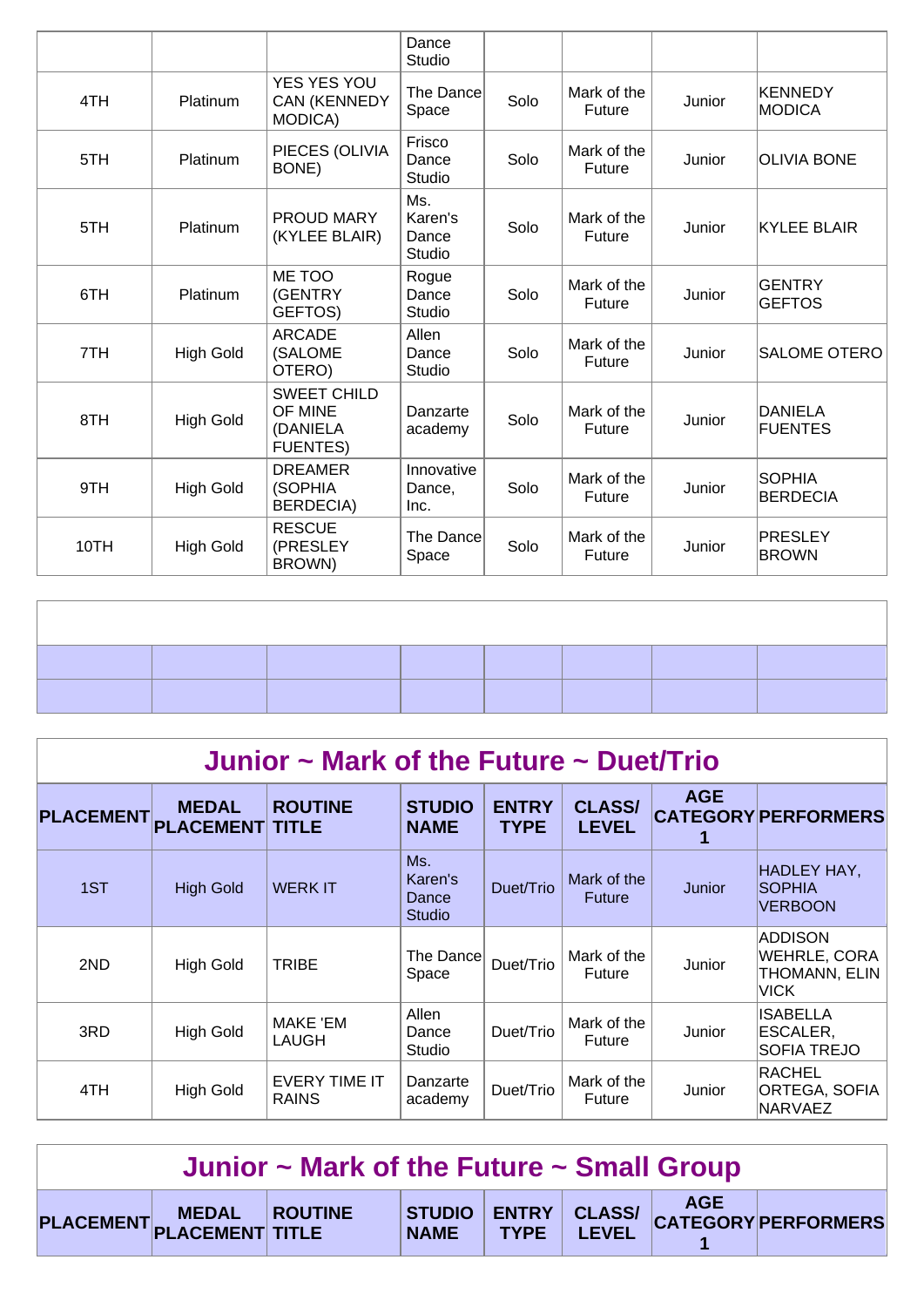| 1ST  | Platinum         | <b>BIG FLEXHER</b>                  | Lake<br>Highlands<br>Dance<br>Academy | Small<br>Group | Mark of the<br><b>Future</b> | Junior |  |
|------|------------------|-------------------------------------|---------------------------------------|----------------|------------------------------|--------|--|
| 2ND  | Platinum         | <b>VOGUE</b>                        | Lake<br>Highlands<br>Dance<br>Academy | Small<br>Group | Mark of the<br>Future        | Junior |  |
| 3RD  | Platinum         | <b>LOST IN</b><br><b>WONDER</b>     | Lake<br>Highlands<br>Dance<br>Academy | Small<br>Group | Mark of the<br>Future        | Junior |  |
| 4TH  | Platinum         | PUTTIN' ON THE<br><b>RITZ</b>       | Lake<br>Highlands<br>Dance<br>Academy | Small<br>Group | Mark of the<br>Future        | Junior |  |
| 4TH  | Platinum         | TIME FOR TEA                        | Lake<br>Highlands<br>Dance<br>Academy | Small<br>Group | Mark of the<br>Future        | Junior |  |
| 5TH  | Platinum         | <b>REMEMBER</b><br><b>HER</b>       | The Dance<br>Space                    | Small<br>Group | Mark of the<br>Future        | Junior |  |
| 6TH  | <b>High Gold</b> | <b>WINGS</b>                        | Rogue<br>Dance<br>Studio              | Small<br>Group | Mark of the<br>Future        | Junior |  |
| 7TH  | <b>High Gold</b> | <b>ANYWAY YOU</b><br><b>WANT IT</b> | Rogue<br>Dance<br>Studio              | Small<br>Group | Mark of the<br>Future        | Junior |  |
| 8TH  | <b>High Gold</b> | <b>LIGHTHOUSE</b>                   | The Dance<br>Space                    | Small<br>Group | Mark of the<br>Future        | Junior |  |
| 9TH  | <b>High Gold</b> | <b>CRAZY IN LOVE</b>                | Lake<br>Highlands<br>Dance<br>Academy | Small<br>Group | Mark of the<br><b>Future</b> | Junior |  |
| 10TH | <b>High Gold</b> | SHE'S NO GOOD                       | The Dance<br>Space                    | Small<br>Group | Mark of the<br>Future        | Junior |  |

## **Junior ~ Mark of the Future ~ Large Group**

| <b>PLACEMENT</b> | <b>MEDAL</b><br><b>PLACEMENT TITLE</b> | <b>ROUTINE</b>                        | <b>STUDIO</b><br><b>NAME</b>                 | <b>ENTRY</b><br><b>TYPE</b> | <b>CLASS/</b><br><b>LEVEL</b> | <b>AGE</b> | <b>CATEGORY PERFORMERS</b> |
|------------------|----------------------------------------|---------------------------------------|----------------------------------------------|-----------------------------|-------------------------------|------------|----------------------------|
| 1ST              | Platinum                               | <b>G-SLIDE</b>                        | Lake<br><b>Highlands</b><br>Dance<br>Academy | Large<br>Group              | Mark of the<br><b>Future</b>  | Junior     |                            |
| 2ND              | Platinum                               | <b>AYE CARUMBA</b>                    | Lake<br>Highlands<br>Dance<br>Academy        | Large<br>Group              | Mark of the<br>Future         | Junior     |                            |
| 3RD              | Platinum                               | <b>RISE OF THE</b><br><b>WARRIORS</b> | Lake<br><b>Highlands</b><br>Dance<br>Academy | Large<br>Group              | Mark of the<br>Future         | Junior     |                            |
| 3RD              | Platinum                               | THE CALL                              | <b>McKinney</b><br>Dance<br>Studio           | Large<br>Group              | Mark of the<br>Future         | Junior     |                            |
| 4TH              | <b>High Gold</b>                       | Y'ALL READY<br><b>FOR THIS</b>        | <b>McKinney</b><br>Dance<br>Studio           | Large<br>Group              | Mark of the<br>Future         | Junior     |                            |
| 4TH              | <b>High Gold</b>                       | ABBA!                                 | <b>McKinney</b><br>Dance<br>Studio           | Large<br>Group              | Mark of the<br>Future         | Junior     |                            |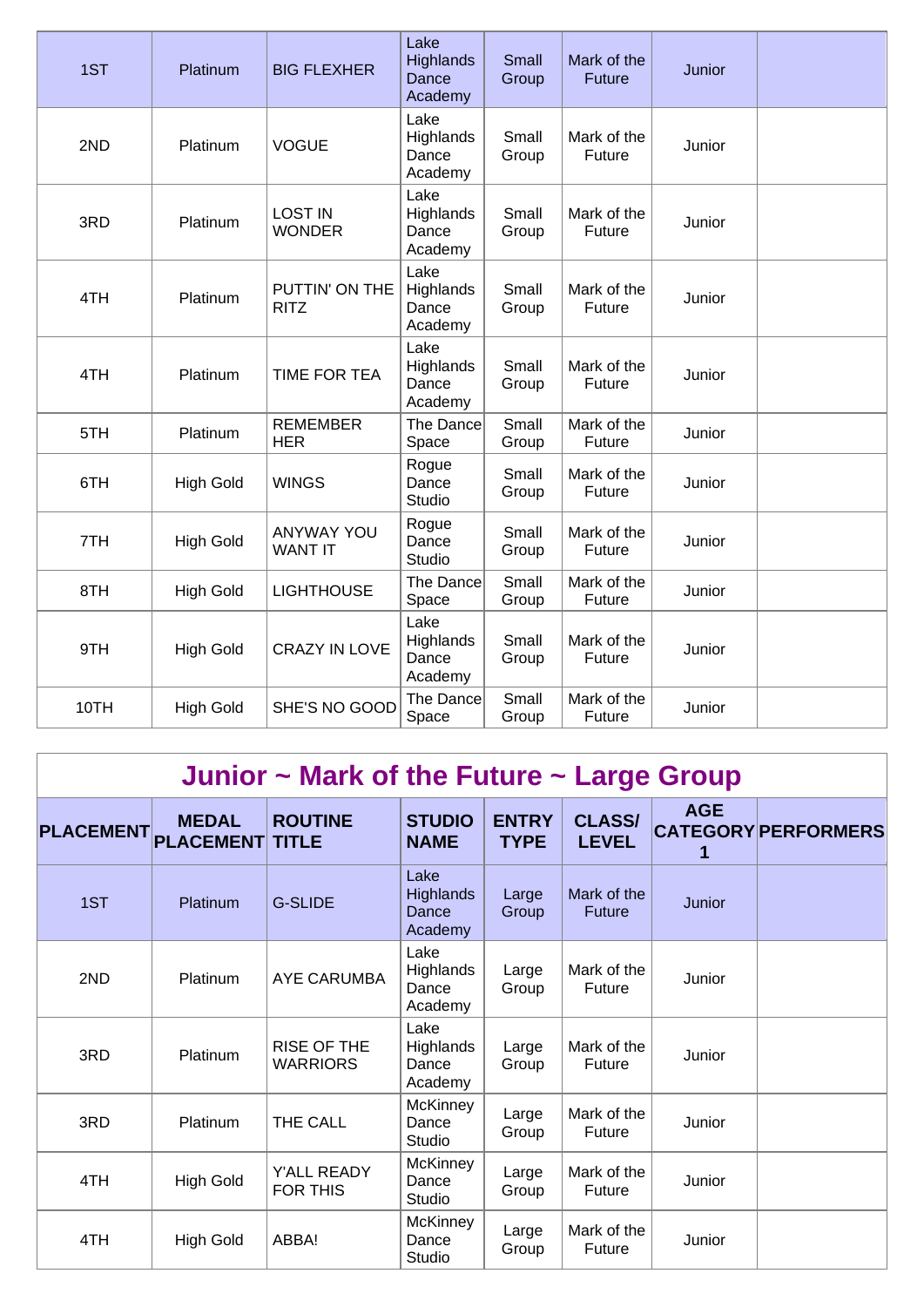| 5TH | <b>High Gold</b> | <b>CANNED HEAT</b> | Lake<br>Highlands<br>Dance<br>Academy | Large<br>Group | Mark of the<br><b>Future</b> | Junior |  |
|-----|------------------|--------------------|---------------------------------------|----------------|------------------------------|--------|--|
| 6TH | <b>High Gold</b> | THE GIVING<br>TREE | Danzarte<br>academy                   | Large<br>Group | Mark of the<br><b>Future</b> | Junior |  |
| 7TH | <b>High Gold</b> | SHOELESS JOE       | Ms.<br>Karen's<br>Dance<br>Studio     | Large<br>Group | Mark of the<br><b>Future</b> | Junior |  |

| Junior $\sim$ Mark of the Future $\sim$ Line |              |                   |                                          |                             |                               |            |                            |  |  |
|----------------------------------------------|--------------|-------------------|------------------------------------------|-----------------------------|-------------------------------|------------|----------------------------|--|--|
| PLACEMENT PLACEMENT TITLE                    | <b>MEDAL</b> | <b>ROUTINE</b>    | <b>STUDIO</b><br><b>NAME</b>             | <b>ENTRY</b><br><b>TYPE</b> | <b>CLASS/</b><br><b>LEVEL</b> | <b>AGE</b> | <b>CATEGORY PERFORMERS</b> |  |  |
| 1ST                                          | Platinum     | <b>ALL ABOARD</b> | Ms.<br>Karen's<br>Dance<br><b>Studio</b> | Line                        | Mark of the<br><b>Future</b>  | Junior     |                            |  |  |

| Junior $\sim$ Mark of the Future $\sim$ Production Extended |                                           |                                    |                              |                             |                                                   |            |                            |  |  |
|-------------------------------------------------------------|-------------------------------------------|------------------------------------|------------------------------|-----------------------------|---------------------------------------------------|------------|----------------------------|--|--|
|                                                             | <b>MEDAL</b><br>PLACEMENT PLACEMENT TITLE | <b>ROUTINE</b>                     | <b>STUDIO</b><br><b>NAME</b> | <b>ENTRY</b><br><b>TYPE</b> | <b>CLASS/</b><br><b>LEVEL</b>                     | <b>AGE</b> | <b>CATEGORY PERFORMERS</b> |  |  |
| 2ND                                                         | <b>Platinum</b>                           | <b>PIRATES OF</b><br>THE CARIBBEAN | Lake<br>Dance<br>Academy     | Extended                    | Highlands Production Mark of the<br><b>Future</b> | Junior     |                            |  |  |

| Junior ~ Intermediate ~ Solo |                                  |                                                 |                                                      |                             |                               |                 |                                      |  |  |
|------------------------------|----------------------------------|-------------------------------------------------|------------------------------------------------------|-----------------------------|-------------------------------|-----------------|--------------------------------------|--|--|
| <b>PLACEMENT</b>             | <b>MEDAL</b><br><b>PLACEMENT</b> | <b>ROUTINE</b><br><b>TITLE</b>                  | <b>STUDIO</b><br><b>NAME</b>                         | <b>ENTRY</b><br><b>TYPE</b> | <b>CLASS/</b><br><b>LEVEL</b> | <b>AGE</b><br>1 | <b>CATEGORY PERFORMERS</b>           |  |  |
| 1ST                          | Platinum                         | <b>SURVIVOR</b><br>(PARKER<br>MONROE)           | The Dance<br>Space                                   | Solo                        | Intermediate                  | Junior          | PARKER<br><b>MONROE</b>              |  |  |
| 2ND                          | Platinum                         | THULE (EILEY<br>MCCLURE)                        | The Dance<br>Space                                   | Solo                        | Intermediate                  | Junior          | <b>EILEY MCCLURE</b>                 |  |  |
| 2ND                          | Platinum                         | <b>MAYBE IDK</b><br>(ABIGAIL<br>NESTOR)         | Foot<br><b>Works</b><br>Performing<br>Arts<br>Center | Solo                        | Intermediate                  | Junior          | <b>ABIGAIL</b><br><b>NESTOR</b>      |  |  |
| 3RD                          | Platinum                         | <b>GOODNIGHT</b><br>AND GOODBYE<br>(PENNY HUHN) | Ignite<br>Dance<br>Company                           | Solo                        | Intermediate                  | Junior          | PENNY HUHN                           |  |  |
| 4TH                          | Platinum                         | THE FEELING<br>(AVA MADISON<br>RODGERS)         | Ms.<br>Karen's<br>Dance<br>Studio                    | Solo                        | Intermediate                  | Junior          | <b>AVA MADISON</b><br><b>RODGERS</b> |  |  |
| 4TH                          | Platinum                         | BET YOU WON'T<br>(NICOLETTE<br>SPENCER)         | Dance<br>Industry<br>Performing<br>Arts<br>Center    | Solo                        | Intermediate                  | Junior          | <b>NICOLETTE</b><br><b>SPENCER</b>   |  |  |
| 5TH                          | Platinum                         | THE CALL<br>(ELIZABETH<br>DONALSON)             | All Out<br>Dance<br>Academy                          | Solo                        | Intermediate                  | Junior          | <b>ELIZABETH</b><br><b>DONALSON</b>  |  |  |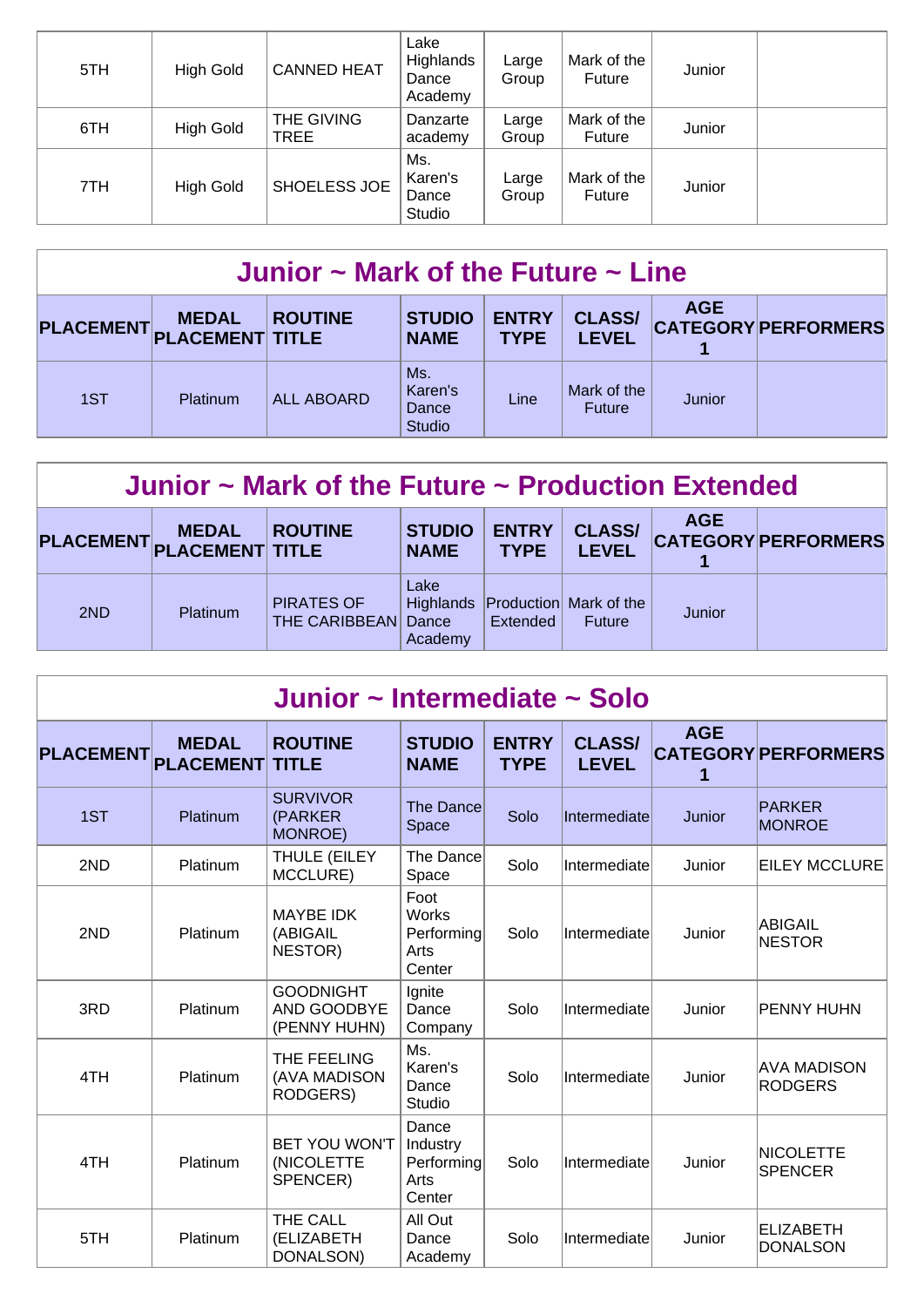| 5TH  | Platinum        | <b>ROAD LESS</b><br>TRAVELED<br>(ELEXA ARNING)            | All Out<br>Dance<br>Academy                   | Solo | Intermediate | Junior | ELEXA ARNING                     |
|------|-----------------|-----------------------------------------------------------|-----------------------------------------------|------|--------------|--------|----------------------------------|
| 6TH  | Platinum        | <b>FOLLOW YOU</b><br><b>INTO THE DARK</b><br>(LYNA HOANG) | The Dance<br>Space                            | Solo | Intermediate | Junior | <b>LYNA HOANG</b>                |
| 7TH  | <b>Platinum</b> | <b>PURPLE RAIN</b><br>(SYDNEY<br>MITCHELL)                | All Out<br>Dance<br>Academy                   | Solo | Intermediate | Junior | <b>SYDNEY</b><br><b>MITCHELL</b> |
| 8TH  | Platinum        | <b>NOW (OLIVIA</b><br>SACCO)                              | <b>McKinney</b><br>Dance<br>Studio            | Solo | Intermediate | Junior | <b>OLIVIA SACCO</b>              |
| 9TH  | Platinum        | ONE BAD APPLE<br>(AUDREY<br>DAVENPORT)                    | Foot<br>Works<br>Performing<br>Arts<br>Center | Solo | Intermediate | Junior | AUDREY<br><b>DAVENPORT</b>       |
| 9TH  | Platinum        | SHOO FLY PIE<br>(LUCY SCOTT)                              | Premiere<br>Dance<br>Center                   | Solo | Intermediate | Junior | <b>LUCY SCOTT</b>                |
| 10TH | Platinum        | HUMAN (KENZIE<br>HABERMAN)                                | All Out<br>Dance<br>Academy                   | Solo | Intermediate | Junior | KENZIE<br><b>HABERMAN</b>        |
| 10TH | Platinum        | <b>LULLABY</b><br>(CHLOE<br><b>SCURLOCK)</b>              | All Out<br>Dance<br>Academy                   | Solo | Intermediate | Junior | <b>CHLOE</b><br><b>SCURLOCK</b>  |

|  | Junior ~ Intermediate ~ Duet/Trio |  |
|--|-----------------------------------|--|
|--|-----------------------------------|--|

| <b>PLACEMENT</b> | <b>MEDAL</b><br><b>PLACEMENT</b> | <b>ROUTINE</b><br><b>TITLE</b>                     | <b>STUDIO</b><br><b>NAME</b>                         | <b>ENTRY</b><br><b>TYPE</b> | <b>CLASS/</b><br><b>LEVEL</b> | <b>AGE</b><br>1 | <b>CATEGORY PERFORMERS</b>                                                                  |
|------------------|----------------------------------|----------------------------------------------------|------------------------------------------------------|-----------------------------|-------------------------------|-----------------|---------------------------------------------------------------------------------------------|
| 1ST              | Platinum                         | <b>COOL WHIP</b>                                   | Foot<br><b>Works</b><br>Performing<br>Arts<br>Center | Duet/Trio                   | Intermediate                  | Junior          | <b>CAMERON</b><br>BEVILLE,<br><b>MAKENNA</b><br><b>HIGHTOWER,</b><br><b>MOLLY HELM</b>      |
| 2ND              | Platinum                         | <b>SHAKING AT</b><br>THE HIGH<br><b>SCHOOL HOP</b> | Premiere<br>Dance<br>Center                          |                             | Duet/Trio Intermediate        | Junior          | KAYLIN NOVAK,<br>LUCY SCOTT,<br><b>SCARLETT REID</b>                                        |
| 3RD              | Platinum                         | <b>JET SET</b>                                     | Foot<br><b>Works</b><br>Performing<br>Arts<br>Center |                             | Duet/Trio Intermediate        | Junior          | <b>ADDALEE</b><br>HADDOCK,<br><b>PEYTON</b><br>DONALDSON,<br><b>RILYNN</b><br><b>HOWARD</b> |
| 4TH              | Platinum                         | AY CRAMABA                                         | C&C<br>Academy<br>of Dance                           |                             | Duet/Trio Intermediate        | Junior          | PAIZLEY ALY,<br><b>SHELBY</b><br><b>GILLILAND</b>                                           |
| 5TH              | Platinum                         | ZAZZ                                               | C&C<br>Academy<br>of Dance                           |                             | Duet/Trio Intermediate        | Junior          | <b>CHARLOTTE</b><br>WINTERS,<br><b>KINSLEY</b><br><b>TOLLETT</b>                            |
| 5TH              | Platinum                         | <b>POWER</b>                                       | All Out<br>Dance<br>Academy                          |                             | Duet/Trio Intermediate        | Junior          | ELEXA ARNING,<br><b>KENZIE</b><br><b>HABERMAN</b>                                           |
| 6TH              | <b>High Gold</b>                 | FRIEND LIKE ME                                     | Ignite<br>Dance<br>Company                           | Duet/Trio                   | Intermediate                  | Junior          | ANNA CARNEY,<br><b>CAROLINE</b><br><b>CREW</b>                                              |
| 7TH              | <b>High Gold</b>                 | <b>WHAT I'VE BEEN</b><br><b>LOOKING FOR</b>        | All Out<br>Dance<br>Academy                          |                             | Duet/Trio Intermediate        | Junior          | <b>BRYNLEE</b><br>DAVIS,<br>MALLORY<br>ANDREWS                                              |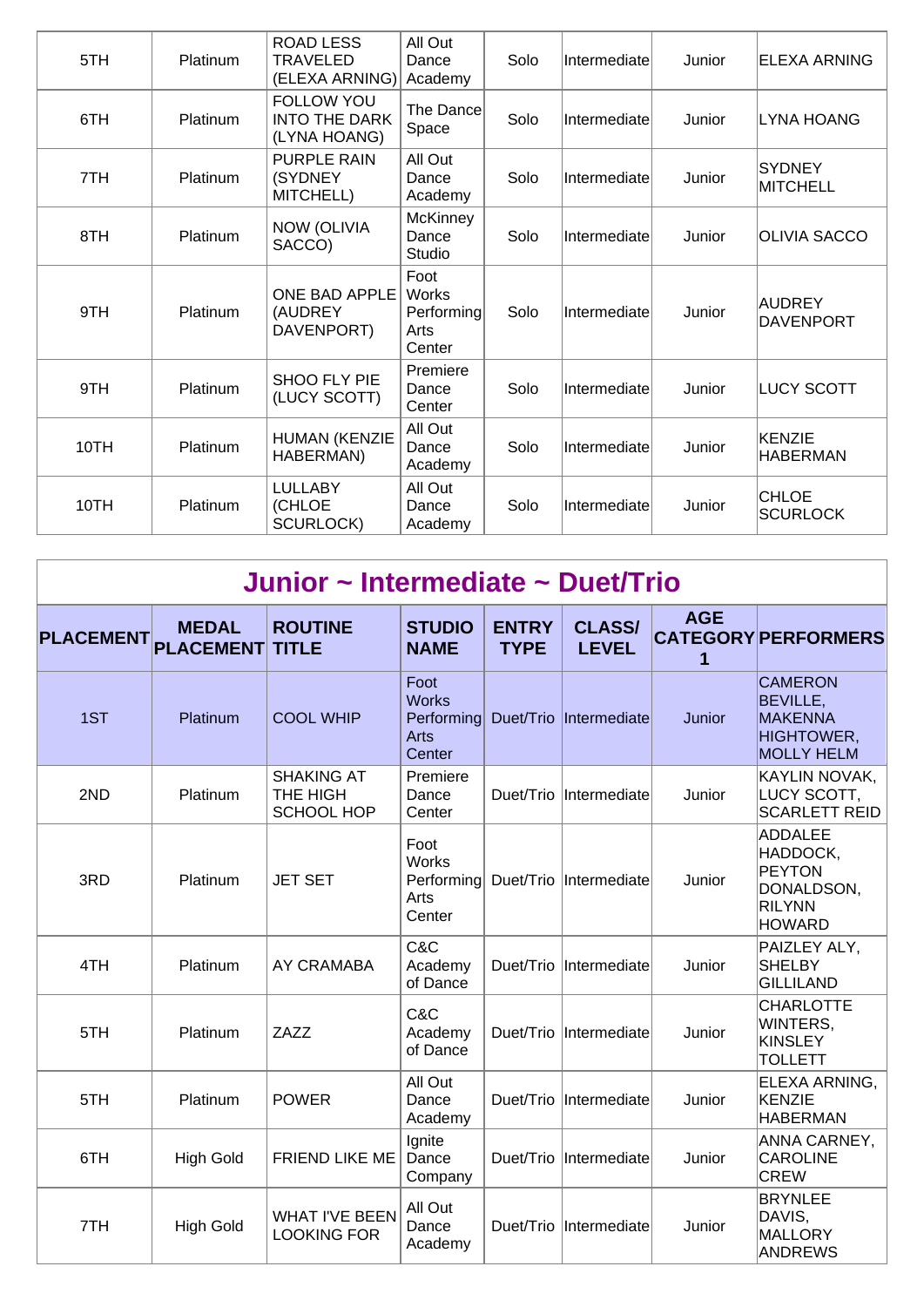| 8TH  | <b>High Gold</b> | <b>SHAKE YOUR</b><br><b>GROOVE THING</b> | C&C<br>Academy<br>of Dance | Duet/Trio  Intermediate | Junior | BRYNLEE<br>PETROSIAN,<br><b>JADE PICKETT</b>                       |
|------|------------------|------------------------------------------|----------------------------|-------------------------|--------|--------------------------------------------------------------------|
| 9TH  | <b>High Gold</b> | <b>RECOVER</b>                           | The Dance<br>Space         | Duet/Trio Intermediate  | Junior | AILA FRANKLIN,<br>LYNA HOANG                                       |
| 10TH | <b>High Gold</b> | TI-PI-TIN                                | Ignite<br>Dance<br>Company | Duet/Trio Intermediate  | Junior | <b>NOBLE</b><br>WARNER,<br>PRESLEY<br>OLIVER, RUBY<br><b>URBAN</b> |

| Junior ~ Intermediate ~ Small Group |                                  |                                        |                                                   |                             |                               |                 |                            |  |  |  |
|-------------------------------------|----------------------------------|----------------------------------------|---------------------------------------------------|-----------------------------|-------------------------------|-----------------|----------------------------|--|--|--|
| <b>PLACEMENT</b>                    | <b>MEDAL</b><br><b>PLACEMENT</b> | <b>ROUTINE</b><br><b>TITLE</b>         | <b>STUDIO</b><br><b>NAME</b>                      | <b>ENTRY</b><br><b>TYPE</b> | <b>CLASS/</b><br><b>LEVEL</b> | <b>AGE</b><br>1 | <b>CATEGORY PERFORMERS</b> |  |  |  |
| 1ST                                 | Platinum                         | <b>GOOD DAY FOR</b><br><b>DREAMING</b> | <b>The Dance</b><br>Space                         | Small<br>Group              | Intermediate                  | Junior          |                            |  |  |  |
| 2ND                                 | Platinum                         | <b>GIRLFRIEND</b>                      | C&C<br>Academy<br>of Dance                        | Small<br>Group              | Intermediate                  | Junior          |                            |  |  |  |
| 2ND                                 | Platinum                         | <b>GREEN EGGS</b><br>AND HAM           | Premiere<br>Dance<br>Center                       | Small<br>Group              | Intermediate                  | Junior          |                            |  |  |  |
| 3RD                                 | Platinum                         | <b>LONDON</b>                          | Ms.<br>Karen's<br>Dance<br><b>Studio</b>          | Small<br>Group              | Intermediate                  | Junior          |                            |  |  |  |
| 4TH                                 | Platinum                         | <b>HEAVEN'S</b><br><b>DOOR</b>         | Ms.<br>Karen's<br>Dance<br>Studio                 | Small<br>Group              | Intermediate                  | Junior          |                            |  |  |  |
| 4TH                                 | Platinum                         | WE LOVE THE<br>90S                     | The Dance<br>Space                                | Small<br>Group              | Intermediate                  | Junior          |                            |  |  |  |
| 5TH                                 | Platinum                         | <b>SHOW OFF</b>                        | The Dance<br>Space                                | Small<br>Group              | Intermediate                  | Junior          |                            |  |  |  |
| 6TH                                 | Platinum                         | <b>MAGIC MAN G</b>                     | Ms.<br>Karen's<br>Dance<br>Studio                 | Small<br>Group              | Intermediate                  | Junior          |                            |  |  |  |
| 7TH                                 | Platinum                         | MISSY, MISSY,<br><b>MISSY</b>          | Frisco<br>Dance<br>Studio                         | Small<br>Group              | Intermediate                  | Junior          |                            |  |  |  |
| 8TH                                 | Platinum                         | <b>LEAN BACK</b>                       | All Out<br>Dance<br>Academy                       | Small<br>Group              | Intermediate                  | Junior          |                            |  |  |  |
| 8TH                                 | Platinum                         | PUMP IT UP                             | Ignite<br>Dance<br>Company                        | Small<br>Group              | Intermediate                  | Junior          |                            |  |  |  |
| 9TH                                 | Platinum                         | <b>CALI LOVE</b>                       | Dance<br>Industry<br>Performing<br>Arts<br>Center | Small<br>Group              | Intermediate                  | Junior          |                            |  |  |  |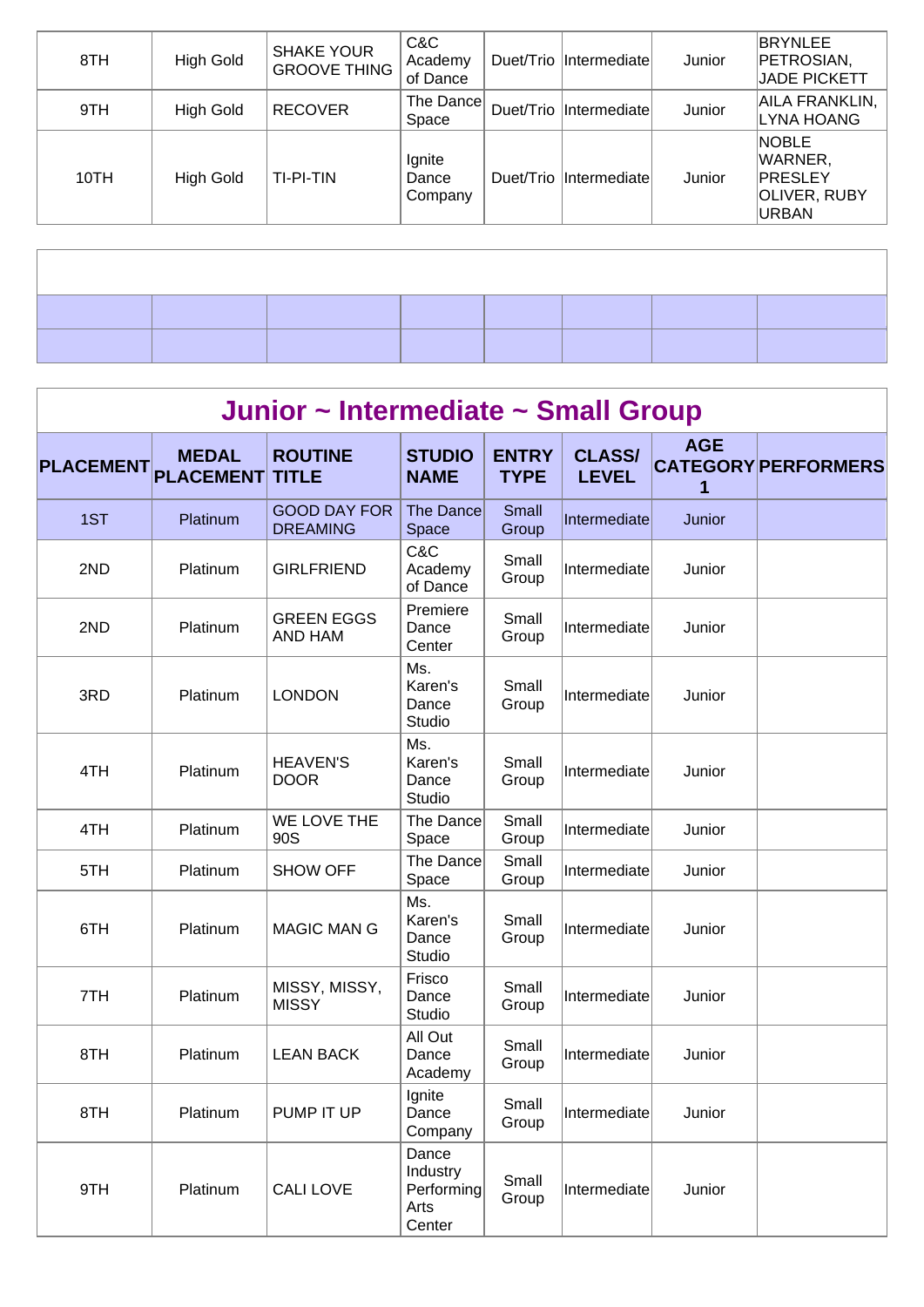| 10TH | <b>High Gold</b> | <b>BUILD IT UP</b>             | Ignite<br>Dance<br>Company  | Small<br>Group | Intermediate | Junior |  |
|------|------------------|--------------------------------|-----------------------------|----------------|--------------|--------|--|
| 10TH | <b>High Gold</b> | <b>BONJOUR</b><br><b>PARIS</b> | All Out<br>Dance<br>Academy | Small<br>Group | Intermediate | Junior |  |
|      |                  |                                |                             |                |              |        |  |
|      |                  |                                |                             |                |              |        |  |
|      |                  |                                |                             |                |              |        |  |
|      |                  |                                |                             |                |              |        |  |
|      |                  |                                |                             |                |              |        |  |

| Junior ~ Intermediate ~ Large Group |                                  |                                       |                                 |                             |                               |                 |                            |  |  |  |
|-------------------------------------|----------------------------------|---------------------------------------|---------------------------------|-----------------------------|-------------------------------|-----------------|----------------------------|--|--|--|
| <b>PLACEMENT</b>                    | <b>MEDAL</b><br><b>PLACEMENT</b> | <b>ROUTINE</b><br><b>TITLE</b>        | <b>STUDIO</b><br><b>NAME</b>    | <b>ENTRY</b><br><b>TYPE</b> | <b>CLASS/</b><br><b>LEVEL</b> | <b>AGE</b><br>1 | <b>CATEGORY PERFORMERS</b> |  |  |  |
| 1ST                                 | Platinum                         | <b>CRAZY FEET</b>                     | Premiere<br>Dance<br>Center     | Large<br>Group              | Intermediate                  | Junior          |                            |  |  |  |
| 2ND                                 | Platinum                         | <b>SERVING IT UP</b>                  | Premiere<br>Dance<br>Center     | Large<br>Group              | Intermediate                  | Junior          |                            |  |  |  |
| 3RD                                 | <b>High Gold</b>                 | <b>GOOD LIFE</b>                      | All Out<br>Dance<br>Academy     | Large<br>Group              | Intermediate                  | Junior          |                            |  |  |  |
| 4TH                                 | <b>High Gold</b>                 | HIT THE ROAD<br><b>JACK</b>           | Ignite<br>Dance<br>Company      | Large<br>Group              | Intermediate                  | Junior          |                            |  |  |  |
| 5TH                                 | <b>High Gold</b>                 | <b>INDEPENDENT</b>                    | Allen<br>Dance<br><b>Studio</b> | Large<br>Group              | Intermediate                  | Junior          |                            |  |  |  |
| 6TH                                 | <b>High Gold</b>                 | <b>COVER ME IN</b><br><b>SUNSHINE</b> | All Out<br>Dance<br>Academy     | Large<br>Group              | Intermediate                  | Junior          |                            |  |  |  |
| 7TH                                 | <b>High Gold</b>                 | <b>COMING HOME</b>                    | Allen<br>Dance<br>Studio        | Large<br>Group              | Intermediate                  | Junior          |                            |  |  |  |
| 8TH                                 | <b>High Gold</b>                 | ALL SHOOK UP                          | Allen<br>Dance<br>Studio        | Large<br>Group              | Intermediate                  | Junior          |                            |  |  |  |
| 9TH                                 | <b>High Gold</b>                 | YOUR TURN<br><b>NOW</b>               | Ignite<br>Dance<br>Company      | Large<br>Group              | Intermediate                  | Junior          |                            |  |  |  |

| Junior ~ Intermediate ~ Line                                                                                                                                                                            |          |                                  |                             |      |                     |        |  |  |  |  |
|---------------------------------------------------------------------------------------------------------------------------------------------------------------------------------------------------------|----------|----------------------------------|-----------------------------|------|---------------------|--------|--|--|--|--|
| <b>AGE</b><br><b>CLASS/</b><br><b>ENTRY</b><br><b>STUDIO</b><br><b>ROUTINE</b><br><b>MEDAL</b><br><b>CATEGORY PERFORMERS</b><br>PLACEMENT PLACEMENT TITLE<br><b>LEVEL</b><br><b>TYPE</b><br><b>NAME</b> |          |                                  |                             |      |                     |        |  |  |  |  |
| 1ST                                                                                                                                                                                                     | Platinum | <b>RAISE THE</b><br><b>METER</b> | Premiere<br>Dance<br>Center | Line | <i>Intermediate</i> | Junior |  |  |  |  |

## **Junior ~ Intermediate ~ Production**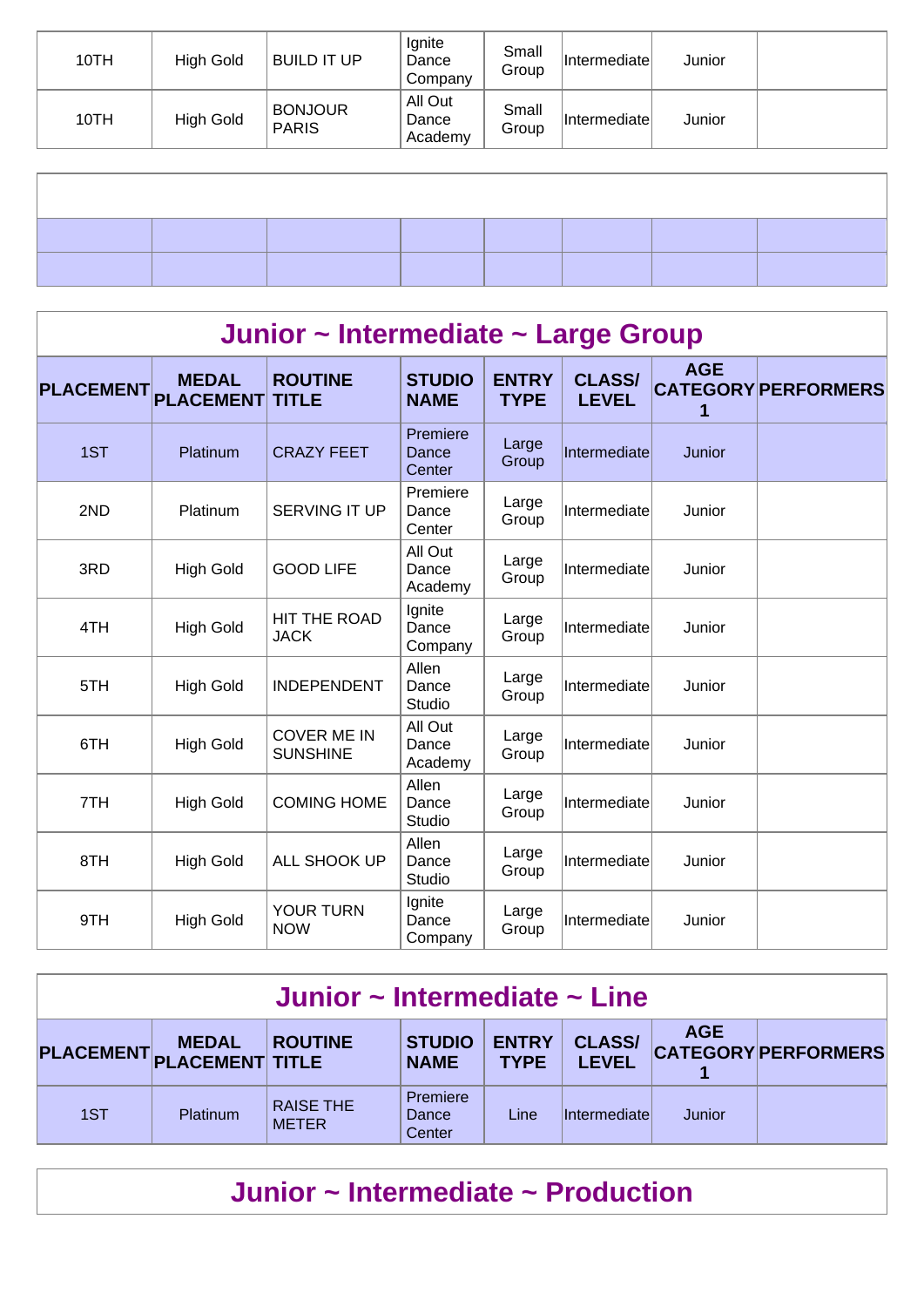|     | <b>MEDAL</b><br>PLACEMENT PLACEMENT TITLE | <b>ROUTINE</b>                        | <b>STUDIO</b><br><b>NAME</b> | <b>ENTRY</b><br><b>TYPE</b> | <b>CLASS/</b><br><b>LEVEL</b>         | <b>AGE</b> | <b>CATEGORY PERFORMERS</b> |
|-----|-------------------------------------------|---------------------------------------|------------------------------|-----------------------------|---------------------------------------|------------|----------------------------|
| 2ND | <b>Platinum</b>                           | <b>CONGA LOUD</b><br><b>LIKE THAT</b> | All Out<br>Dance<br>Academy  |                             | Production Intermediate               | Junior     |                            |
| 3RD | <b>Platinum</b>                           | <b>DISCO</b><br><b>COWGIRL</b>        | Space                        |                             | The Dance   Production   Intermediate | Junior     |                            |

| Junior ~ Advanced ~ Solo |                                  |                                                             |                                                      |                             |                               |                 |                                     |  |  |  |
|--------------------------|----------------------------------|-------------------------------------------------------------|------------------------------------------------------|-----------------------------|-------------------------------|-----------------|-------------------------------------|--|--|--|
| <b>PLACEMENT</b>         | <b>MEDAL</b><br><b>PLACEMENT</b> | <b>ROUTINE</b><br><b>TITLE</b>                              | <b>STUDIO</b><br><b>NAME</b>                         | <b>ENTRY</b><br><b>TYPE</b> | <b>CLASS/</b><br><b>LEVEL</b> | <b>AGE</b><br>1 | <b>CATEGORY PERFORMERS</b>          |  |  |  |
| 1ST                      | <b>Xtreme</b><br>Platinum        | <b>GYPSY</b><br><b>(KINSLEY</b><br>PARSONS)                 | Foot<br><b>Works</b><br>Performing<br>Arts<br>Center | Solo                        | Advanced                      | Junior          | KINSLEY<br><b>PARSONS</b>           |  |  |  |
| 2ND                      | Platinum                         | <b>FEELS SO</b><br><b>GOOD (INDIANA</b><br><b>MESSERLI)</b> | Premiere<br>Dance<br>Center                          | Solo                        | Advanced                      | Junior          | <b>INDIANA</b><br><b>MESSERLI</b>   |  |  |  |
| 3RD                      | Platinum                         | <b>MI ANCLA</b><br>(TESSA<br>SANCHEZ)                       | Innovative<br>Dance,<br>Inc.                         | Solo                        | Advanced                      | Junior          | <b>TESSA</b><br><b>SANCHEZ</b>      |  |  |  |
| 4TH                      | Platinum                         | <b>SHOW OFF</b><br>(SARAH<br>STRAWSER)                      | Foot<br><b>Works</b><br>Performing<br>Arts<br>Center | Solo                        | Advanced                      | Junior          | SARAH<br><b>STRAWSER</b>            |  |  |  |
| 5TH                      | Platinum                         | SO MUCH<br><b>BETTER</b><br>(CHARLIE<br>HERNDON)            | Foot<br><b>Works</b><br>Performing<br>Arts<br>Center | Solo                        | Advanced                      | Junior          | <b>CHARLIE</b><br><b>HERNDON</b>    |  |  |  |
| 5TH                      | Platinum                         | <b>OPTIMIST (ADDY</b><br>PEREGO)                            | Innovative<br>Dance,<br>Inc.                         | Solo                        | Advanced                      | Junior          | <b>ADDY PEREGO</b>                  |  |  |  |
| 6TH                      | Platinum                         | <b>GET IT GIRL</b><br>(BRADLEIGH<br><b>RUSSELL)</b>         | Foot<br>Works<br>Performing<br>Arts<br>Center        | Solo                        | Advanced                      | Junior          | <b>BRADLEIGH</b><br><b>RUSSELL</b>  |  |  |  |
| 7TH                      | Platinum                         | <b>WARRIOR</b><br>(JENNA BEALLE)                            | The Dance<br>Space                                   | Solo                        | Advanced                      | Junior          | <b>JENNA BEALLE</b>                 |  |  |  |
| 7TH                      | Platinum                         | <b>WONDERING</b><br>(SOPHIE<br>WELCH)                       | Premiere<br>Dance<br>Center                          | Solo                        | Advanced                      | Junior          | SOPHIE WELCH                        |  |  |  |
| 8TH                      | Platinum                         | DO MY THING<br>(PAISLEY<br><b>CLEMENTS)</b>                 | Foot<br><b>Works</b><br>Performing<br>Arts<br>Center | Solo                        | Advanced                      | Junior          | PAISLEY<br><b>CLEMENTS</b>          |  |  |  |
| 9TH                      | Platinum                         | <b>HOME</b><br>(JOSSILYN<br>STEVENSON)                      | Foot<br><b>Works</b><br>Performing<br>Arts<br>Center | Solo                        | Advanced                      | Junior          | <b>JOSSILYN</b><br><b>STEVENSON</b> |  |  |  |
| 10TH                     | Platinum                         | <b>GET READY</b><br>(OLIVIA VO)                             | Premiere<br>Dance<br>Center                          | Solo                        | Advanced                      | Junior          | <b>OLIVIA VO</b>                    |  |  |  |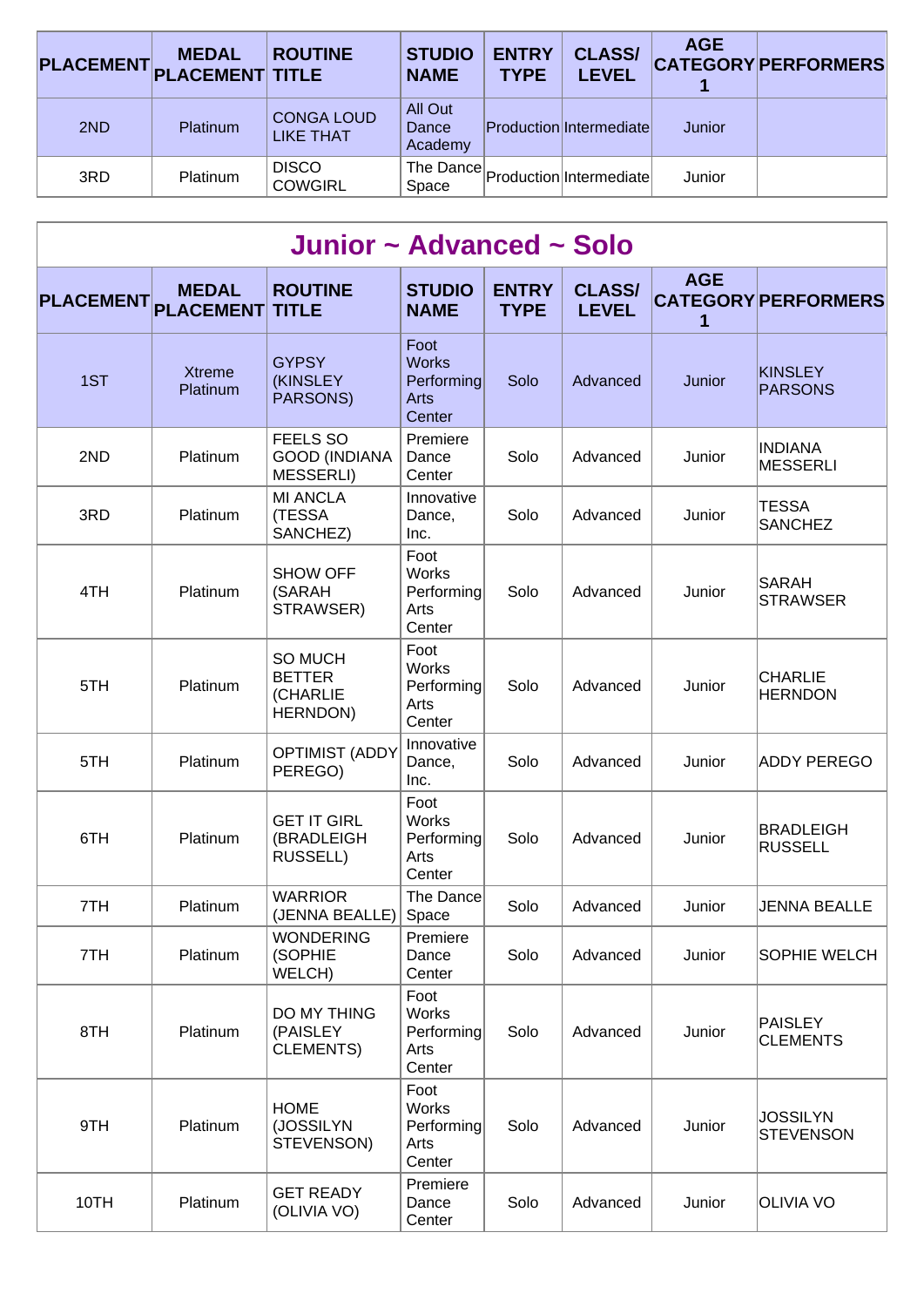|                  | Junior ~ Advanced ~ Duet/Trio    |                                           |                                                             |                             |                               |                 |                                                                              |  |  |  |  |
|------------------|----------------------------------|-------------------------------------------|-------------------------------------------------------------|-----------------------------|-------------------------------|-----------------|------------------------------------------------------------------------------|--|--|--|--|
| <b>PLACEMENT</b> | <b>MEDAL</b><br><b>PLACEMENT</b> | <b>ROUTINE</b><br><b>TITLE</b>            | <b>STUDIO</b><br><b>NAME</b>                                | <b>ENTRY</b><br><b>TYPE</b> | <b>CLASS/</b><br><b>LEVEL</b> | <b>AGE</b><br>1 | <b>CATEGORY PERFORMERS</b>                                                   |  |  |  |  |
| 1ST              | Platinum                         | <b>GROW</b>                               | Foot<br><b>Works</b><br>Performing<br><b>Arts</b><br>Center | Duet/Trio                   | Advanced                      | Junior          | <b>ARIANA NERI,</b><br><b>BAILEY</b><br>VERRETT,<br><b>MALIA LORICK</b>      |  |  |  |  |
| 2ND              | Platinum                         | <b>CARRY YOU</b>                          | Premiere<br>Dance<br>Center                                 | Duet/Trio                   | Advanced                      | Junior          | <b>INDIANA</b><br>MESSERLI,<br>OLIVIA VO.<br>PRESLEY<br><b>WILLIS</b>        |  |  |  |  |
| 3RD              | Platinum                         | <b>RUNAWAYS</b>                           | Innovative<br>Dance,<br>Inc.                                | Duet/Trio                   | Advanced                      | Junior          | ADDY PEREGO,<br><b>TESSA</b><br><b>SANCHEZ</b>                               |  |  |  |  |
| 4TH              | Platinum                         | THE ONE THAT<br><b>GOT AWAY</b>           | Foot<br><b>Works</b><br>Performing<br>Arts<br>Center        | Duet/Trio                   | Advanced                      | Junior          | LANEY<br>STEWART,<br><b>MIKAYLA</b><br>MCCORTNEY,<br><b>TRINITY TINER</b>    |  |  |  |  |
| 5TH              | Platinum                         | <b>PROFESSIONAL</b><br><b>SHOWBIZNESS</b> | Ms.<br>Karen's<br>Dance<br>Studio                           | Duet/Trio                   | Advanced                      | Junior          | <b>AVA MADISON</b><br>RODGERS,<br><b>HAVEN</b><br><b>SELLERS</b>             |  |  |  |  |
| 6TH              | Platinum                         | <b>KABOOM POW</b>                         | Premiere<br>Dance<br>Center                                 | Duet/Trio                   | Advanced                      | Junior          | ELYANA TERRY,<br><b>HANNAH</b><br>WINGRIN,<br><b>TESSA</b><br><b>DELGADO</b> |  |  |  |  |
| 7TH              | <b>High Gold</b>                 | <b>MAPS</b>                               | Ignite<br>Dance<br>Company                                  | Duet/Trio                   | Advanced                      | Junior          | ANNA CARNEY,<br><b>SOPHIA</b><br><b>CARNEY</b>                               |  |  |  |  |
| 8TH              | <b>High Gold</b>                 | SUNNY SIDE OF<br>THE STREET               | Innovative<br>Dance,<br>Inc.                                | Duet/Trio                   | Advanced                      | Junior          | <b>AUDREY BUSH,</b><br><b>BRYNN</b><br>DVORAK,<br><b>NEVAEH ORTIZ</b>        |  |  |  |  |

|                  | Junior ~ Advanced ~ Small Group        |                                    |                              |                             |                               |            |                            |  |  |  |  |
|------------------|----------------------------------------|------------------------------------|------------------------------|-----------------------------|-------------------------------|------------|----------------------------|--|--|--|--|
| <b>PLACEMENT</b> | <b>MEDAL</b><br><b>PLACEMENT TITLE</b> | <b>ROUTINE</b>                     | <b>STUDIO</b><br><b>NAME</b> | <b>ENTRY</b><br><b>TYPE</b> | <b>CLASS/</b><br><b>LEVEL</b> | <b>AGE</b> | <b>CATEGORY PERFORMERS</b> |  |  |  |  |
| 1ST              | Platinum                               | <b>JUST WATCH</b><br><b>ME NOW</b> | Premiere<br>Dance<br>Center  | Small<br>Group              | Advanced                      | Junior     |                            |  |  |  |  |
| 3RD              | Platinum                               | <b>SOMETHING</b><br><b>NEW</b>     | Premiere<br>Dance<br>Center  | Small<br>Group              | Advanced                      | Junior     |                            |  |  |  |  |
| 4TH              | <b>Platinum</b>                        | HOLD ON TO ME                      | Premiere<br>Dance<br>Center  | Small<br>Group              | Advanced                      | Junior     |                            |  |  |  |  |
| 5TH              | <b>Platinum</b>                        | <b>BAILAR</b>                      | Innovative<br>Dance,<br>Inc. | Small<br>Group              | Advanced                      | Junior     |                            |  |  |  |  |
| 6TH              | <b>High Gold</b>                       | SPICE UP YOUR<br><b>LIFE</b>       | Rogue<br>Dance<br>Studio     | Small<br>Group              | Advanced                      | Junior     |                            |  |  |  |  |
| 7TH              | <b>High Gold</b>                       | IT AIN'T WHAT<br>YOU DO            | The Kaiser<br>Center for     | Small<br>Group              | Advanced                      | Junior     |                            |  |  |  |  |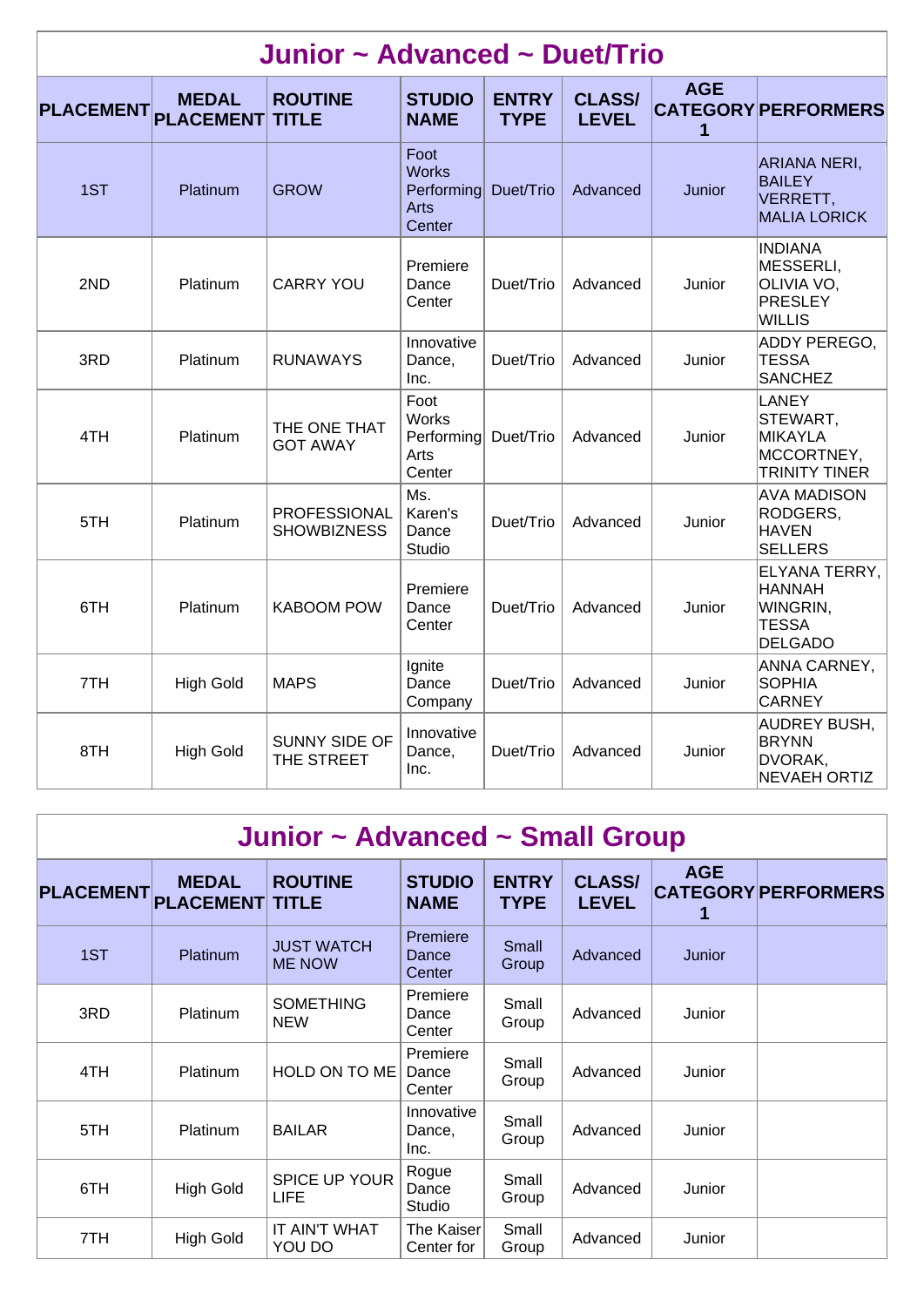|      |                  |                         | the<br>Performing<br>Arts    |                |          |        |  |
|------|------------------|-------------------------|------------------------------|----------------|----------|--------|--|
| 8TH  | <b>High Gold</b> | ALL YOU NEED<br>TO KNOW | Rogue<br>Dance<br>Studio     | Small<br>Group | Advanced | Junior |  |
| 9TH  | <b>High Gold</b> | <b>COMIN IN HOT</b>     | Innovative<br>Dance,<br>Inc. | Small<br>Group | Advanced | Junior |  |
| 10TH | <b>High Gold</b> | <b>BODY</b><br>LANGUAGE | Rogue<br>Dance<br>Studio     | Small<br>Group | Advanced | Junior |  |

## **Junior ~ Advanced ~ Small Group Extended**

| PLACEMENT PLACEMENT TITLE | <b>MEDAL</b>    | <b>ROUTINE</b>            | <b>STUDIO</b><br><b>NAME</b> | <b>ENTRY</b><br><b>TYPE</b>       | <b>CLASS/</b><br>LEVEL | <b>AGE</b> | <b>CATEGORY PERFORMERS</b> |
|---------------------------|-----------------|---------------------------|------------------------------|-----------------------------------|------------------------|------------|----------------------------|
| 2ND                       | <b>Platinum</b> | WE'VE GOT A<br>WAYS TO GO | Innovative<br>Dance,<br>Inc. | Small<br>Group<br><b>Extended</b> | Advanced               | Junior     |                            |

| Junior ~ Advanced ~ Large Group |                                  |                                      |                              |                             |                               |            |                            |  |  |  |
|---------------------------------|----------------------------------|--------------------------------------|------------------------------|-----------------------------|-------------------------------|------------|----------------------------|--|--|--|
| <b>PLACEMENT</b>                | <b>MEDAL</b><br><b>PLACEMENT</b> | <b>ROUTINE</b><br><b>TITLE</b>       | <b>STUDIO</b><br><b>NAME</b> | <b>ENTRY</b><br><b>TYPE</b> | <b>CLASS/</b><br><b>LEVEL</b> | <b>AGE</b> | <b>CATEGORY PERFORMERS</b> |  |  |  |
| 1ST                             | Platinum                         | <b>IT'S MY PARTY</b>                 | Premiere<br>Dance<br>Center  | Large<br>Group              | Advanced                      | Junior     |                            |  |  |  |
| 2ND                             | Platinum                         | <b>GONNA BE A</b><br><b>GOOD DAY</b> | Premiere<br>Dance<br>Center  | Large<br>Group              | Advanced                      | Junior     |                            |  |  |  |
| 3RD                             | Platinum                         | <b>HATS</b>                          | Premiere<br>Dance<br>Center  | Large<br>Group              | Advanced                      | Junior     |                            |  |  |  |
| 4TH                             | Platinum                         | THE REAL<br><b>THING</b>             | Premiere<br>Dance<br>Center  | Large<br>Group              | Advanced                      | Junior     |                            |  |  |  |
| 5TH                             | Platinum                         | <b>RAIN DANCE</b>                    | Premiere<br>Dance<br>Center  | Large<br>Group              | Advanced                      | Junior     |                            |  |  |  |
| 6TH                             | <b>High Gold</b>                 | <b>FOLLOW THE</b><br><b>SUN</b>      | Premiere<br>Dance<br>Center  | Large<br>Group              | Advanced                      | Junior     |                            |  |  |  |
| 7TH                             | <b>High Gold</b>                 | <b>RULE THE</b><br><b>WORLD</b>      | Rogue<br>Dance<br>Studio     | Large<br>Group              | Advanced                      | Junior     |                            |  |  |  |

| Teen $\sim$ Mark of the Future $\sim$ Solo |                                        |                                                   |                              |                             |                               |            |                            |  |  |  |
|--------------------------------------------|----------------------------------------|---------------------------------------------------|------------------------------|-----------------------------|-------------------------------|------------|----------------------------|--|--|--|
| <b>PLACEMENT</b>                           | <b>MEDAL</b><br><b>PLACEMENT TITLE</b> | <b>ROUTINE</b>                                    | <b>STUDIO</b><br><b>NAME</b> | <b>ENTRY</b><br><b>TYPE</b> | <b>CLASS/</b><br><b>LEVEL</b> | <b>AGE</b> | <b>CATEGORY PERFORMERS</b> |  |  |  |
| 1ST                                        | <b>High Gold</b>                       | <b>WHERE S MY</b><br><b>LOVE (ABRIL</b><br>ORTIZ) | Danzarte<br>academy          | Solo                        | Mark of the<br><b>Future</b>  | Teen       | <b>ABRIL ORTIZ</b>         |  |  |  |
| 2ND                                        | High Gold                              | <b>GOOSEBUMPS</b><br>(KEEGAN<br><b>HARRIS</b> )   | Ms.<br>Karen's               | Solo                        | Mark of the<br>Future         | Teen       | KEEGAN<br><b>HARRIS</b>    |  |  |  |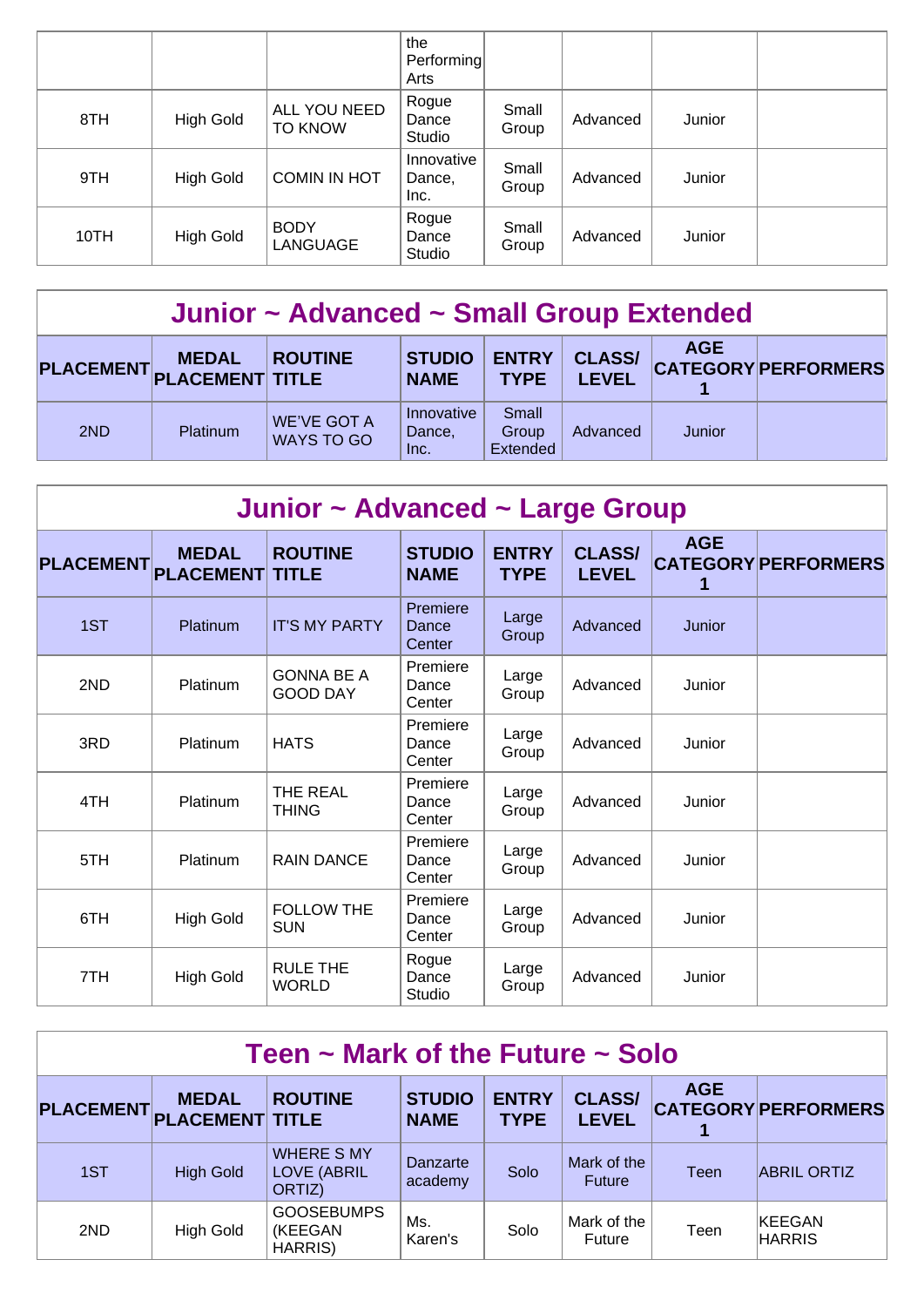|     |                  |                                                                 | Dance<br>Studio                   |      |                       |      |                                    |
|-----|------------------|-----------------------------------------------------------------|-----------------------------------|------|-----------------------|------|------------------------------------|
| 3RD | High Gold        | WORD UP (ZOIE<br>VASILOPOULOS)                                  | Ms.<br>Karen's<br>Dance<br>Studio | Solo | Mark of the<br>Future | Teen | <b>ZOIE</b><br><b>VASILOPOULOS</b> |
| 4TH | <b>High Gold</b> | HUNTER (JOSUE)<br>HUERTA)                                       | Danzarte<br>academy               | Solo | Mark of the<br>Future | Teen | JOSUE HUERTA                       |
| 4TH | <b>High Gold</b> | <b>DIAMONDS ARE</b><br>A GIRL'S BEST<br>FRIEND (KINLEY<br>DILL) | Ms.<br>Karen's<br>Dance<br>Studio | Solo | Mark of the<br>Future | Teen | KINLEY DILL                        |
| 5TH | <b>High Gold</b> | LIFE OF THE<br><b>PARTY</b><br>(CATHERINE<br><b>JOHNSON)</b>    | Ms.<br>Karen's<br>Dance<br>Studio | Solo | Mark of the<br>Future | Teen | <b>CATHERINE</b><br><b>JOHNSON</b> |

| Teen $\sim$ Mark of the Future $\sim$ Duet/Trio                                                                                                                                                                          |                  |                |                                          |           |                              |             |                                               |  |  |  |
|--------------------------------------------------------------------------------------------------------------------------------------------------------------------------------------------------------------------------|------------------|----------------|------------------------------------------|-----------|------------------------------|-------------|-----------------------------------------------|--|--|--|
| <b>AGE</b><br><b>CLASS/</b><br><b>ENTRY</b><br><b>STUDIO</b><br><b>ROUTINE</b><br><b>MEDAL</b><br><b>CATEGORY PERFORMERS</b><br><b>PLACEMENT</b><br><b>PLACEMENT TITLE</b><br><b>LEVEL</b><br><b>TYPE</b><br><b>NAME</b> |                  |                |                                          |           |                              |             |                                               |  |  |  |
| 1ST                                                                                                                                                                                                                      | <b>High Gold</b> | <b>RUNAWAY</b> | Ms.<br>Karen's<br>Dance<br><b>Studio</b> | Duet/Trio | Mark of the<br><b>Future</b> | <b>Teen</b> | KEEGAN<br>HARRIS, ZOIE<br><b>VASILOPOULOS</b> |  |  |  |
| 3RD                                                                                                                                                                                                                      | <b>High Gold</b> | TRUE COLORS    | Danzarte<br>academy                      | Duet/Trio | Mark of the<br><b>Future</b> | Teen        | <b>ABRIL ORTIZ,</b><br>SOFIA NARVAEZ          |  |  |  |

| Teen $\sim$ Mark of the Future $\sim$ Duet/Trio Extended                                                                                                                                                |                  |                                    |                     |                       |                       |             |                                            |  |  |
|---------------------------------------------------------------------------------------------------------------------------------------------------------------------------------------------------------|------------------|------------------------------------|---------------------|-----------------------|-----------------------|-------------|--------------------------------------------|--|--|
| <b>AGE</b><br><b>CLASS/</b><br><b>ENTRY</b><br><b>STUDIO</b><br><b>ROUTINE</b><br><b>MEDAL</b><br><b>CATEGORY PERFORMERS</b><br>PLACEMENT PLACEMENT TITLE<br><b>TYPE</b><br><b>LEVEL</b><br><b>NAME</b> |                  |                                    |                     |                       |                       |             |                                            |  |  |
| 2ND                                                                                                                                                                                                     | <b>High Gold</b> | <b>DANCING ON</b><br><b>MY OWN</b> | Danzarte<br>academy | Duet/Trio<br>Extended | Mark of the<br>Future | <b>Teen</b> | <b>ABRIL ORTIZ,</b><br><b>JOSUE HUERTA</b> |  |  |

## **Teen ~ Intermediate ~ Solo**

| <b>PLACEMENT</b> | <b>MEDAL</b><br><b>PLACEMENT TITLE</b> | <b>ROUTINE</b>                                           | <b>STUDIO</b><br><b>NAME</b> | <b>ENTRY</b><br><b>TYPE</b> | <b>CLASS/</b><br><b>LEVEL</b> | <b>AGE</b> | <b>CATEGORY PERFORMERS</b>        |
|------------------|----------------------------------------|----------------------------------------------------------|------------------------------|-----------------------------|-------------------------------|------------|-----------------------------------|
| 1ST              | Platinum                               | <b>IRIS (KADIELYN</b><br><b>KOPIL)</b>                   | All Out<br>Dance<br>Academy  | Solo                        | Intermediate                  | Teen       | KADIELYN<br><b>KOPIL</b>          |
| 2ND              | <b>Platinum</b>                        | <b>GRACE</b><br>(CAROLINE<br>GUIDROZ)                    | The Dancel<br>Space          | Solo                        | Intermediate                  | Teen       | <b>CAROLINE</b><br><b>GUIDROZ</b> |
| 3RD              | <b>Platinum</b>                        | <b>I FEEL LIKE I'M</b><br><b>DROWNING</b><br>(LILY FREY) | Allen<br>Dance<br>Studio     | Solo                        | Intermediate                  | Teen       | ILILY FREY                        |
| 4TH              | <b>Platinum</b>                        | <b>FALLING APART</b><br>(ADDY LEE)                       | The Dancel<br>Space          | Solo                        | Intermediate                  | Teen       | ADDY LEE                          |
| 4TH              | Platinum                               | <b>I'LL STAY</b><br>(ADDIE MURPH)                        | The Dance<br>Space           | Solo                        | Intermediate                  | Teen       | <b>ADDIE MURPH</b>                |
| 5TH              | <b>Platinum</b>                        | <b>WIDE EYED</b><br>(ASHLEY HART)                        | The Dancel<br>Space          | Solo                        | Intermediate                  | Teen       | <b>ASHLEY HART</b>                |
| 5TH              | Platinum                               | DO YOU<br><b>REGRET IT</b>                               | Ms.<br>Karen's               | Solo                        | Intermediate                  | Teen       | PERRY<br><b>CONDREY</b>           |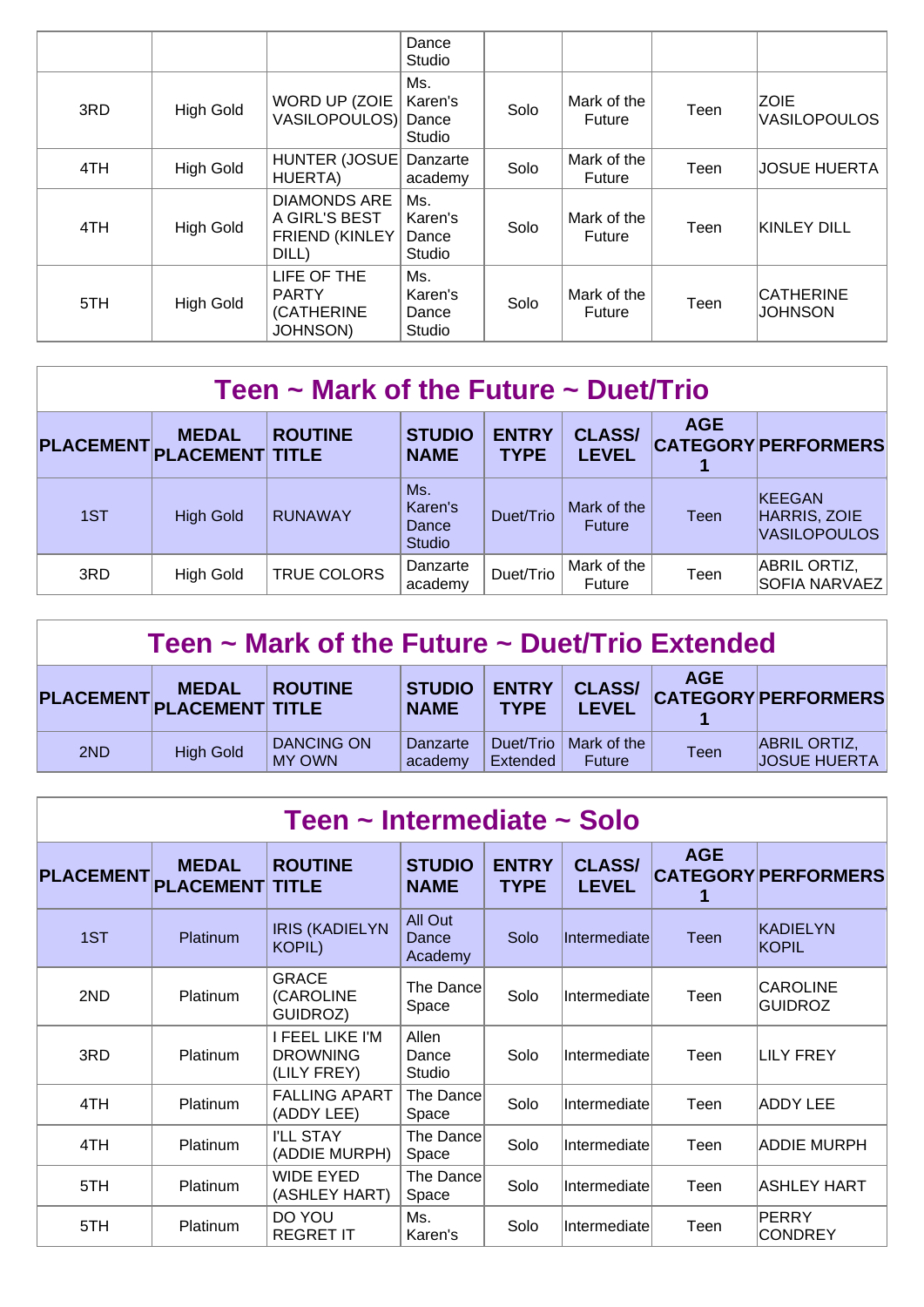|      |                 | (PERRY<br>CONDREY)                         | Dance<br>Studio             |      |              |      |                      |
|------|-----------------|--------------------------------------------|-----------------------------|------|--------------|------|----------------------|
| 6TH  | <b>Platinum</b> | <b>SO LONELY</b><br>(JENNA<br>ROCKWOOD)    | The Dance<br>Space          | Solo | Intermediate | Teen | JENNA<br>ROCKWOOD    |
| 7TH  | Platinum        | <b>HEART IN MY</b><br>HAND (EMMA<br>KING)  | C&C<br>Academy<br>of Dance  | Solo | Intermediate | Teen | EMMA KING            |
| 8TH  | <b>Platinum</b> | HER YOU ME<br>(EMILY<br>CLINTON)           | The Dance<br>Space          | Solo | Intermediate | Teen | <b>EMILY CLINTON</b> |
| 9TH  | <b>Platinum</b> | <b>MAMA YO</b><br>(HALLE<br>PARKES)        | Allen<br>Dance<br>Studio    | Solo | Intermediate | Teen | <b>HALLE PARKES</b>  |
| 10TH | <b>Platinum</b> | <b>SHOOTING</b><br>STAR (PEYTON<br>COLLIE) | All Out<br>Dance<br>Academy | Solo | Intermediate | Teen | PEYTON COLLIE        |

| Teen ~ Intermediate ~ Duet/Trio |                                  |                                   |                                   |                             |                               |             |                                                                                    |  |  |  |
|---------------------------------|----------------------------------|-----------------------------------|-----------------------------------|-----------------------------|-------------------------------|-------------|------------------------------------------------------------------------------------|--|--|--|
| <b>PLACEMENT</b>                | <b>MEDAL</b><br><b>PLACEMENT</b> | <b>ROUTINE</b><br><b>TITLE</b>    | <b>STUDIO</b><br><b>NAME</b>      | <b>ENTRY</b><br><b>TYPE</b> | <b>CLASS/</b><br><b>LEVEL</b> | <b>AGE</b>  | <b>CATEGORY PERFORMERS</b>                                                         |  |  |  |
| 1ST                             | <b>High Gold</b>                 | <b>LOVELY</b>                     | Frisco<br>Dance<br>Studio         | Duet/Trio                   | Intermediate                  | <b>Teen</b> | CHLOE DIAS,<br><b>KALLI PALITZA,</b><br><b>ZOE FALK</b>                            |  |  |  |
| 2ND                             | <b>High Gold</b>                 | SIGN OF THE<br><b>TIMES</b>       | Frisco<br>Dance<br>Studio         |                             | Duet/Trio Intermediate        | Teen        | CHLOE DIAS,<br>KALLI PALITZA,<br><b>ZOE FALK</b>                                   |  |  |  |
| 3RD                             | <b>High Gold</b>                 | SHOUT OUT TO<br>MY EX             | Ms.<br>Karen's<br>Dance<br>Studio |                             | Duet/Trio Intermediate        | Teen        | ABBY GRACE<br>ROBINSON, AVA<br><b>BLACK</b>                                        |  |  |  |
| 4TH                             | <b>High Gold</b>                 | <b>DESPERADO</b>                  | Frisco<br>Dance<br>Studio         |                             | Duet/Trio Intermediate        | Teen        | CHLOE DIAS,<br>KALLI PALITZA,<br><b>ZOE FALK</b>                                   |  |  |  |
| 5TH                             | <b>High Gold</b>                 | GIRL, YOU'RE<br><b>TROUBLE</b>    | Frisco<br>Dance<br>Studio         |                             | Duet/Trio Intermediate        | Teen        | CHLOE DIAS,<br>KALLI PALITZA,<br><b>ZOE FALK</b>                                   |  |  |  |
| 6TH                             | <b>High Gold</b>                 | <b>RUNNING WITH</b><br>THE WOLVES | Allen<br>Dance<br>Studio          |                             | Duet/Trio Intermediate        | Teen        | <b>CASSANDRA</b><br>RODRIGUEZ,<br><b>ISIS</b><br>HERNANDEZ,<br><b>KYLAH TEMPEL</b> |  |  |  |

|  | Teen ~ Intermediate ~ Small Group |  |  |
|--|-----------------------------------|--|--|
|--|-----------------------------------|--|--|

| <b>PLACEMENT</b> | <b>MEDAL</b><br><b>PLACEMENT TITLE</b> | <b>ROUTINE</b>       | <b>STUDIO</b><br><b>NAME</b>              | <b>ENTRY</b><br><b>TYPE</b> | <b>CLASS/</b><br><b>LEVEL</b> | <b>AGE</b> | <b>CATEGORY PERFORMERS</b> |
|------------------|----------------------------------------|----------------------|-------------------------------------------|-----------------------------|-------------------------------|------------|----------------------------|
| 1ST              | <b>Platinum</b>                        | <b>GET UP</b>        | <b>McKinney</b><br>Dance<br><b>Studio</b> | <b>Small</b><br>Group       | Intermediate                  | Teen       |                            |
| 2ND              | Platinum                               | <b>ALL THAT JAZZ</b> | <b>McKinney</b><br>Dance<br>Studio        | Small<br>Group              | Intermediate                  | Teen       |                            |
| 3RD              | Platinum                               | OUT OF OFFICE        | McKinney<br>Dance<br>Studio               | Small<br>Group              | Intermediate                  | Teen       |                            |
| 4TH              | Platinum                               | <b>SURRENDER</b>     | McKinney<br>Dance<br>Studio               | Small<br>Group              | Intermediate                  | Teen       |                            |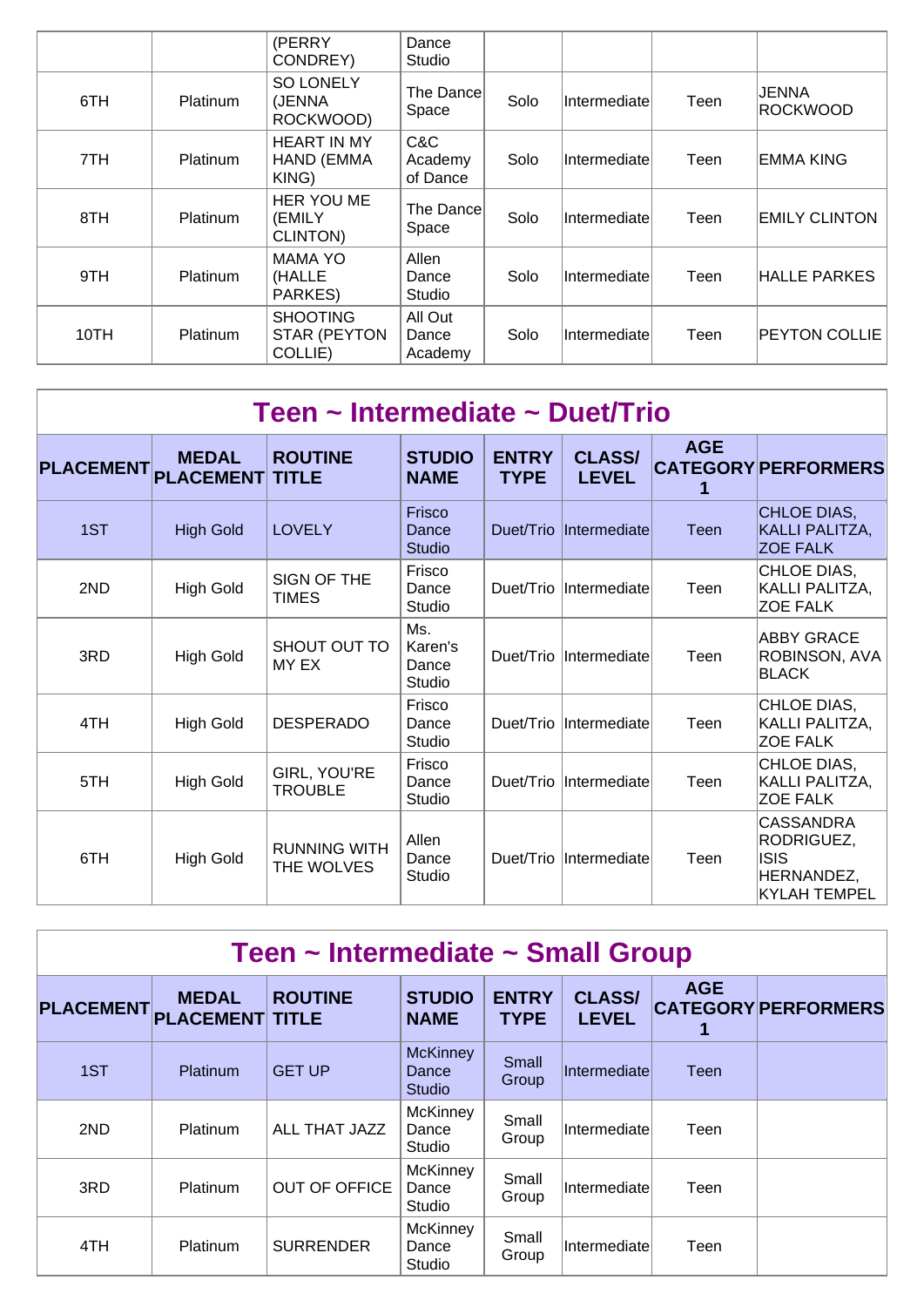| 5TH | Platinum         | <b>MY GIRL</b>                        | All Out<br>Dance<br>Academy       | Small<br>Group | <b>Intermediate</b> | Teen |  |
|-----|------------------|---------------------------------------|-----------------------------------|----------------|---------------------|------|--|
| 6TH | <b>High Gold</b> | <b>BREATHING</b><br><b>UNDERWATER</b> | All Out<br>Dance<br>Academy       | Small<br>Group | <b>Intermediate</b> | Teen |  |
| 7TH | <b>High Gold</b> | <b>WOMAN</b>                          | Ms.<br>Karen's<br>Dance<br>Studio | Small<br>Group | Intermediate        | Teen |  |

| Teen ~ Intermediate ~ Small Group Extended |                  |                |                              |                             |                               |            |                            |  |  |
|--------------------------------------------|------------------|----------------|------------------------------|-----------------------------|-------------------------------|------------|----------------------------|--|--|
| PLACEMENT PLACEMENT TITLE                  | <b>MEDAL</b>     | <b>ROUTINE</b> | <b>STUDIO</b><br><b>NAME</b> | <b>ENTRY</b><br><b>TYPE</b> | <b>CLASS/</b><br><b>LEVEL</b> | <b>AGE</b> | <b>CATEGORY PERFORMERS</b> |  |  |
| 8TH                                        | <b>High Gold</b> | <b>MOVES</b>   | Innovative<br>Dance,<br>Inc. | Small<br>Group<br>Extended  | Intermediate                  | Teen       |                            |  |  |

| Teen ~ Intermediate ~ Large Group |                                        |                    |                                 |                             |                               |            |                            |  |  |
|-----------------------------------|----------------------------------------|--------------------|---------------------------------|-----------------------------|-------------------------------|------------|----------------------------|--|--|
| <b>PLACEMENT</b>                  | <b>MEDAL</b><br><b>PLACEMENT TITLE</b> | <b>ROUTINE</b>     | <b>STUDIO</b><br><b>NAME</b>    | <b>ENTRY</b><br><b>TYPE</b> | <b>CLASS/</b><br><b>LEVEL</b> | <b>AGE</b> | <b>CATEGORY PERFORMERS</b> |  |  |
| 1ST                               | <b>High Gold</b>                       | <b>THATS AMORE</b> | Allen<br>Dance<br><b>Studio</b> | Large<br>Group              | <i>Intermediate</i>           | Teen       |                            |  |  |

| Teen $\sim$ Intermediate $\sim$ Line |                                        |                                             |                                          |                             |                               |            |                            |  |  |
|--------------------------------------|----------------------------------------|---------------------------------------------|------------------------------------------|-----------------------------|-------------------------------|------------|----------------------------|--|--|
| <b>PLACEMENT</b>                     | <b>MEDAL</b><br><b>PLACEMENT TITLE</b> | <b>ROUTINE</b>                              | <b>STUDIO</b><br><b>NAME</b>             | <b>ENTRY</b><br><b>TYPE</b> | <b>CLASS/</b><br><b>LEVEL</b> | <b>AGE</b> | <b>CATEGORY PERFORMERS</b> |  |  |
| 1ST                                  | <b>Platinum</b>                        | <b>IT'S RAINING ON</b><br><b>PROM NIGHT</b> | Ms.<br>Karen's<br>Dance<br><b>Studio</b> | Line                        | Intermediatel                 | Teen       |                            |  |  |

| Teen ~ Advanced ~ Solo |                                        |                                                   |                                                      |                             |                               |             |                                 |  |  |  |
|------------------------|----------------------------------------|---------------------------------------------------|------------------------------------------------------|-----------------------------|-------------------------------|-------------|---------------------------------|--|--|--|
| <b>PLACEMENT</b>       | <b>MEDAL</b><br><b>PLACEMENT TITLE</b> | <b>ROUTINE</b>                                    | <b>STUDIO</b><br><b>NAME</b>                         | <b>ENTRY</b><br><b>TYPE</b> | <b>CLASS/</b><br><b>LEVEL</b> | <b>AGE</b>  | <b>CATEGORY PERFORMERS</b>      |  |  |  |
| 1ST                    | <b>Xtreme</b><br>Platinum              | <b>WATER UNDER</b><br>THE BRIDGE<br>(KINLEY FORD) | Foot<br><b>Works</b><br>Performing<br>Arts<br>Center | Solo                        | Advanced                      | <b>Teen</b> | <b>KINLEY FORD</b>              |  |  |  |
| 2ND                    | Xtreme<br>Platinum                     | THE ROSE<br>(PAXTON<br>LYNCH)                     | Ignite<br>Dance<br>Company                           | Solo                        | Advanced                      | Teen        | PAXTON LYNCH                    |  |  |  |
| 3RD                    | Xtreme<br>Platinum                     | <b>ALTOS LAMENT</b><br>(JAXSEN<br>MYERS)          | Ms.<br>Karen's<br>Dance<br>Studio                    | Solo                        | Advanced                      | Teen        | JAXSEN MYERS                    |  |  |  |
| 4TH                    | Xtreme<br>Platinum                     | <b>PDLIF</b><br>(MALAENA-<br>SLOAN HARRIS)        | Foot<br>Works<br>Performing                          | Solo                        | Advanced                      | Teen        | MALAENA-<br><b>SLOAN HARRIS</b> |  |  |  |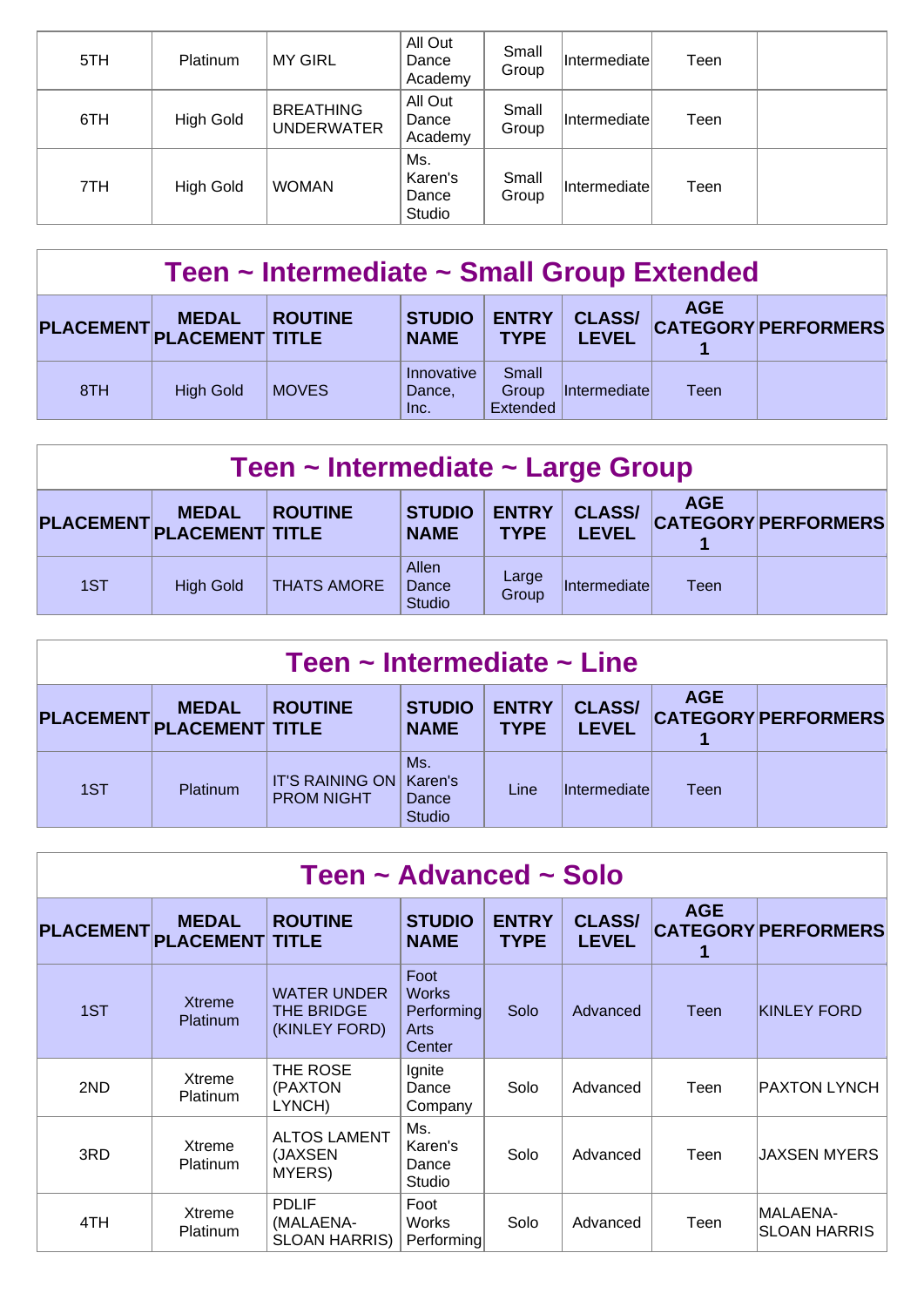|      |                    |                                               | Arts<br>Center                                       |      |          |      |                                  |
|------|--------------------|-----------------------------------------------|------------------------------------------------------|------|----------|------|----------------------------------|
| 5TH  | Xtreme<br>Platinum | <b>ROME (KATE</b><br>KIZER)                   | Foot<br><b>Works</b><br>Performing<br>Arts<br>Center | Solo | Advanced | Teen | <b>KATE KIZER</b>                |
| 5TH  | Xtreme<br>Platinum | <b>IN MOVEMENT</b><br>(PEYTON<br>ABERCROMBIE) | Ignite<br>Dance<br>Company                           | Solo | Advanced | Teen | PEYTON<br><b>ABERCROMBIE</b>     |
| 6TH  | Platinum           | <b>JUICY (JULIE</b><br>TEMPLETON)             | Foot<br><b>Works</b><br>Performing<br>Arts<br>Center | Solo | Advanced | Teen | <b>JULIE</b><br><b>TEMPLETON</b> |
| 6TH  | Platinum           | <b>JOY (PEYTON</b><br>LOWDEN)                 | Premiere<br>Dance<br>Center                          | Solo | Advanced | Teen | PEYTON<br><b>LOWDEN</b>          |
| 6TH  | Platinum           | <b>ASHES (PAIGE</b><br>DONOVAN)               | The Dance<br>Space                                   | Solo | Advanced | Teen | PAIGE<br><b>DONOVAN</b>          |
| 8TH  | Platinum           | THE LAST LIGHT<br>(HALLIE LEYVA)              | Foot<br><b>Works</b><br>Performing<br>Arts<br>Center | Solo | Advanced | Teen | <b>HALLIE LEYVA</b>              |
| 9TH  | Platinum           | THE JOURNEY<br>(KINLEY<br>OLIVER)             | Ignite<br>Dance<br>Company                           | Solo | Advanced | Teen | <b>KINLEY OLIVER</b>             |
| 10TH | Platinum           | <b>BILLS (OLIVIA</b><br>GIBBINS)              | Foot<br><b>Works</b><br>Performing<br>Arts<br>Center | Solo | Advanced | Teen | <b>OLIVIA GIBBINS</b>            |
|      |                    |                                               |                                                      |      |          |      |                                  |
|      |                    |                                               |                                                      |      |          |      |                                  |

### **Teen ~ Advanced ~ Solo Extended**

| PLACEMENT PLACEMENT TITLE | <b>MEDAL</b>    | <b>ROUTINE</b>                       | <b>STUDIO</b><br><b>NAME</b> | <b>ENTRY</b><br><b>TYPE</b> | <b>CLASS/</b><br><b>LEVEL</b> | <b>AGE</b> | <b>CATEGORY PERFORMERS</b>        |
|---------------------------|-----------------|--------------------------------------|------------------------------|-----------------------------|-------------------------------|------------|-----------------------------------|
| 7TH                       | <b>Platinum</b> | AWOO<br>(ALLEGRA<br><b>SCHEUING)</b> | The Dance<br><b>Space</b>    | Solo<br><b>Extended</b>     | Advanced                      | Teen       | <b>ALLEGRA</b><br><b>SCHEUING</b> |
|                           |                 |                                      |                              |                             |                               |            |                                   |
|                           |                 |                                      |                              |                             |                               |            |                                   |

| Teen ~ Advanced ~ Duet/Trio |              |                |                                                                |                             |                               |             |                                                                       |  |  |  |
|-----------------------------|--------------|----------------|----------------------------------------------------------------|-----------------------------|-------------------------------|-------------|-----------------------------------------------------------------------|--|--|--|
| PLACEMENT PLACEMENT TITLE   | <b>MEDAL</b> | <b>ROUTINE</b> | <b>STUDIO</b><br><b>NAME</b>                                   | <b>ENTRY</b><br><b>TYPE</b> | <b>CLASS/</b><br><b>LEVEL</b> | <b>AGE</b>  | <b>CATEGORY PERFORMERS</b>                                            |  |  |  |
| 1ST                         | Platinum     | <b>TAP DAT</b> | Foot<br><b>Works</b><br>Performing Duet/Trio<br>Arts<br>Center |                             | Advanced                      | <b>Teen</b> | <b>BELLA JAQUEZ,</b><br>JANAYA BURE,<br><b>MORGAN</b><br><b>MOORE</b> |  |  |  |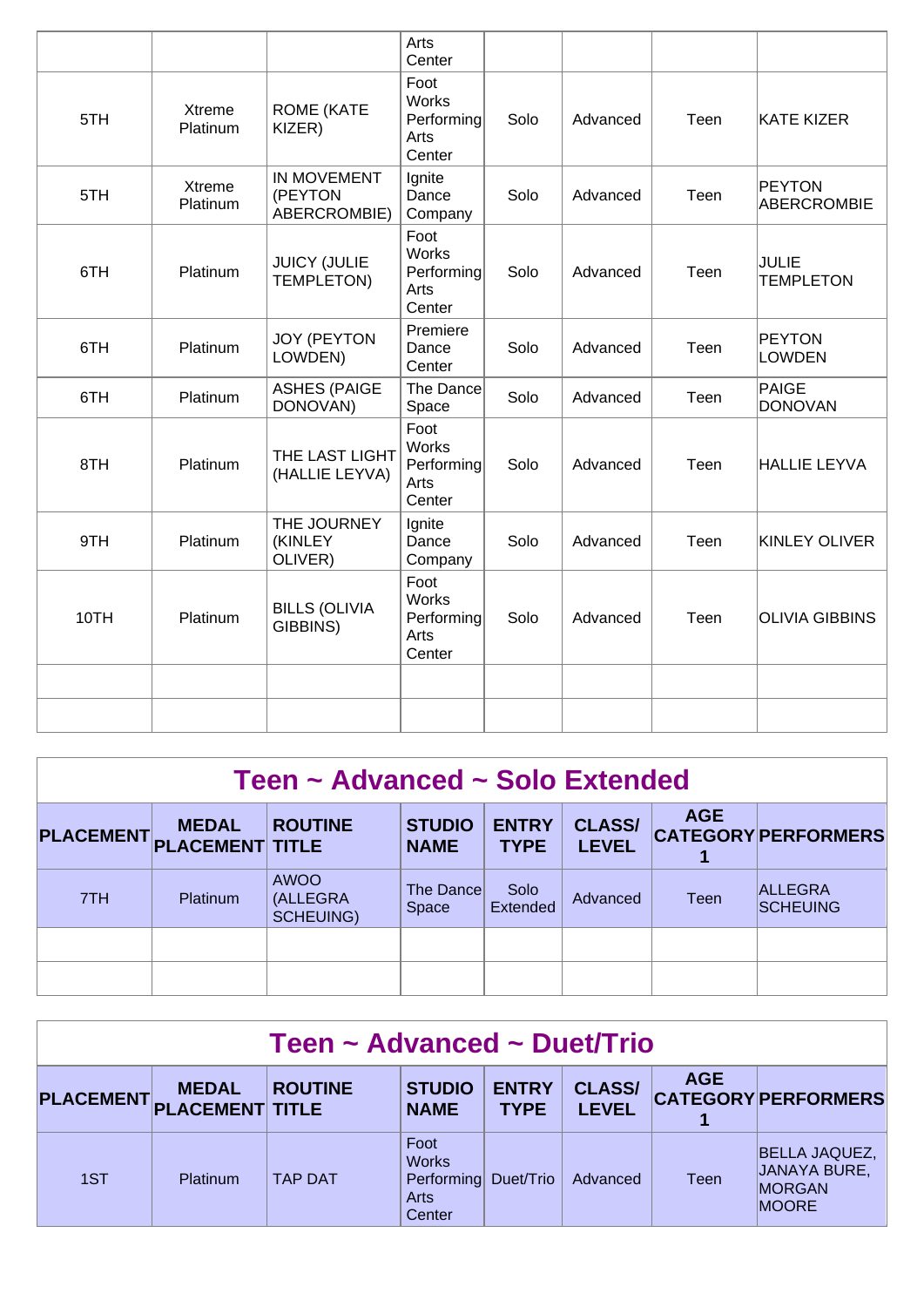| 2ND | Platinum         | <b>PRAISE</b>                                        | Premiere<br>Dance<br>Center                           | Duet/Trio | Advanced | Teen | NATASHA<br>WAGNER, RILEY<br><b>SOLBERG</b>                                      |
|-----|------------------|------------------------------------------------------|-------------------------------------------------------|-----------|----------|------|---------------------------------------------------------------------------------|
| 3RD | Platinum         | <b>STEP SISTER</b><br><b>LAMENT</b>                  | Foot<br>Works<br>Performing<br>Arts<br>Center         | Duet/Trio | Advanced | Teen | IJJ<br>STRITTMATTER,<br><b>MADISON SMITH</b>                                    |
| 4TH | Platinum         | <b>DARKNESS</b><br><b>KEEPS</b><br><b>CHASING ME</b> | Premiere<br>Dance<br>Center                           | Duet/Trio | Advanced | Teen | <b>ADELINE</b><br>YEARY, PEYTON<br>LOWDEN,<br><b>TYLER ANN</b><br><b>TRACEY</b> |
| 5TH | Platinum         | X <sub>2</sub>                                       | Dance<br>Industry<br>Performing<br>Arts<br>Center     | Duet/Trio | Advanced | Teen | MALU SOARES,<br><b>NANDA SOARES</b>                                             |
| 6TH | Platinum         | <b>WICKED</b>                                        | The Kaiser<br>Center for<br>the<br>Performing<br>Arts | Duet/Trio | Advanced | Teen | LEXI<br><b>HOPPENSTEIN,</b><br><b>MEG BOYD</b>                                  |
| 7TH | <b>High Gold</b> | <b>AIN'T GOT FAR</b><br>TO GO                        | The Kaiser<br>Center for<br>the<br>Performing<br>Arts | Duet/Trio | Advanced | Teen | LEXI<br>HOPPENSTEIN,<br>MEG BOYD,<br><b>MORGAN</b><br><b>COOKE</b>              |
| 8TH | <b>High Gold</b> | <b>MOVE</b>                                          | Rogue<br>Dance<br>Studio                              | Duet/Trio | Advanced | Teen | <b>HOLLIS</b><br>JACKSON,<br>MOLLY<br><b>MITCHELL</b>                           |

| Teen ~ Advanced ~ Small Group |                                  |                                                  |                                                       |                             |                               |                 |                            |  |  |  |  |
|-------------------------------|----------------------------------|--------------------------------------------------|-------------------------------------------------------|-----------------------------|-------------------------------|-----------------|----------------------------|--|--|--|--|
| <b>PLACEMENT</b>              | <b>MEDAL</b><br><b>PLACEMENT</b> | <b>ROUTINE</b><br><b>TITLE</b>                   | <b>STUDIO</b><br><b>NAME</b>                          | <b>ENTRY</b><br><b>TYPE</b> | <b>CLASS/</b><br><b>LEVEL</b> | <b>AGE</b><br>1 | <b>CATEGORY PERFORMERS</b> |  |  |  |  |
| 1ST                           | <b>Xtreme</b><br>Platinum        | <b>SLOW ME</b><br><b>DOWN</b>                    | Ms.<br>Karen's<br>Dance<br><b>Studio</b>              | Small<br>Group              | Advanced                      | <b>Teen</b>     |                            |  |  |  |  |
| 2ND                           | Platinum                         | <b>RUNAWAY</b>                                   | The Dance<br>Space                                    | Small<br>Group              | Advanced                      | Teen            |                            |  |  |  |  |
| 3RD                           | Platinum                         | <b>OLDER THAN I</b><br>AM                        | Ignite<br>Dance<br>Company                            | Small<br>Group              | Advanced                      | Teen            |                            |  |  |  |  |
| 4TH                           | Platinum                         | <b>HAUNTED</b>                                   | Ignite<br>Dance<br>Company                            | Small<br>Group              | Advanced                      | Teen            |                            |  |  |  |  |
| 5TH                           | Platinum                         | <b>STRICTLY</b><br><b>BUSINESS</b>               | The Dance<br>Space                                    | Small<br>Group              | Advanced                      | Teen            |                            |  |  |  |  |
| 6TH                           | Platinum                         | <b>COOL FOR</b><br><b>SCHOOL</b>                 | The Kaiser<br>Center for<br>the<br>Performing<br>Arts | Small<br>Group              | Advanced                      | Teen            |                            |  |  |  |  |
| 7TH                           | <b>High Gold</b>                 | I'D LOVE TO<br><b>CHANGE THE</b><br><b>WORLD</b> | The Kaiser<br>Center for<br>the<br>Performing<br>Arts | Small<br>Group              | Advanced                      | Teen            |                            |  |  |  |  |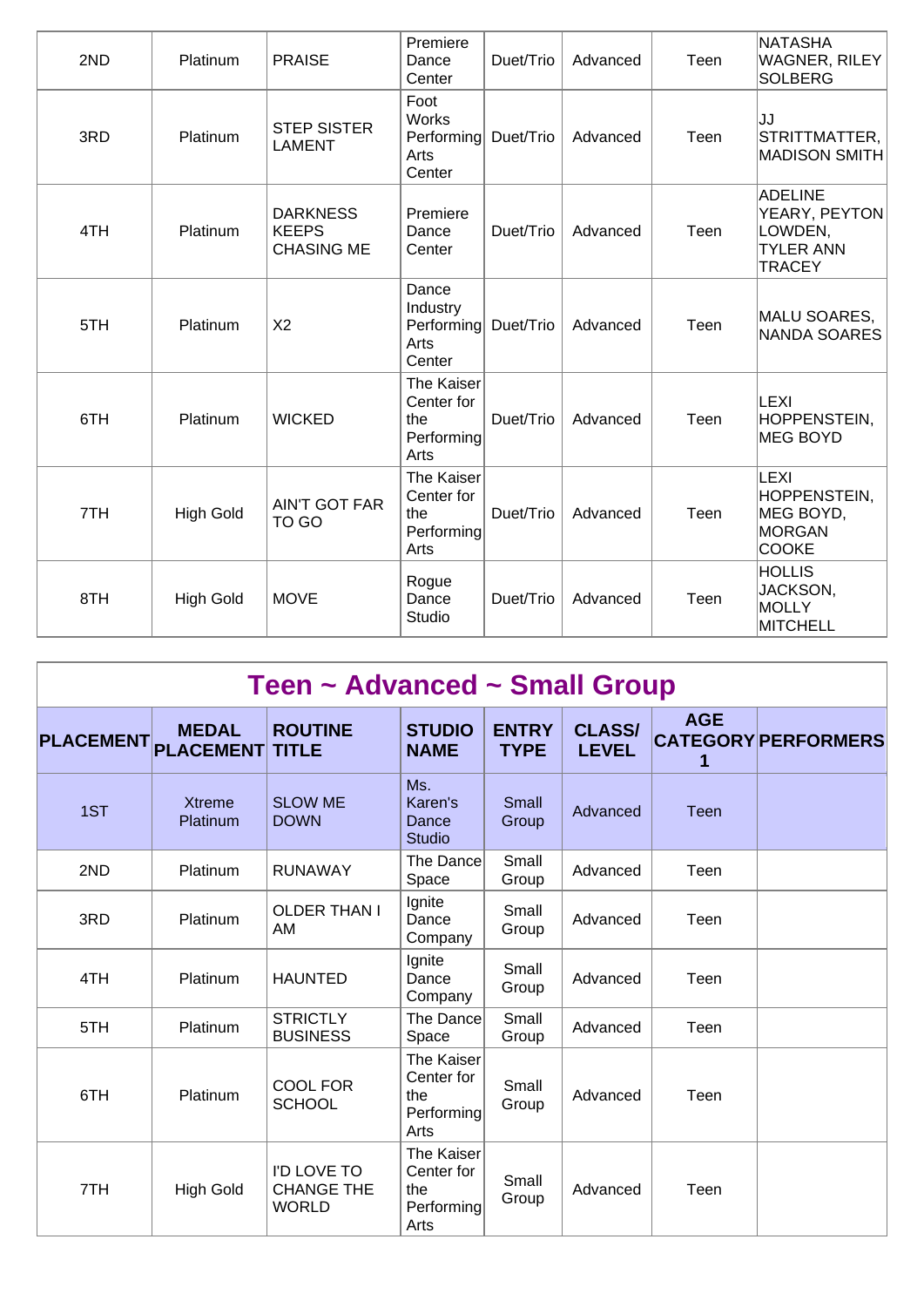| 9TH | High Gold | A BRAND NEW<br><b>DAY</b> | The Kaiser<br>Center for<br>the<br>Performing<br>Arts | Small<br>Group | Advanced | $\tau$ een |  |
|-----|-----------|---------------------------|-------------------------------------------------------|----------------|----------|------------|--|
|-----|-----------|---------------------------|-------------------------------------------------------|----------------|----------|------------|--|

| Teen ~ Advanced ~ Small Group Extended |                                        |                                   |                                                                 |                             |                               |            |                            |  |  |  |
|----------------------------------------|----------------------------------------|-----------------------------------|-----------------------------------------------------------------|-----------------------------|-------------------------------|------------|----------------------------|--|--|--|
| <b>PLACEMENT</b>                       | <b>MEDAL</b><br><b>PLACEMENT TITLE</b> | <b>ROUTINE</b>                    | <b>STUDIO</b><br><b>NAME</b>                                    | <b>ENTRY</b><br><b>TYPE</b> | <b>CLASS/</b><br><b>LEVEL</b> | <b>AGE</b> | <b>CATEGORY PERFORMERS</b> |  |  |  |
| 8TH                                    | <b>High Gold</b>                       | <b>HEAD ABOVE</b><br><b>WATER</b> | The Kaiser<br>Center for<br>the.<br>Performing Extended<br>Arts | Small<br>Group              | Advanced                      | Teen       |                            |  |  |  |

| Teen ~ Advanced ~ Large Group |                                  |                                        |                                                   |                             |                               |                 |                            |  |  |  |
|-------------------------------|----------------------------------|----------------------------------------|---------------------------------------------------|-----------------------------|-------------------------------|-----------------|----------------------------|--|--|--|
| <b>PLACEMENT</b>              | <b>MEDAL</b><br><b>PLACEMENT</b> | <b>ROUTINE</b><br><b>TITLE</b>         | <b>STUDIO</b><br><b>NAME</b>                      | <b>ENTRY</b><br><b>TYPE</b> | <b>CLASS/</b><br><b>LEVEL</b> | <b>AGE</b><br>1 | <b>CATEGORY PERFORMERS</b> |  |  |  |
| 1ST                           | <b>Xtreme</b><br>Platinum        | <b>ALL YOU NEED</b>                    | Premiere<br>Dance<br>Center                       | Large<br>Group              | Advanced                      | <b>Teen</b>     |                            |  |  |  |
| 2ND                           | Xtreme<br>Platinum               | <b>WHERE'S MY</b><br><b>LOVE</b>       | The Dance<br>Space                                | Large<br>Group              | Advanced                      | Teen            |                            |  |  |  |
| 2ND                           | Xtreme<br>Platinum               | <b>POP</b>                             | Premiere<br>Dance<br>Center                       | Large<br>Group              | Advanced                      | Teen            |                            |  |  |  |
| 3RD                           | Platinum                         | <b>GET BUSY</b>                        | Premiere<br>Dance<br>Center                       | Large<br>Group              | Advanced                      | Teen            |                            |  |  |  |
| 4TH                           | Platinum                         | <b>DON'T THINK</b><br><b>ABOUT YOU</b> | The Dance<br>Space                                | Large<br>Group              | Advanced                      | Teen            |                            |  |  |  |
| 5TH                           | Platinum                         | LET ME GO                              | Premiere<br>Dance<br>Center                       | Large<br>Group              | Advanced                      | Teen            |                            |  |  |  |
| 6TH                           | Platinum                         | <b>SEVEN BIRDS</b>                     | Ignite<br>Dance<br>Company                        | Large<br>Group              | Advanced                      | Teen            |                            |  |  |  |
| 7TH                           | Platinum                         | <b>JAZZ MAN</b>                        | Ignite<br>Dance<br>Company                        | Large<br>Group              | Advanced                      | Teen            |                            |  |  |  |
| 7TH                           | Platinum                         | <b>LINK UP</b>                         | Dance<br>Industry<br>Performing<br>Arts<br>Center | Large<br>Group              | Advanced                      | Teen            |                            |  |  |  |
| 8TH                           | Platinum                         | <b>STEP OUT</b>                        | Premiere<br>Dance<br>Center                       | Large<br>Group              | Advanced                      | Teen            |                            |  |  |  |
| 8TH                           | Platinum                         | <b>TOMORROW WE</b><br><b>FIGHT</b>     | Premiere<br>Dance<br>Center                       | Large<br>Group              | Advanced                      | Teen            |                            |  |  |  |
| 9TH                           | Platinum                         | <b>I DON'T WANNA</b><br><b>SHOWOFF</b> | The Dance<br>Space                                | Large<br>Group              | Advanced                      | Teen            |                            |  |  |  |
| 10TH                          | Platinum                         | <b>GET INTO IT</b>                     | The Dance<br>Space                                | Large<br>Group              | Advanced                      | Teen            |                            |  |  |  |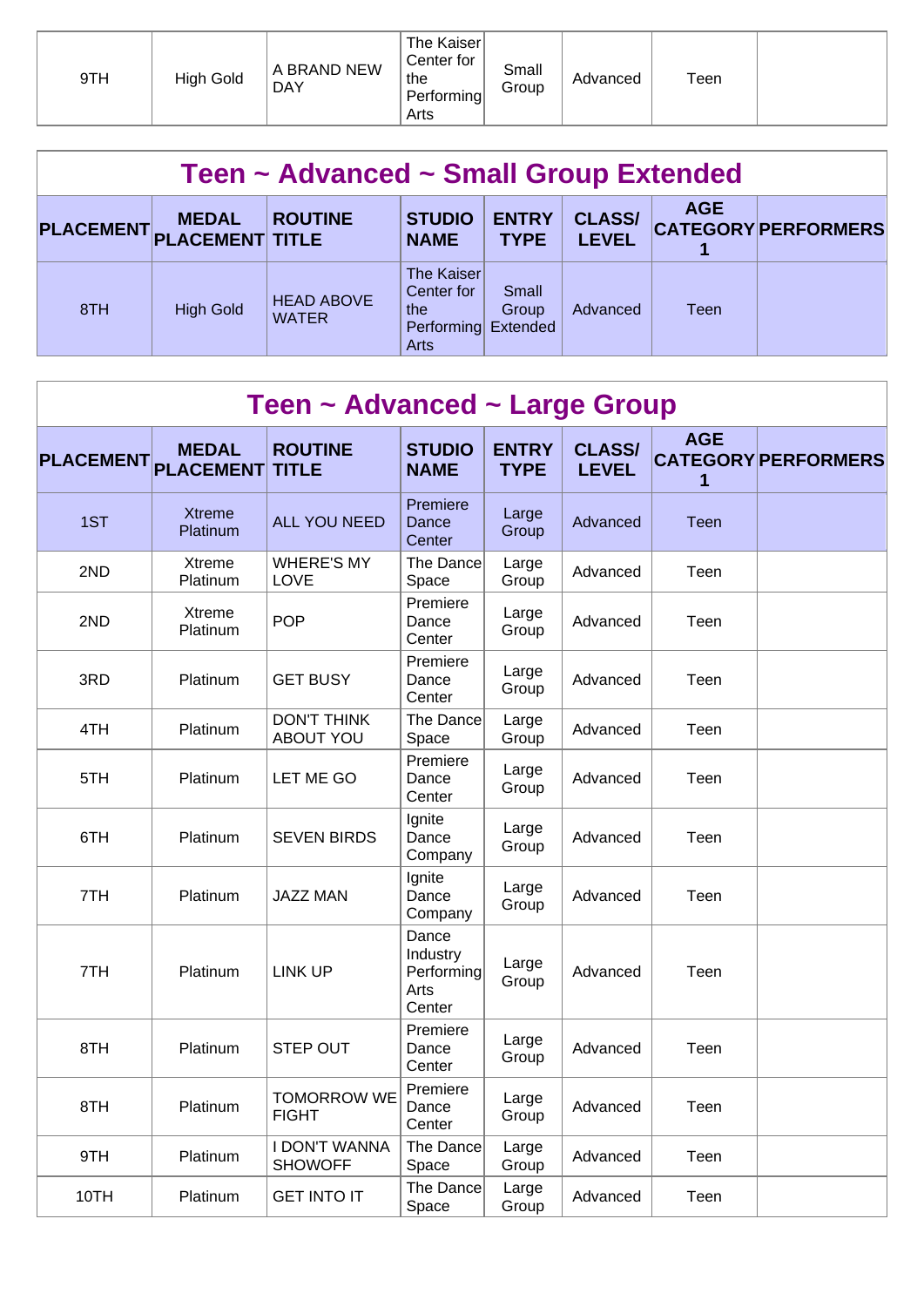| Teen $\sim$ Advanced $\sim$ Line |                                        |                                  |                                                   |                             |                               |            |                            |  |  |  |
|----------------------------------|----------------------------------------|----------------------------------|---------------------------------------------------|-----------------------------|-------------------------------|------------|----------------------------|--|--|--|
| <b>PLACEMENT</b>                 | <b>MEDAL</b><br><b>PLACEMENT TITLE</b> | <b>ROUTINE</b>                   | <b>STUDIO</b><br><b>NAME</b>                      | <b>ENTRY</b><br><b>TYPE</b> | <b>CLASS/</b><br><b>LEVEL</b> | <b>AGE</b> | <b>CATEGORY PERFORMERS</b> |  |  |  |
| 1ST                              | <b>Xtreme</b><br>Platinum              | <b>WHERE THEY</b><br><b>FROM</b> | Premiere<br><b>Dance</b><br>Center                | Line                        | Advanced                      | Teen       |                            |  |  |  |
| 2ND                              | Xtreme<br>Platinum                     | <b>WOMAN</b>                     | Dance<br>Industry<br>Performing<br>Arts<br>Center | Line                        | Advanced                      | Teen       |                            |  |  |  |

| Teen ~ Advanced ~ Production |                                        |                   |                                                       |                             |                               |            |                            |  |  |  |
|------------------------------|----------------------------------------|-------------------|-------------------------------------------------------|-----------------------------|-------------------------------|------------|----------------------------|--|--|--|
| <b>PLACEMENT</b>             | <b>MEDAL</b><br><b>PLACEMENT TITLE</b> | <b>ROUTINE</b>    | <b>STUDIO</b><br><b>NAME</b>                          | <b>ENTRY</b><br><b>TYPE</b> | <b>CLASS/</b><br><b>LEVEL</b> | <b>AGE</b> | <b>CATEGORY PERFORMERS</b> |  |  |  |
| 3RD                          | Platinum                               | <b>PRINCE ALI</b> | The Kaiser<br>Center for<br>the<br>Performing<br>Arts | <b>Production</b>           | Advanced                      | Teen       |                            |  |  |  |

| Senior $\sim$ Mark of the Future $\sim$ Solo                                                                                                                                                            |                 |                               |                     |      |                       |        |             |  |  |
|---------------------------------------------------------------------------------------------------------------------------------------------------------------------------------------------------------|-----------------|-------------------------------|---------------------|------|-----------------------|--------|-------------|--|--|
| <b>AGE</b><br><b>CLASS/</b><br><b>ENTRY</b><br><b>STUDIO</b><br><b>MEDAL</b><br><b>ROUTINE</b><br><b>CATEGORY PERFORMERS</b><br>PLACEMENT PLACEMENT TITLE<br><b>LEVEL</b><br><b>NAME</b><br><b>TYPE</b> |                 |                               |                     |      |                       |        |             |  |  |
| 1ST                                                                                                                                                                                                     | <b>Platinum</b> | <b>HAPPY (NANCY</b><br>PONCE) | Danzarte<br>academy | Solo | Mark of the<br>Future | Senior | NANCY PONCE |  |  |

| Senior ~ Intermediate ~ Solo |                                  |                                                     |                                   |                             |                               |                 |                                  |  |  |  |
|------------------------------|----------------------------------|-----------------------------------------------------|-----------------------------------|-----------------------------|-------------------------------|-----------------|----------------------------------|--|--|--|
| <b>PLACEMENT</b>             | <b>MEDAL</b><br><b>PLACEMENT</b> | <b>ROUTINE</b><br><b>TITLE</b>                      | <b>STUDIO</b><br><b>NAME</b>      | <b>ENTRY</b><br><b>TYPE</b> | <b>CLASS/</b><br><b>LEVEL</b> | <b>AGE</b><br>1 | <b>CATEGORY PERFORMERS</b>       |  |  |  |
| 1ST                          | Platinum                         | <b>ROXIE</b><br><b>(KENDALL ST)</b><br><b>JOHN)</b> | All Out<br>Dance<br>Academy       | Solo                        | Intermediate                  | Senior          | <b>KENDALL ST</b><br><b>JOHN</b> |  |  |  |
| 2ND                          | Platinum                         | <b>ONE MORE TIME</b><br>(LILY PACE)                 | Ms.<br>Karen's<br>Dance<br>Studio | Solo                        | Intermediate                  | Senior          | <b>LILY PACE</b>                 |  |  |  |
| 3RD                          | Platinum                         | <b>LIKE A PRAYER</b><br>(KATY TROXELL)              | C&C<br>Academy<br>of Dance        | Solo                        | Intermediate                  | Senior          | <b>KATY TROXELL</b>              |  |  |  |
| 4TH                          | Platinum                         | <b>FIERCE (LAYLA</b><br>SPARKS)                     | All Out<br>Dance<br>Academy       | Solo                        | Intermediate                  | Senior          | <b>LAYLA SPARKS</b>              |  |  |  |
| 5TH                          | Platinum                         | <b>CONTROL</b><br>(KAILYN<br>ANDERSON)              | All Out<br>Dance<br>Academy       | Solo                        | Intermediate                  | Senior          | KAILYN<br><b>ANDERSON</b>        |  |  |  |
| 6TH                          | Platinum                         | <b>MON DIEU</b><br>(CHARLEE<br>NADLER)              | Ms.<br>Karen's<br>Dance<br>Studio | Solo                        | Intermediate                  | Senior          | <b>CHARLEE</b><br><b>NADLER</b>  |  |  |  |
| 7TH                          | Platinum                         | <b>FALLING (CAMI</b><br>DICKSON)                    | The Dance<br>Space                | Solo                        | Intermediate                  | Senior          | <b>CAMI DICKSON</b>              |  |  |  |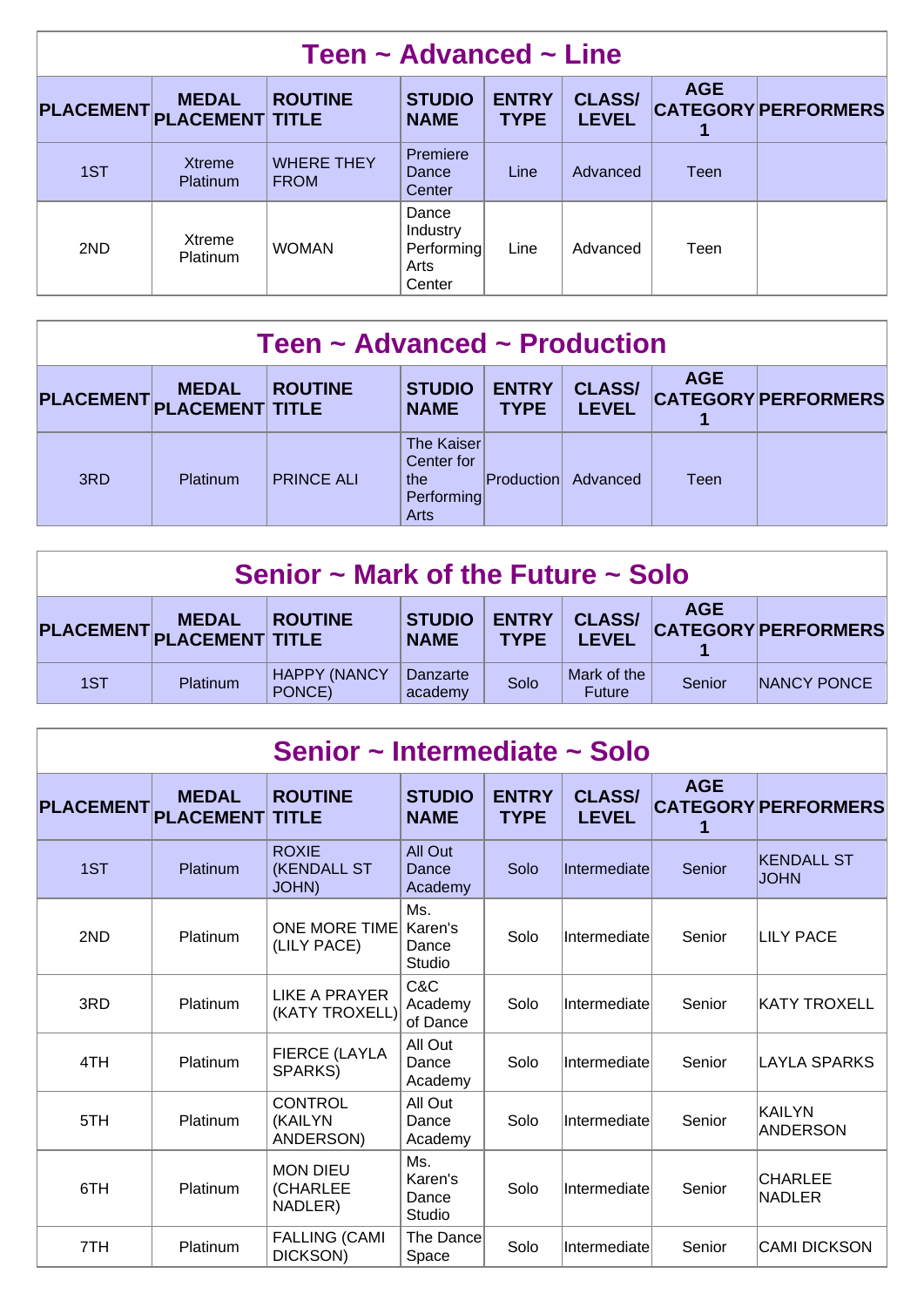| 7TH  | <b>Platinum</b> | <b>WHOLE LOTTA</b><br><b>WOMAN</b><br>(AUBREY<br><b>HURLESS)</b> | Allen<br>Dance<br>Studio | Solo | Intermediate | Senior | AUBREY<br><b>HURLESS</b>         |
|------|-----------------|------------------------------------------------------------------|--------------------------|------|--------------|--------|----------------------------------|
| 8TH  | High Gold       | <b>ENDING</b><br>(SLOANE<br>DRAKE)                               | The Dance<br>Space       | Solo | Intermediate | Senior | <b>SLOANE DRAKE</b>              |
| 9TH  | High Gold       | <b>EIGHT (CLAIRE</b><br>CRABTREE)                                | The Dance<br>Space       | Solo | Intermediate | Senior | <b>CLAIRE</b><br><b>CRABTREE</b> |
| 10TH | High Gold       | <b>GO GET IT</b><br>(MACKENZIE<br>AUDAS)                         | The Dancel<br>Space      | Solo | Intermediate | Senior | <b>MACKENZIE</b><br><b>AUDAS</b> |

## **Senior ~ Intermediate ~ Solo Extended**

| PLACEMENT PLACEMENT TITLE | <b>MEDAL</b>    | <b>ROUTINE</b>                             | <b>STUDIO</b><br><b>NAME</b> | <b>ENTRY</b><br><b>TYPE</b> | <b>CLASS/</b><br><b>LEVEL</b> | <b>AGE</b> | <b>CATEGORY PERFORMERS</b> |
|---------------------------|-----------------|--------------------------------------------|------------------------------|-----------------------------|-------------------------------|------------|----------------------------|
| 7TH                       | <b>Platinum</b> | <b>SET IN MOTION</b><br>(SLOANE)<br>DRAKE) | The Dance<br>Space           | Solo<br>Extended            | <b>Intermediate</b>           | Senior     | <b>SLOANE DRAKE</b>        |

| Senior ~ Intermediate ~ Duet/Trio |                                  |                                |                                          |                             |                               |                 |                                                                                 |  |  |  |  |
|-----------------------------------|----------------------------------|--------------------------------|------------------------------------------|-----------------------------|-------------------------------|-----------------|---------------------------------------------------------------------------------|--|--|--|--|
| <b>PLACEMENT</b>                  | <b>MEDAL</b><br><b>PLACEMENT</b> | <b>ROUTINE</b><br><b>TITLE</b> | <b>STUDIO</b><br><b>NAME</b>             | <b>ENTRY</b><br><b>TYPE</b> | <b>CLASS/</b><br><b>LEVEL</b> | <b>AGE</b><br>1 | <b>CATEGORY PERFORMERS</b>                                                      |  |  |  |  |
| 1ST                               | Platinum                         | <b>BIG NOISE!</b>              | Ms.<br>Karen's<br>Dance<br><b>Studio</b> |                             | Duet/Trio  Intermediate       | Senior          | <b>ALAYNA</b><br>WHITED,<br><b>MCKENNA</b><br><b>CHISM</b>                      |  |  |  |  |
| 2ND                               | <b>High Gold</b>                 | <b>SHOUT</b>                   | Ms.<br>Karen's<br>Dance<br>Studio        |                             | Duet/Trio  Intermediate       | Senior          | <b>IZZY SHETTLES,</b><br>MCKENNA<br><b>CHISM</b>                                |  |  |  |  |
| 3RD                               | <b>High Gold</b>                 | YOU GET WHAT<br>YOU GIVE       | Innovative<br>Dance,<br>Inc.             |                             | Duet/Trio  Intermediate       | Senior          | <b>ALANNIS</b><br>RAMOS, KAYLEE<br>COLGIN,<br><b>RICHARD</b><br><b>OLIVAREZ</b> |  |  |  |  |
| 4TH                               | High Gold                        | YEAH HOO                       | Innovative<br>Dance,<br>Inc.             |                             | Duet/Trio Intermediate        | Senior          | <b>ALANNIS</b><br>RAMOS, KAYLEE<br>COLGIN,<br><b>RICHARD</b><br><b>OLIVAREZ</b> |  |  |  |  |

| Senior ~ Intermediate ~ Small Group |                                        |                           |                              |                             |                               |            |                            |  |  |
|-------------------------------------|----------------------------------------|---------------------------|------------------------------|-----------------------------|-------------------------------|------------|----------------------------|--|--|
| <b>PLACEMENT</b>                    | <b>MEDAL</b><br><b>PLACEMENT TITLE</b> | <b>ROUTINE</b>            | <b>STUDIO</b><br><b>NAME</b> | <b>ENTRY</b><br><b>TYPE</b> | <b>CLASS/</b><br><b>LEVEL</b> | <b>AGE</b> | <b>CATEGORY PERFORMERS</b> |  |  |
| 1ST                                 | Platinum                               | <b>EVERYWHERE I</b><br>GO | The Dancel<br><b>Space</b>   | Small<br>Group              | Intermediate                  | Senior     |                            |  |  |
| 2ND                                 | Platinum                               | <b>WORK</b>               | The Dance<br>Space           | Small<br>Group              | Intermediate                  | Senior     |                            |  |  |

## **Senior ~ Intermediate ~ Large Group**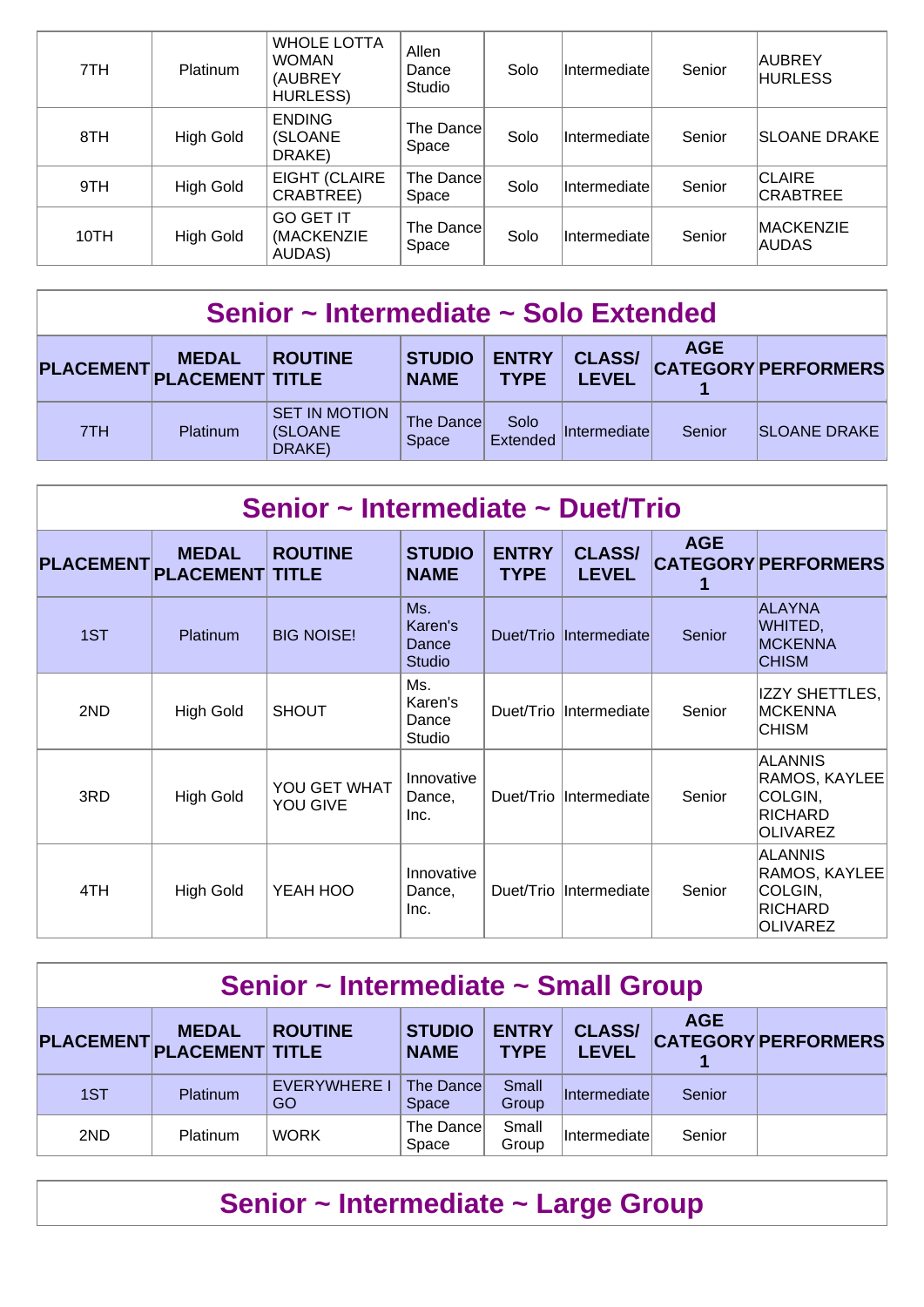| <b>PLACEMENT</b> PLACEMENT TITLE | <b>MEDAL</b>                     | <b>ROUTINE</b> | <b>STUDIO</b><br><b>NAME</b>      | <b>ENTRY</b><br><b>TYPE</b> | <b>CLASS/</b><br><b>LEVEL</b> | <b>AGE</b> | <b>CATEGORY PERFORMERS</b> |
|----------------------------------|----------------------------------|----------------|-----------------------------------|-----------------------------|-------------------------------|------------|----------------------------|
| 1ST                              | <b>Xtreme</b><br><b>Platinum</b> | <b>MY EYES</b> | <b>The Dancel</b><br><b>Space</b> | Large<br>Group              | Intermediate                  | Senior     |                            |

| Senior ~ Advanced ~ Solo |                                  |                                                                       |                                                                 |                             |                               |                 |                                      |  |  |  |
|--------------------------|----------------------------------|-----------------------------------------------------------------------|-----------------------------------------------------------------|-----------------------------|-------------------------------|-----------------|--------------------------------------|--|--|--|
| <b>PLACEMENT</b>         | <b>MEDAL</b><br><b>PLACEMENT</b> | <b>ROUTINE</b><br><b>TITLE</b>                                        | <b>STUDIO</b><br><b>NAME</b>                                    | <b>ENTRY</b><br><b>TYPE</b> | <b>CLASS/</b><br><b>LEVEL</b> | <b>AGE</b><br>1 | <b>CATEGORY PERFORMERS</b>           |  |  |  |
| 1ST                      | <b>Xtreme</b><br>Platinum        | <b>MAD HATTER</b><br>(BRAXTON<br>RIDDLES)                             | <b>Dance</b><br>Industry<br>Performing<br><b>Arts</b><br>Center | Solo                        | Advanced                      | Senior          | <b>BRAXTON</b><br><b>RIDDLES</b>     |  |  |  |
| 2ND                      | Xtreme<br>Platinum               | <b>ONE UNENDING</b><br><b>MOMENT</b><br>(OLIVIA JONES)                | Foot<br>Works<br>Performing<br>Arts<br>Center                   | Solo                        | Advanced                      | Senior          | <b>OLIVIA JONES</b>                  |  |  |  |
| 3RD                      | Xtreme<br>Platinum               | <b>SURRENDER</b><br>(ASHLEIGH<br>WELLS)                               | Innovative<br>Dance,<br>Inc.                                    | Solo                        | Advanced                      | Senior          | <b>ASHLEIGH</b><br><b>WELLS</b>      |  |  |  |
| 4TH                      | Xtreme<br>Platinum               | THE LAST TIME<br>(GRACIE COON)                                        | Innovative<br>Dance,<br>Inc.                                    | Solo                        | Advanced                      | Senior          | <b>GRACIE COON</b>                   |  |  |  |
| 5TH                      | Xtreme<br>Platinum               | BY YOUR SIDE<br>(MARY<br>HUFFMAN)                                     | Foot<br><b>Works</b><br>Performing<br>Arts<br>Center            | Solo                        | Advanced                      | Senior          | <b>MARY HUFFMAN</b>                  |  |  |  |
| 6TH                      | Xtreme<br>Platinum               | <b>LOST (HAILEY</b><br>TORRES-SMITH)                                  | Ignite<br>Dance<br>Company                                      | Solo                        | Advanced                      | Senior          | <b>HAILEY</b><br><b>TORRES-SMITH</b> |  |  |  |
| 7TH                      | Xtreme<br>Platinum               | <b>HUTCH (EMMA</b><br><b>MARCHLINSKI)</b>                             | Foot<br><b>Works</b><br>Performing<br>Arts<br>Center            | Solo                        | Advanced                      | Senior          | <b>EMMA</b><br><b>MARCHLINSKI</b>    |  |  |  |
| 8TH                      | <b>Xtreme</b><br>Platinum        | COME HOME TO<br>ME (ASPEN<br>LOWDEN)                                  | Premiere<br>Dance<br>Center                                     | Solo                        | Advanced                      | Senior          | <b>ASPEN LOWDEN</b>                  |  |  |  |
| 9TH                      | Xtreme<br>Platinum               | <b>ANOTHER ONE</b><br><b>BITES THE</b><br><b>DUST (CARLY</b><br>EARY) | Ms.<br>Karen's<br>Dance<br>Studio                               | Solo                        | Advanced                      | Senior          | <b>CARLY EARY</b>                    |  |  |  |
| 10TH                     | Xtreme<br>Platinum               | THIS MOMENT<br>(KINLEY<br>HARRIS)                                     | Foot<br><b>Works</b><br>Performing<br>Arts<br>Center            | Solo                        | Advanced                      | Senior          | <b>KINLEY HARRIS</b>                 |  |  |  |

| Senior ~ Advanced ~ Duet/Trio |                                           |                |                              |                             |                               |            |                                         |  |  |
|-------------------------------|-------------------------------------------|----------------|------------------------------|-----------------------------|-------------------------------|------------|-----------------------------------------|--|--|
|                               | <b>MEDAL</b><br>PLACEMENT PLACEMENT TITLE | <b>ROUTINE</b> | <b>STUDIO</b><br><b>NAME</b> | <b>ENTRY</b><br><b>TYPE</b> | <b>CLASS/</b><br><b>LEVEL</b> | <b>AGE</b> | <b>CATEGORY PERFORMERS</b>              |  |  |
| 1ST                           | Xtreme<br>Platinum                        | LIKE THE RAIN  | Premiere<br>Dance<br>Center  | Duet/Trio                   | Advanced                      | Senior     | <b>ASPEN</b><br>LOWDEN,<br><b>CADYN</b> |  |  |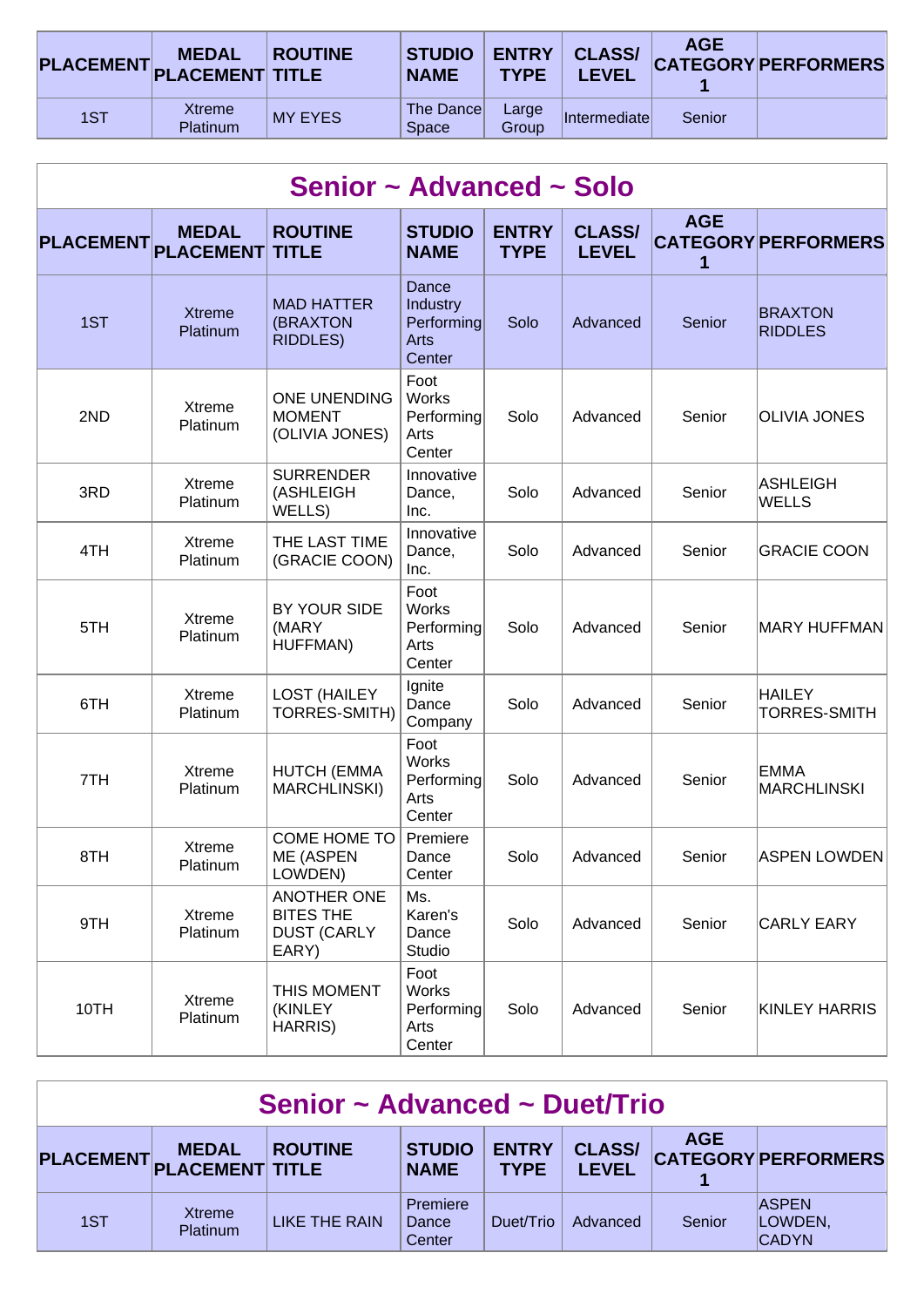|      |                    |                               |                                                       |           |          |        | <b>BENNETT,</b><br><b>PIPER BURKE</b>                                                     |
|------|--------------------|-------------------------------|-------------------------------------------------------|-----------|----------|--------|-------------------------------------------------------------------------------------------|
| 2ND  | Xtreme<br>Platinum | ALL THE THINGS<br><b>LOST</b> | Premiere<br>Dance<br>Center                           | Duet/Trio | Advanced | Senior | <b>ASPEN</b><br>LOWDEN, LEAH<br><b>TAYLOR</b>                                             |
| 3RD  | Xtreme<br>Platinum | A PART OF ME<br><b>NOW</b>    | Premiere<br>Dance<br>Center                           | Duet/Trio | Advanced | Senior | <b>KAYLEE</b><br>HULLUM,<br><b>PARKER</b><br>FRIEDMAN,<br><b>REAGAN</b><br><b>LOCONTO</b> |
| 4TH  | Xtreme<br>Platinum | THE LEAVING<br><b>SONG</b>    | Ms.<br>Karen's<br>Dance<br>Studio                     | Duet/Trio | Advanced | Senior | <b>HARLYN</b><br>HOGAN, REVELL<br><b>HOGAN</b>                                            |
| 5TH  | Xtreme<br>Platinum | TO LOVE YOU<br><b>MORE</b>    | Ms.<br>Karen's<br>Dance<br>Studio                     | Duet/Trio | Advanced | Senior | CARLY EARY,<br><b>IZZI RHODES</b>                                                         |
| 6TH  | Platinum           | <b>MY CALIFORNIA</b>          | Ignite<br>Dance<br>Company                            | Duet/Trio | Advanced | Senior | <b>MACKENZIE</b><br>MOREHEAD,<br><b>MADISON</b><br><b>MOREHEAD</b>                        |
| 7TH  | Platinum           | <b>TOY SOLDIER</b>            | Ms.<br>Karen's<br>Dance<br>Studio                     | Duet/Trio | Advanced | Senior | <b>HARLYN</b><br>HOGAN, PERRY<br>CONDREY,<br><b>REVELL HOGAN</b>                          |
| 7TH  | Platinum           | <b>ARRIVAL</b>                | Ignite<br>Dance<br>Company                            | Duet/Trio | Advanced | Senior | <b>JORDAN PITTS,</b><br><b>MACKENZIE</b><br><b>MOREHEAD</b>                               |
| 8TH  | Platinum           | <b>AMERICANO</b>              | Ms.<br>Karen's<br>Dance<br>Studio                     | Duet/Trio | Advanced | Senior | HAVEN<br>SELLERS, LILY<br><b>PACE</b>                                                     |
| 9TH  | Platinum           | <b>DIABLO ROJO</b>            | Ms.<br>Karen's<br>Dance<br>Studio                     | Duet/Trio | Advanced | Senior | JAXSEN MYERS,<br><b>LILY PACE</b>                                                         |
| 10TH | <b>High Gold</b>   | <b>CONTROL</b>                | The Kaiser<br>Center for<br>the<br>Performing<br>Arts | Duet/Trio | Advanced | Senior | <b>ELLIE BETH</b><br>EASON, MACEY<br>NORRIS                                               |

| Senior ~ Advanced ~ Duet/Trio Extended |                                           |                |                              |                             |                               |            |                                                                                        |  |  |  |
|----------------------------------------|-------------------------------------------|----------------|------------------------------|-----------------------------|-------------------------------|------------|----------------------------------------------------------------------------------------|--|--|--|
|                                        | <b>MEDAL</b><br>PLACEMENT PLACEMENT TITLE | <b>ROUTINE</b> | <b>STUDIO</b><br><b>NAME</b> | <b>ENTRY</b><br><b>TYPE</b> | <b>CLASS/</b><br><b>LEVEL</b> | <b>AGE</b> | <b>CATEGORY PERFORMERS</b>                                                             |  |  |  |
| 4TH                                    | <b>Xtreme</b><br>Platinum                 | <b>BLU</b>     | Innovative<br>Dance,<br>Inc. | Duet/Trio<br>Extended       | Advanced                      | Senior     | <b>ASHLEIGH</b><br><b>WELLS, AUDREY</b><br>MARQUEZ,<br><b>HAILEY</b><br><b>MARQUEZ</b> |  |  |  |

| Senior ~ Advanced ~ Small Group |                    |                |                              |                             |                               |            |                            |  |  |
|---------------------------------|--------------------|----------------|------------------------------|-----------------------------|-------------------------------|------------|----------------------------|--|--|
| PLACEMENT PLACEMENT TITLE       | <b>MEDAL</b>       | <b>ROUTINE</b> | <b>STUDIO</b><br><b>NAME</b> | <b>ENTRY</b><br><b>TYPE</b> | <b>CLASS/</b><br><b>LEVEL</b> | <b>AGE</b> | <b>CATEGORY PERFORMERS</b> |  |  |
| 2ND                             | Xtreme<br>Platinum | THE FUNERAL    | Ms.<br>Karen's               | Small<br>Group              | Advanced                      | Senior     |                            |  |  |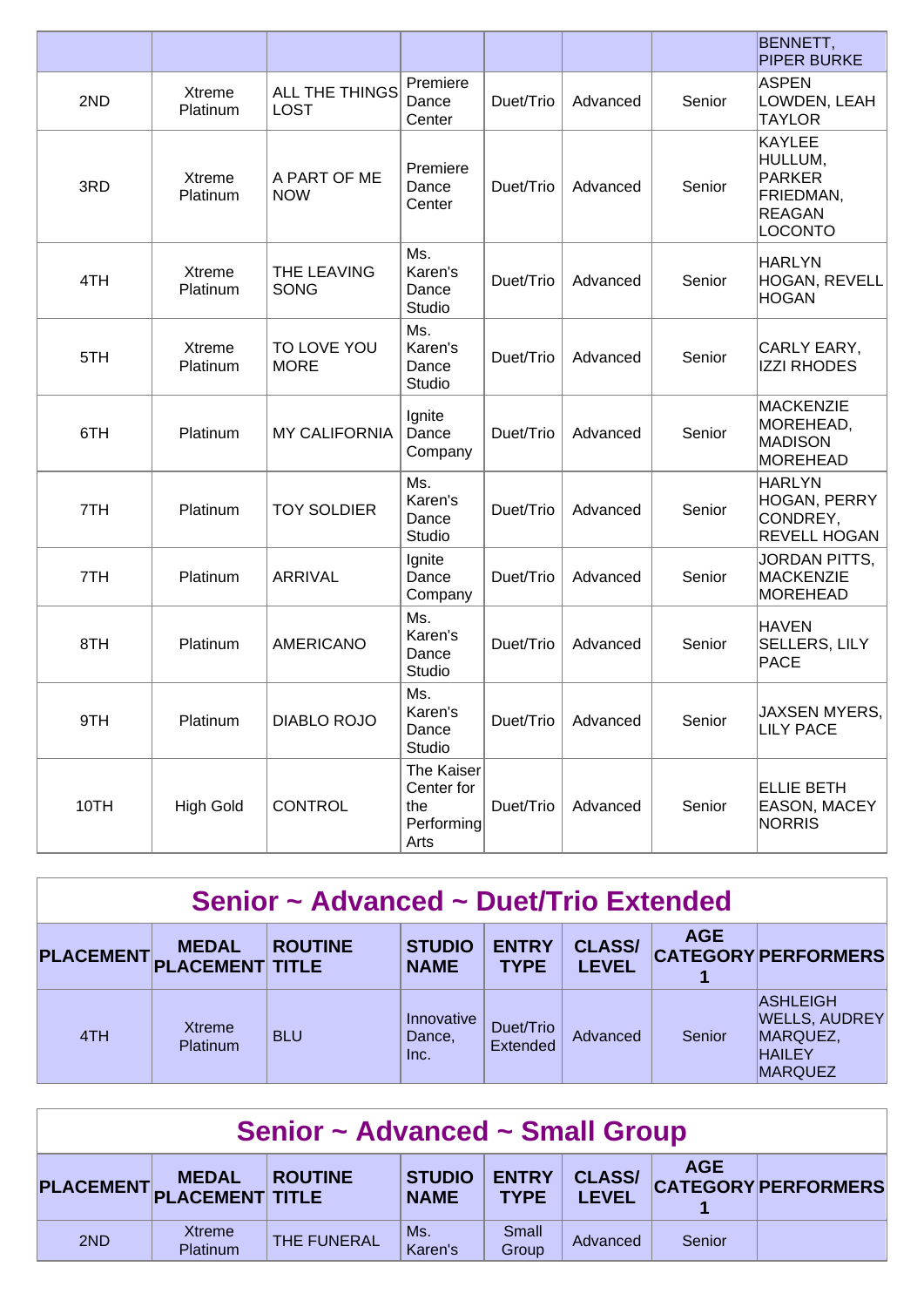|      |                    |                                 | Dance<br><b>Studio</b>                            |                |          |        |  |
|------|--------------------|---------------------------------|---------------------------------------------------|----------------|----------|--------|--|
| 3RD  | Xtreme<br>Platinum | <b>CAN'T STAND</b><br>THE RAIN  | Premiere<br>Dance<br>Center                       | Small<br>Group | Advanced | Senior |  |
| 4TH  | Xtreme<br>Platinum | THE INDUSTRY<br><b>SELECT</b>   | Dance<br>Industry<br>Performing<br>Arts<br>Center | Small<br>Group | Advanced | Senior |  |
| 5TH  | Xtreme<br>Platinum | <b>FAME</b>                     | Ms.<br>Karen's<br>Dance<br>Studio                 | Small<br>Group | Advanced | Senior |  |
| 6TH  | Platinum           | <b>OLD DAYS</b>                 | Premiere<br>Dance<br>Center                       | Small<br>Group | Advanced | Senior |  |
| 8TH  | Platinum           | <b>STORMY</b><br><b>WEATHER</b> | Ignite<br>Dance<br>Company                        | Small<br>Group | Advanced | Senior |  |
| 9TH  | Platinum           | <b>WILDFLOWER</b>               | Innovative<br>Dance,<br>Inc.                      | Small<br>Group | Advanced | Senior |  |
| 10TH | Platinum           | THE LOVECATS                    | Ignite<br>Dance<br>Company                        | Small<br>Group | Advanced | Senior |  |
|      |                    |                                 |                                                   |                |          |        |  |
|      |                    |                                 |                                                   |                |          |        |  |

| Senior ~ Advanced ~ Small Group Extended |                                        |                |                                          |                             |                               |            |                            |  |  |  |
|------------------------------------------|----------------------------------------|----------------|------------------------------------------|-----------------------------|-------------------------------|------------|----------------------------|--|--|--|
| <b>PLACEMENT</b>                         | <b>MEDAL</b><br><b>PLACEMENT TITLE</b> | <b>ROUTINE</b> | <b>STUDIO</b><br><b>NAME</b>             | <b>ENTRY</b><br><b>TYPE</b> | <b>CLASS/</b><br><b>LEVEL</b> | <b>AGE</b> | <b>CATEGORY PERFORMERS</b> |  |  |  |
| 1ST                                      | <b>Xtreme</b><br>Platinum              | A MUSICAL      | Ms.<br>Karen's<br>Dance<br><b>Studio</b> | Small<br>Group<br>Extended  | Advanced                      | Senior     |                            |  |  |  |
| 7TH                                      | Platinum                               | RAZZLE DAZZLE  | Ignite<br>Dance<br>Company               | Small<br>Group<br>Extended  | Advanced                      | Senior     |                            |  |  |  |

| Senior ~ Advanced ~ Large Group |                                        |                                    |                                                   |                             |                               |                 |                            |  |  |  |
|---------------------------------|----------------------------------------|------------------------------------|---------------------------------------------------|-----------------------------|-------------------------------|-----------------|----------------------------|--|--|--|
| <b>PLACEMENT</b>                | <b>MEDAL</b><br><b>PLACEMENT TITLE</b> | <b>ROUTINE</b>                     | <b>STUDIO</b><br><b>NAME</b>                      | <b>ENTRY</b><br><b>TYPE</b> | <b>CLASS/</b><br><b>LEVEL</b> | <b>AGE</b><br>1 | <b>CATEGORY PERFORMERS</b> |  |  |  |
| 1ST                             | <b>Xtreme</b><br><b>Platinum</b>       | <b>RAIN</b>                        | Premiere<br>Dance<br>Center                       | Large<br>Group              | Advanced                      | Senior          |                            |  |  |  |
| 2ND                             | Xtreme<br><b>Platinum</b>              | THE INDUSTRY                       | Dance<br>Industry<br>Performing<br>Arts<br>Center | Large<br>Group              | Advanced                      | Senior          |                            |  |  |  |
| 3RD                             | Xtreme<br>Platinum                     | <b>SURPRISE</b><br><b>YOURSELF</b> | Premiere<br>Dance<br>Center                       | Large<br>Group              | Advanced                      | Senior          |                            |  |  |  |
| 4TH                             | Xtreme<br>Platinum                     | <b>JOLENE</b>                      | Ms.<br>Karen's                                    | Large<br>Group              | Advanced                      | Senior          |                            |  |  |  |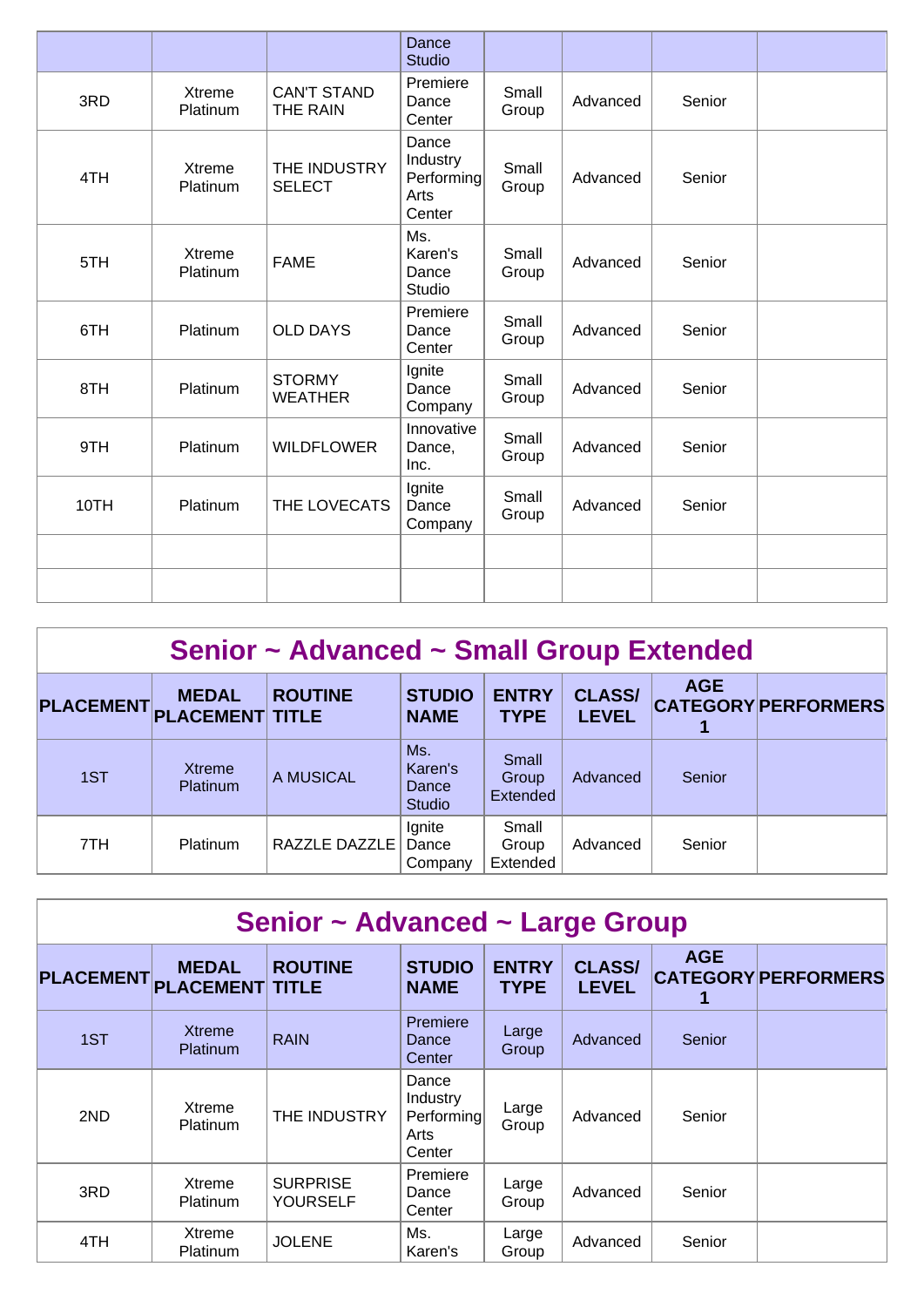|     |                    |                               | Dance<br>Studio                                   |                |          |        |  |
|-----|--------------------|-------------------------------|---------------------------------------------------|----------------|----------|--------|--|
| 5TH | Xtreme<br>Platinum | <b>IF YOU</b>                 | Dance<br>Industry<br>Performing<br>Arts<br>Center | Large<br>Group | Advanced | Senior |  |
| 6TH | Xtreme<br>Platinum | <b>BAMBOO</b><br><b>BANGA</b> | Premiere<br>Dance<br>Center                       | Large<br>Group | Advanced | Senior |  |
| 7TH | Platinum           | <b>DO IT NOW</b>              | Ms.<br>Karen's<br>Dance<br>Studio                 | Large<br>Group | Advanced | Senior |  |

| Senior $\sim$ Advanced $\sim$ Line |                                        |                |                              |                             |                               |            |                            |
|------------------------------------|----------------------------------------|----------------|------------------------------|-----------------------------|-------------------------------|------------|----------------------------|
| PLACEMENT.                         | <b>MEDAL</b><br><b>PLACEMENT TITLE</b> | <b>ROUTINE</b> | <b>STUDIO</b><br><b>NAME</b> | <b>ENTRY</b><br><b>TYPE</b> | <b>CLASS/</b><br><b>LEVEL</b> | <b>AGE</b> | <b>CATEGORY PERFORMERS</b> |
| 1ST                                | Xtreme<br><b>Platinum</b>              | <b>PARTY</b>   | Premiere<br>Dance<br>Center  | Line                        | Advanced                      | Senior     |                            |